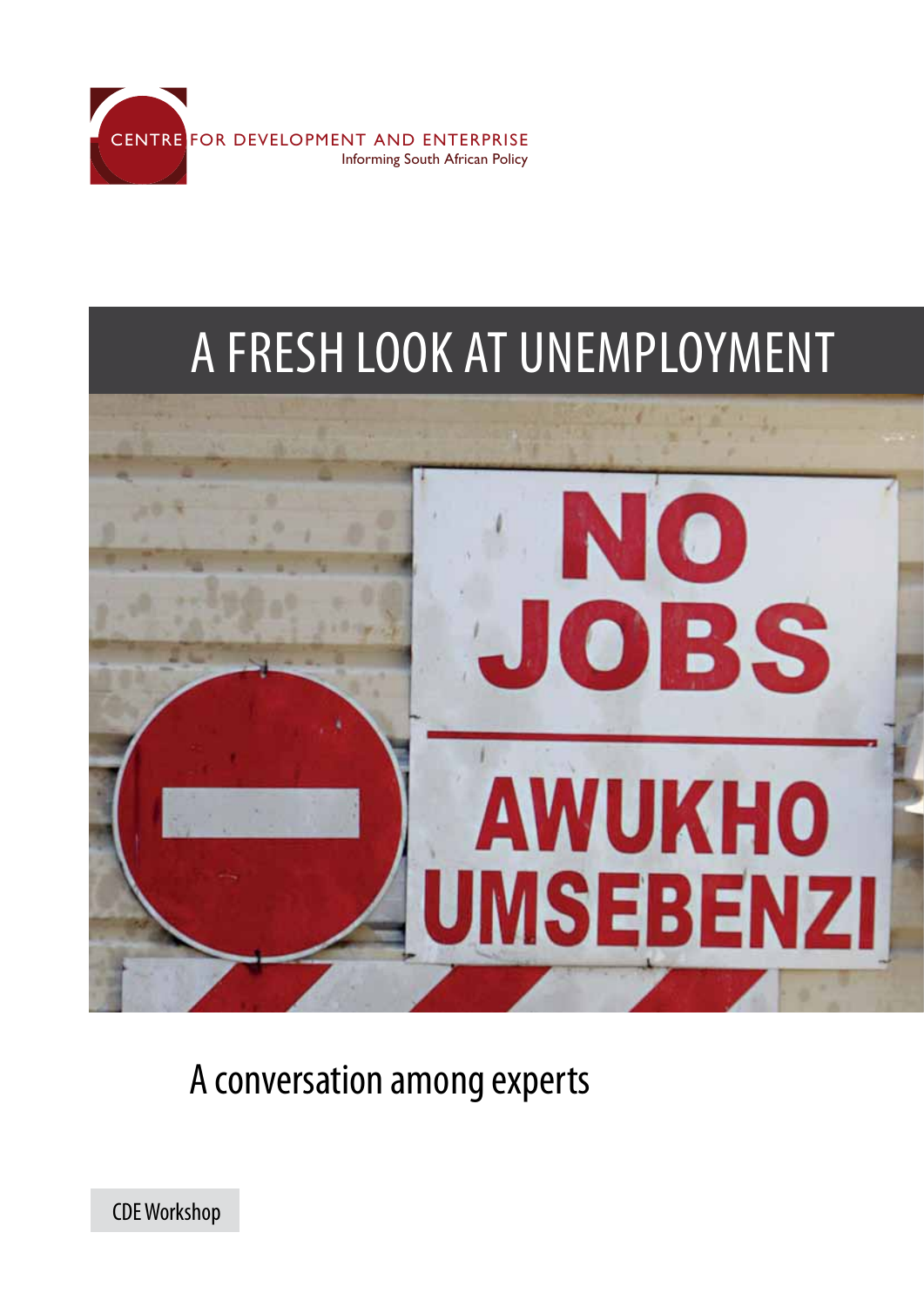The Centre for Development and Enterprise is one of South Africa's leading development think-tanks, focusing on vital national development issues and their relationship to economic growth and democratic consolidation. Through examining South African realities and international experience, CDE formulates practical policy proposals for addressing major social and economic challenges. It has a special interest in the role of business and markets in development.

#### Series editor: Ann Bernstein

This report summarises the proceedings of a workshop hosted by CDE in October 2010, as well as a series of post-workshop interactions with participants and a group of local and international experts. It was written by Antony Altbeker and edited by Riaan de Villiers.

This document is available from CDE, and can be downloaded from www.cde.org.za.

The workshop and this report were funded by the Friedrich Naumann Foundation for Liberty. The funder does not necessarily agree with the contents of this publication.

Cover: Sign on a building site in Sandton, Johannesburg. Gallo Images/ Die Son/Nardus Engelbrecht.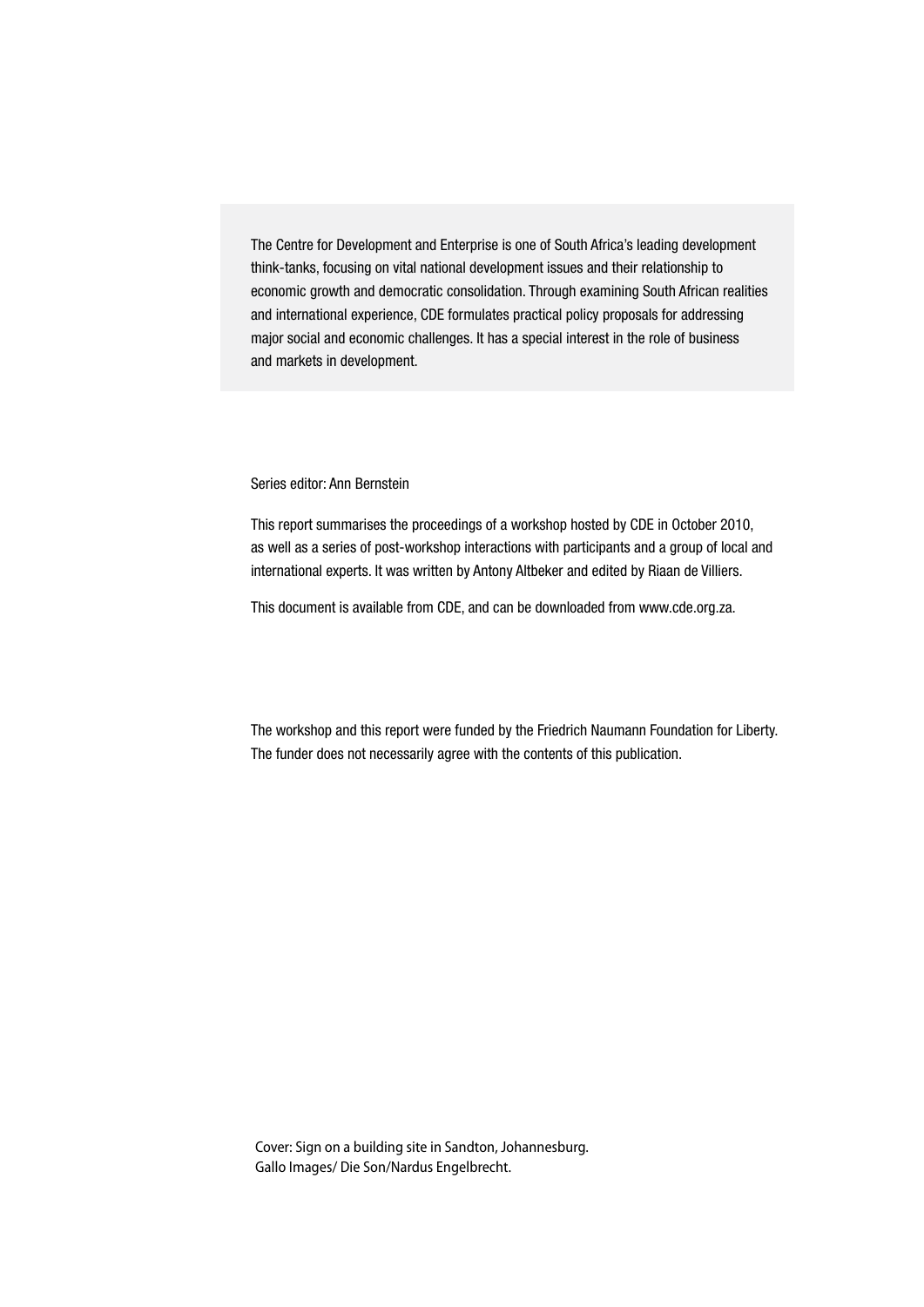## **Contents**

| <b>Executive summary</b>                        | $\overline{2}$ |
|-------------------------------------------------|----------------|
| Background                                      | $\overline{7}$ |
| Introduction                                    | 7              |
| The scale of South Africa's unemployment crisis | 8              |
| The weakening link between growth and jobs      | 13             |
| The role of labour market regulations           | 16             |
| Matching labour supply and demand               | 26             |
| <b>Concluding remarks</b>                       | 35             |
| <b>Endnotes</b>                                 | 36             |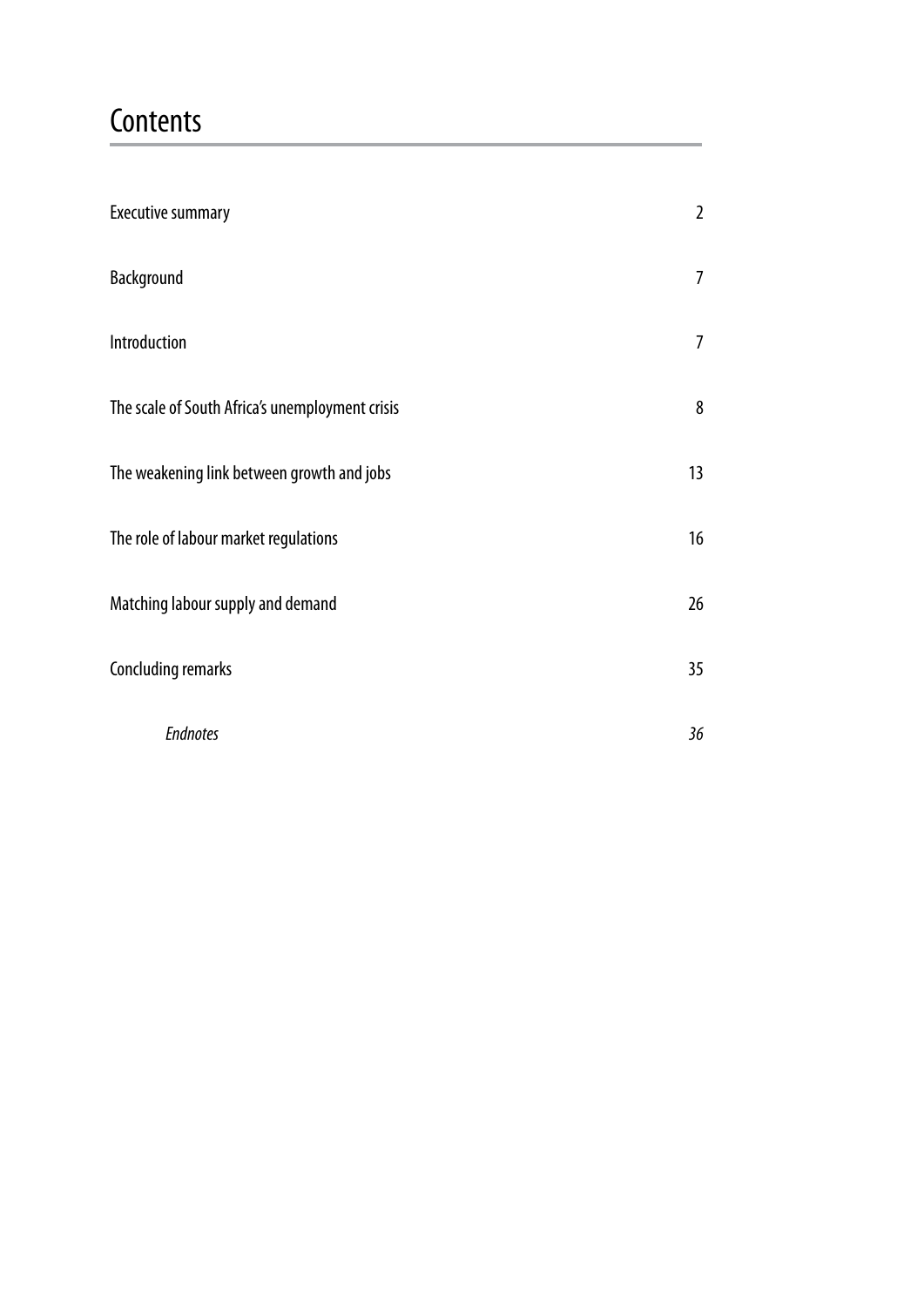### **E x ecutiv e summary**

Late in 2010, CDE convened a workshop of leading economists on South Africa's persistent and extremely high levels of unemployment. What, we asked, is preventing us from creating more jobs? Given the large and diverse body of theoretical work and empirical evidence, what do we know about the policy levers affecting employment? What do we still need to find out?

This report is a record of the proceedings, as well as of a series of post-workshop interactions with participants and a group of local and international experts. It sets out some of the key issues South Africa needs to address if it is to resolve its unemployment crisis. As with any controversial subject, participants disagreed on certain issues, and these perspectives have been recorded. The report should be read with this in mind.

#### **Scale of crisis understated**

The official unemployment rate (the number of unemployed people expressed as a percentage of the labour force) is about 25 per cent. Although this is very high by international standards, it understates the magnitude of the crisis because it includes only those adults who are not employed and are actively looking for work. Given the poor state of the job market, millions of adults who want to work have given up looking for jobs, and are therefore not counted as unemployed.

A more revealing statistic is that only 41 per cent of the population of working age (everyone aged 16 to 64) have any kind of job – formal or informal. This rate (called the employment rate) is 30 percentage points lower than that of China, about 25 points lower than that of high-growth developing countries such as Brazil and Indonesia, and 20 points lower than the rate in the developed world. An employment rate of 60 per cent – roughly the global norm – would require 19 million jobs, nearly 50 per cent more than the 13 million formal and informal jobs that exist today.

#### **Growth and employment**

Economic growth is essential for job creation. However the relationship between economic growth and employment growth in South Africa has weakened over time. In the 1970s, a percentage point of economic growth raised the number of people in jobs by a similar amount. Over the past decade, each percentage point of growth has increased employment by less than 0,4 per cent.

It is unclear why the employment intensity of growth has declined so rapidly. Part of the reason seems to be that employers prefer smaller workforces. This, in turn, is a consequence of economic, legislative and regulatory pressures which have driven employers towards industries and production techniques that rely on more skilled people and less labour-intensive production methods.

Unless the employment intensity of growth increases, even very rapid growth will have to be sustained for many years if South Africa is to raise its employment rate to international levels. Even if the population of working age were to remain unchanged at 32,1 million, the economy would need to grow at 7 per cent a year for almost 15 years to achieve this objective. If the population of working age continued to grow at its current rate of 1,9 per cent a year, it would take more than 40 years. This is a huge challenge. South Africa must find ways of increasing economic growth, sustaining this over many years, and ensuring that it is much more employment-intensive.

#### *Underperforming exports*

Over the past 10 years, economic growth has relied heavily on rapid growth in government spending, which is unsustainable in the long term. Local markets are relatively small which means that accelerating economic growth will require a dramatic increase in exports. Export growth will not translate into rapid employment growth unless South Africa succeeds in producing labour-intensive goods for global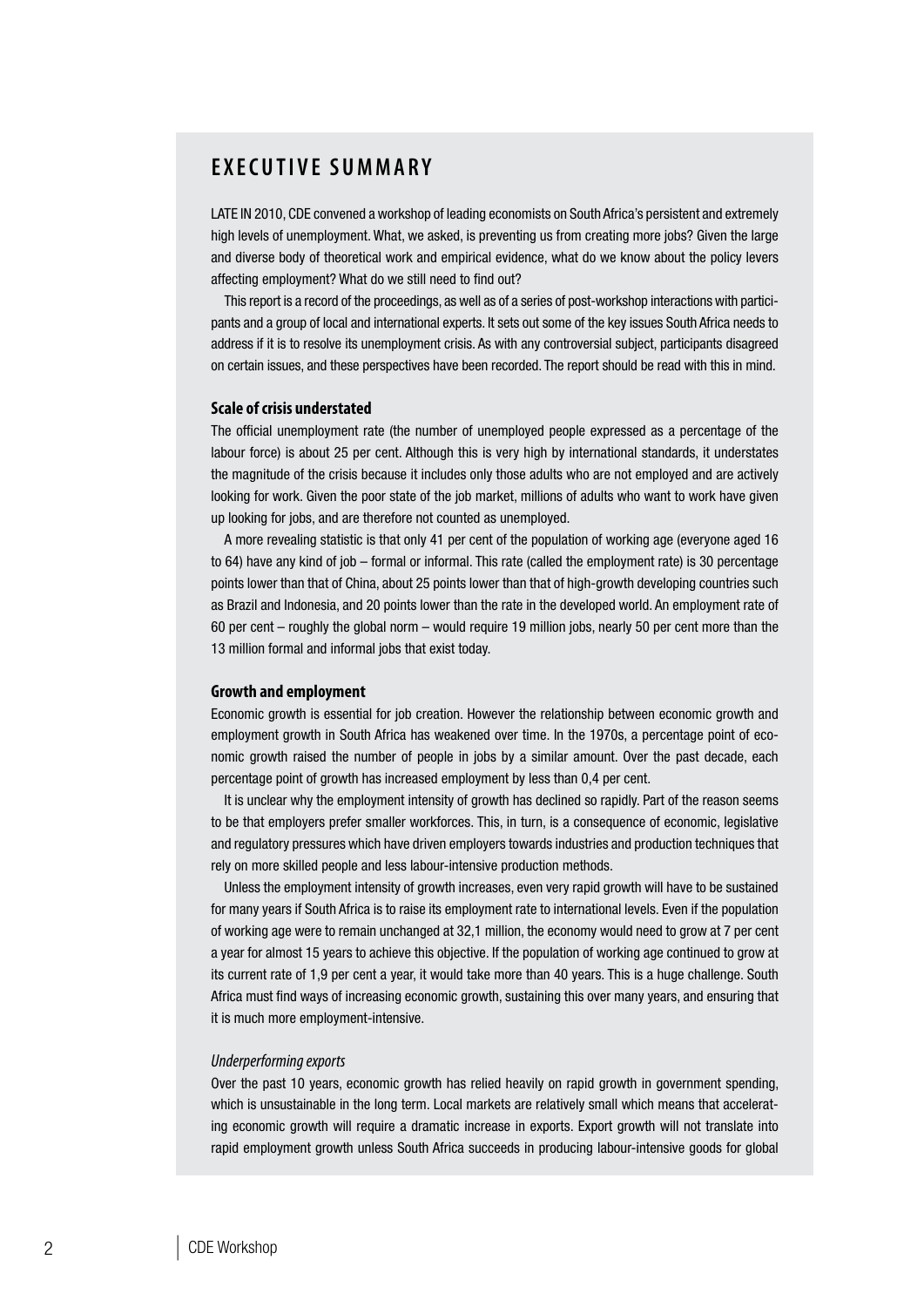markets. The goods that make up our current basket of exports rely too heavily on skills and technology rather than unskilled labour.

There are many reasons for South Africa's poor performance in respect of labour-intensive manufacturing exports. The most commonly mentioned are the relatively high costs of doing business, the high cost of labour, and the exchange rate, which is said to be both too strong and too volatile.

Two other issues may also be important. Relatively high transport costs mean that businesses need to produce high-value goods to recover those costs. Typically, these require skilled workers and capitalintensive production methods. As a result, the manufactured goods we do export do not generate many jobs, especially for unskilled workers. Producing goods in labour-intensive ways at competitive prices requires economies of scale. Onerous employment equity and employment regulations that affect companies over a certain size may be persuading South African firms to remain small.

#### **Labour market regulation and the cost of labour**

The number of people hired by firms is determined by their costs and productivity. Labour costs include the wage and non-wage costs of employment, such as the costs of dismissing and replacing unproductive or unsuitable workers. Low labour costs encourage firms to employ more people, while higher labour costs encourage them to adopt production methods relying on a smaller number of people, frequently with higher skills.

Comparing these costs across countries is not easy, but there is strong evidence that South Africa's labour costs are higher than those of many other developing countries. They can only be sustained if workers are very productive, which discourages businesses from hiring unskilled workers and encourages them to rely more heavily on capital-intensive production methods. These trends have accelerated in recent years as wage increases have outstripped gains in productivity.

One reason why labour is not more competitively priced may be that many agreements reached in wage bargaining councils by some employers and trade unions are extended to other businesses in those industries. This imposes higher costs on businesses which have to be offset by increased productivity. Since this usually requires firm-specific interventions, centralised bargaining can sever the link between negotiations over pay and improved productivity.

Another factor is the high cost of dismissing unsuitable or unproductive workers. Two thirds of all firms surveyed in a recent study had been taken to the Commission for Conciliation, Mediation and Arbitration (CCMA) by dismissed employees, with each episode typically requiring a week of a manager's time.

Many believe these procedures are justified because they help to protect employees. Unfortunately they also deter employers from hiring more people especially those whose productivity is unproven. This affects young, unskilled and inexperienced aspirant workers more than older ones, so it is they who are least likely to be employed. This effect might be mitigated if such workers could choose to work at lower wages than those earned by older, more experienced workers, but South African labour law does not allow this.

Another factor that may encourage employers to adopt capital-intensive production methods is that labour relations in South Africa are more adversarial than in many other countries. This increases business risk, especially when workforces are large, and may be adding significantly to the costs of doing business.

### *Labour market reform*

Three different arguments were made about the desirability and probable impact of significant reform of the labour market.

One view is that this would lower the cost of labour, boost employment, and provide a vital signal that government policy was becoming more business-friendly. This would help to raise business confidence,

There is strong evidence that South Africa's labour costs are higher than those of other developing countries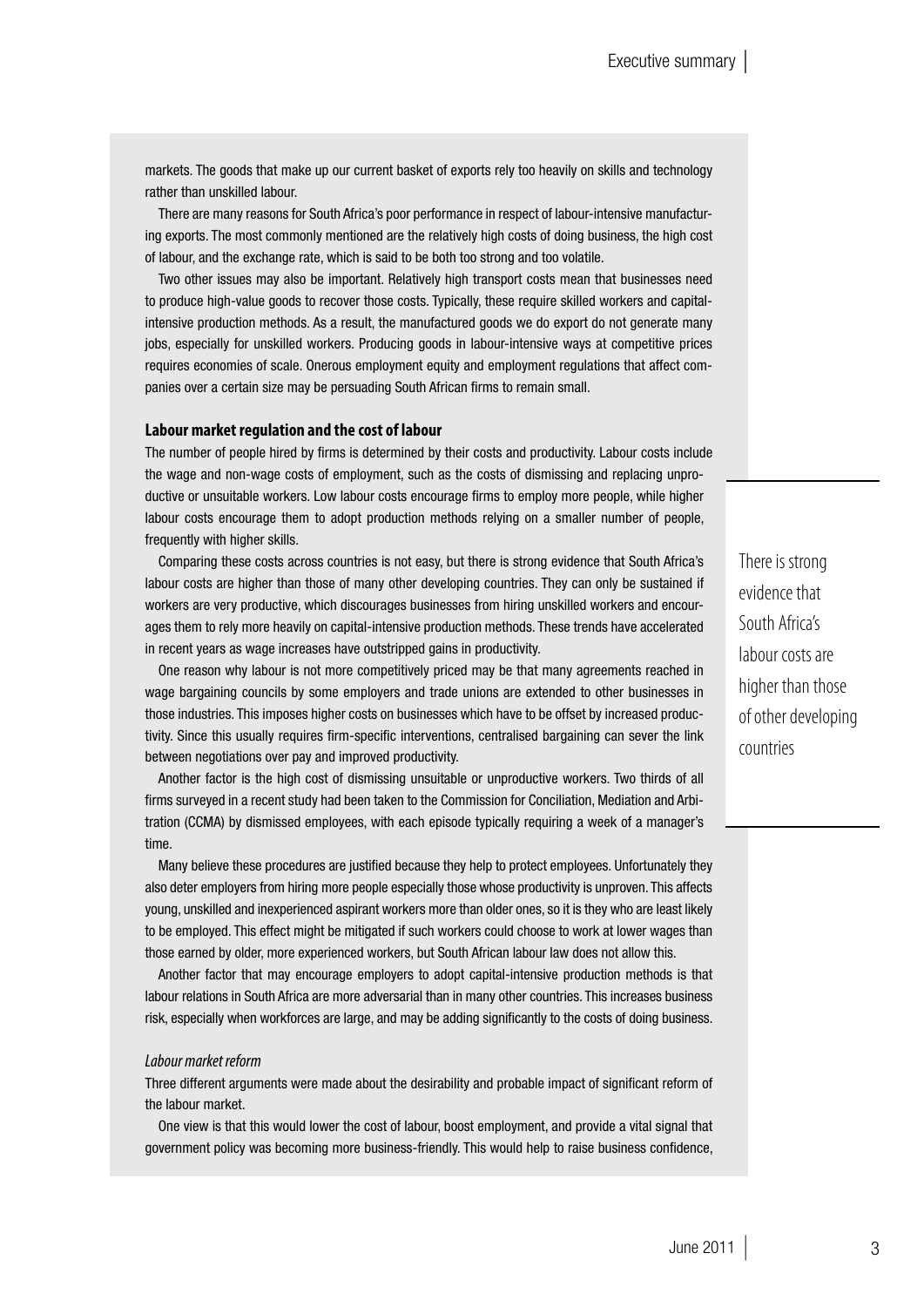and boost investment levels. By raising the costs and 'hassle factor' of labour, the current labour market regime encouraged employers to hire smaller numbers of skilled workers. This works against the emergence of firms hiring large numbers of unskilled, inexperienced workers, making it more difficult to resolve the unemployment crisis.

A second view is that lowering the cost of labour would not measurably increase employment levels by very much and is undesirable because it jeopardises the incomes of millions of working South Africans.

A third group disputes this latter claim. Labour market reforms would not reduce the incomes of existing employees and this misconception makes reform a harder proposition to sell than it need be. Even though labour market regulations raised the cost of labour, existing businesses had compensated for this by selecting products and production methods that relied on skills and technology. These businesses were profitable, which means they have balanced relatively high wages with relatively high levels of productivity. Therefore, labour market reforms that allowed firms to hire less skilled workers at lower wages need not lead to large-scale job losses at high-productivity/high-wage firms. While the effect would be to lower *average* wages, existing workers' salaries need not be affected.

#### **Matching labour supply and demand**

Although most of the discussion revolved around the lack of demand for labour, important issues also arose in respect of the supply of labour:

- Why are so many adults of working age not looking for jobs? Is this an effect of South Africa's social welfare net, of workers' undue wage expectations or of other factors?
- To what extent can unemployment be explained by poor skills levels?

#### *Social grants and the labour market*

The international literature on welfare and dependency suggests that effective social safety nets can make beneficiaries more reluctant to work. This, and some South African research, has led to claims that South Africa's rapidly expanding welfare state (including welfare grants, subsidies for housing and basic services etc) may be one reason for the low labour force participation rate, with many people choosing to stay home rather than looking for work.

The relationship between welfare and unemployment in South Africa is complicated. There is too little reliable national research. In rand terms, the bulk of welfare payments comprise old age pensions (60 per cent) and child support grants (35 per cent). Their effects on people of working age is unclear and it is not known whether they decrease labour force participation rates. Some recent research needs to be considered and investigated more thoroughly. For example labour force participation rates were lower in the mid-1990s when South Africa had a far less comprehensive or generous welfare system. And access to child support grants might make it easier for women to leave their children with caregivers and look for jobs.

#### *Reservation wages*

Some analysts argue that South Africa's unemployment crisis can be explained by the reluctance of the unemployed to accept wages below a certain threshold – the 'reservation wage'. Labour market surveys suggest that almost all jobless people say they are unemployed because they have not been offered any work, not because they have been offered work that pays too little.

However, while people may not be turning down poorly paying jobs, they may be looking only for jobs that pay above a certain rate. This situation is most likely to arise if there are large differences in the wages that equally (un)skilled people might earn in different sectors of the economy, different areas of the country, or different types of firm. The South African economy does exhibit these kinds of 'wage cliffs',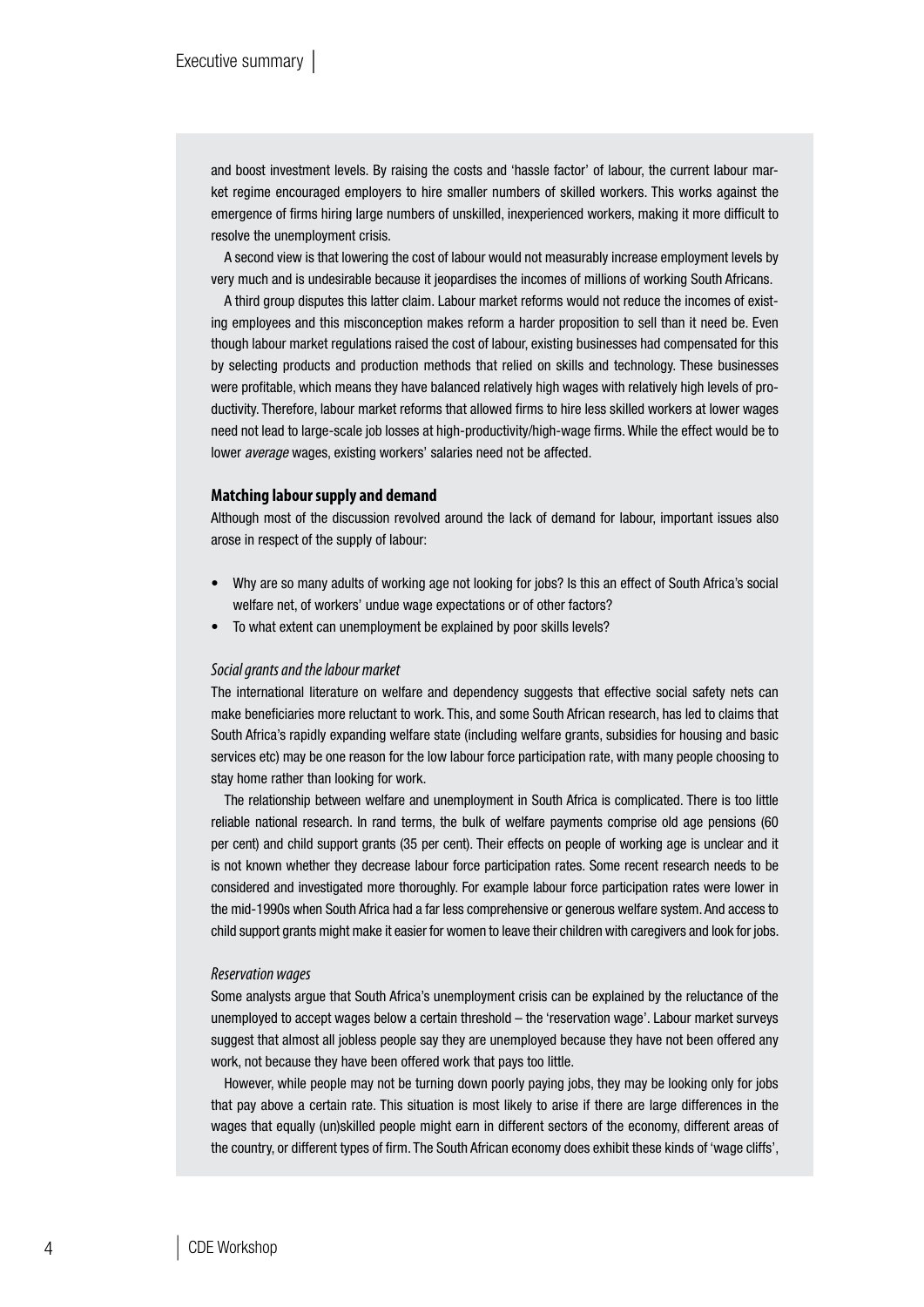and the numbers of unemployed may be increased because some unemployed people are choosing not to look for certain kinds of jobs.

#### *Do poor skills explain unemployment?*

Many analysts regard poor skills levels as the most important cause of South Africa's high unemployment. This is certainly part of the explanation and a consequence of the country's education system which fails to equip millions of people with relevant skills. In addition many people do not get the chance to acquire the skills that can only be learnt on the job and they lack skills because they have been unemployed for so long. Resolving this aspect of our skills crisis requires getting people into jobs where they can gain some work experience and the skills that can only be learnt from regular work.

Unemployment is also affected by the shortage of people with managerial and other high-value skills sets – an issue that receives less attention in the discussion about unemployment than it should. South Africa's skills shortage – accentuated by its restrictive migration regime – inhibits the expansion of existing companies, and holds back new investors. While it is important to address the very low skills levels among the unemployed, it is equally important to increase the country's supply of skilled people.

#### **Concluding remarks**

If South Africa is to build a more employment-intensive growth path, we need to rethink some key assumptions. The most pervasive of these is that the country should move progressively up the value chain, producing export goods with skilled labour and advanced technology rather than emphasising goods made by large numbers of unskilled workers. Given the low skills and inexperience of most unemployed people, this approach will never create enough jobs. Instead, we should find and fill niches in the global supply chain for goods produced with more basic technology, and utilising relatively lowskilled workers.

In order to do so, we need to address the gap between the poor productivity of young, unskilled, inexperienced workers and their employment costs. This requires a fundamental re-examination of the labour market regime with a view to facilitating the emergence of lower-wage industries and businesses that have enabled other countries to drive high and sustained rates of economic growth, and employ very large numbers of people.

Labour market reforms of this kind would create opportunities for people who could not expect to find jobs in existing industries and firms. Without the development of low-wage companies, South Africa will not be able to create the millions of jobs we need, or achieve higher rates of economic growth.

South Africa needs to learn the lessons presented by Newcastle's clothing industry. In this town (with an unemployment rate of 60 per cent), workers have shown that they are willing to accept wages below the minimum levels prescribed by the industry's bargaining council, and have attracted more clothing factories as a result. By allowing firms to offer these sorts of wages, and workers to accept them, we could create new enterprises and industries with low and intermediate levels of wages and productivity. Events in the Newcastle clothing industry should be seen as a model for a new industrial structure rather an affront to South Africa's self-image as a producer of high-value goods.

Directly or indirectly, unemployment is at the root of all of South Africa's most serious social, economic and political challenges. This publication reflects the results of a series of conversations in which CDE has engaged in recent months. Much more work is needed, and CDE will continue to explore the issues involved. One thing is clear: if rapid progress is to be made, some of the country's most important constituencies will need to rethink many of the policy positions to which they have committed themselves. Negotiating this will require strong and courageous leadership.

We need to address the gap between the poor productivity of young, unskilled, inexperienced workers and the costs of employing them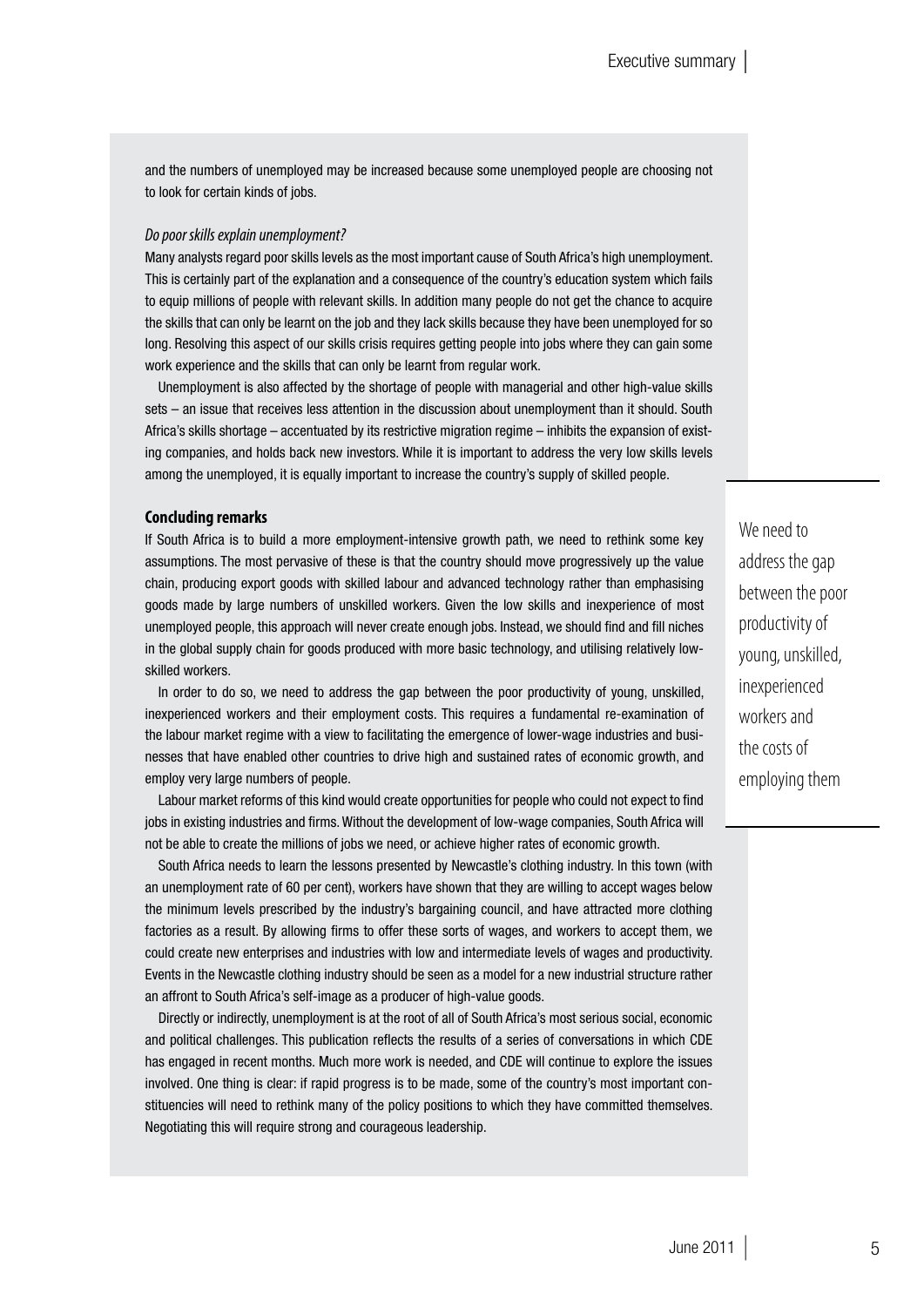### **Participants**

Dr Frans Barker, senior executive, Chamber of Mines Dr Kenneth Creamer, lecturer in economics, University of the Witwatersrand Dr Dorrit Posel, associate professor, School of Development Studies, University of KwaZulu-Natal Prof Neil Rankin, co-ordinator, African Micro-economic Research Umbrella (Ameru) Dr Stefan Schirmer, associate professor of economics, University of the Witwatersrand Volker Schöer, senior associate, African Micro-economic Research Umbrella Prof Charles Simkins, head of school of commerce and philosophy, St Augustine's College Antony Altbeker, research and project executive, Centre for Development and Enterprise Thembi Dladla, researcher, Centre for Development and Enterprise

### **Expert readers of earlier drafts**

Rudi Dicks, executive director, National Labour and Economic Development Institute Dr Alan Gelb, senior fellow, Centre for Global Development Bobby Godsell, chairman, Business Leadership South Africa **Prof Hian Teck Hoon**, associate dean, School of Economics, Singapore Management University Prof Nicoli Nattrass, professor of economics, University of Cape Town Prof Lawrence Schlemmer, executive director, Markdata Prof Paul Romer, senior fellow, Stanford Institute for Economic Policy Research Loane Sharp, labour market analyst, Adcorp Mike Spicer, chief executive officer, Business Leadership South Africa Dr Ingrid Woolard, associate professor, University of Cape Town Ann Bernstein, executive director, Centre for Development and Enterprise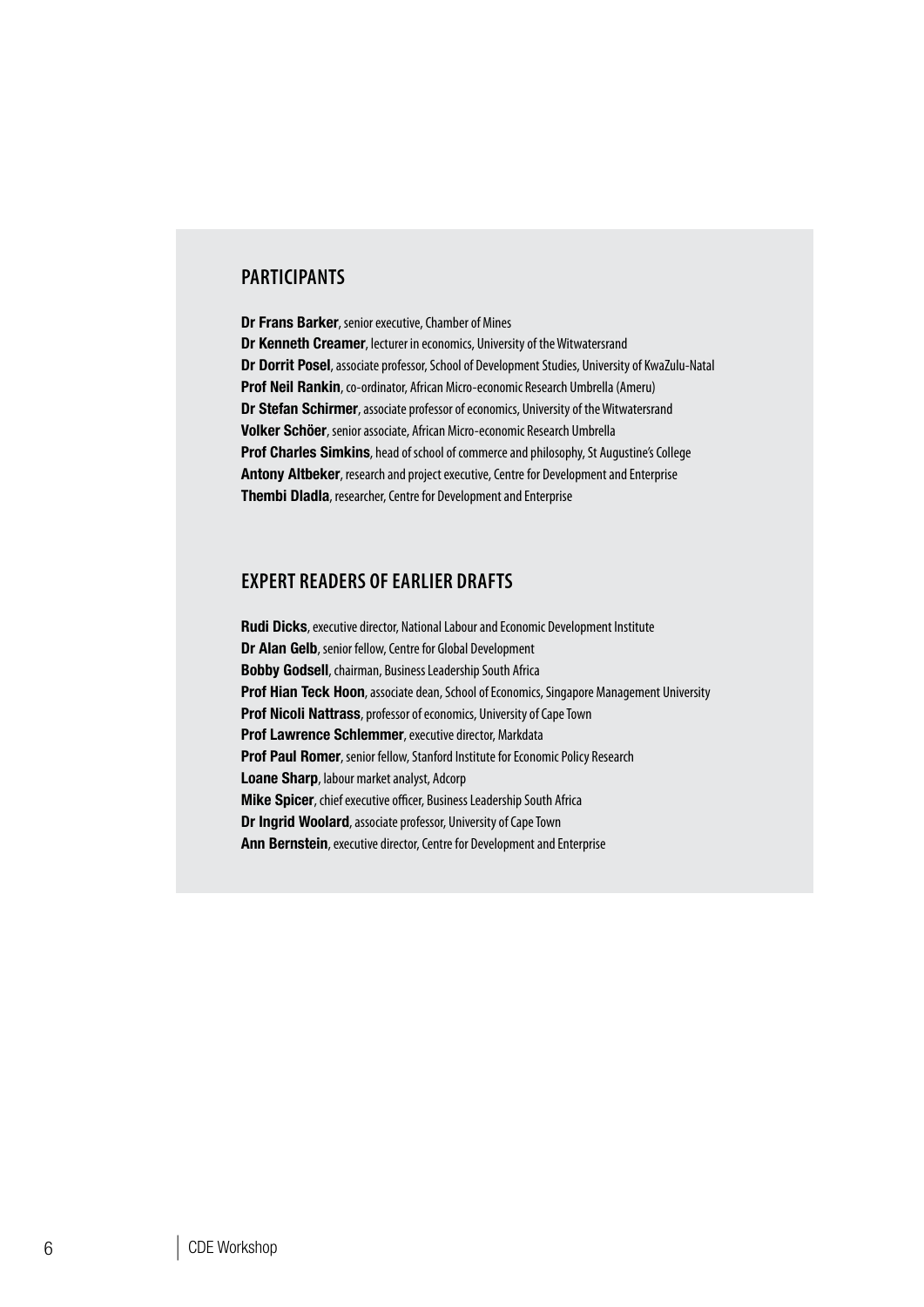## Background

On 7 October 2010, CDE convened a workshop of leading economists on South Africa's persistent and extremely high levels of unemployment. What, we asked, is preventing us from creating more jobs? Given the large and diverse body of theoretical work and empirical evidence, what do we know about the policy levers that affect employment? And what do we still need to find out?

We invited a number of experienced economists working on various aspects of the labour market to participate in the discussions. We then invited them to comment on earlier drafts of this report, and extended this invitation to other local and foreign experts. Their comments were taken into account in finalising this publication (see box, page 6).

South Africa's unemployment crisis is a controversial and politicised subject. We therefore ran the workshop according to Chatham House rules, which means that discussions could be reported but not attributed to particular participants. One consequence of this approach is that this report should not be read as implying that any of the participants in the original workshop, or any of those who offered

comments on earlier drafts, endorses all aspects of it. And the same applies to CDE: because we have tried to reflect the views of all participants and commentators, this report should not be read as a comprehensive expression of CDE's views on South African unemployment, its causes, and its potential cures. It is intended, instead, to reflect the parameters of the debate, and to set out some key areas of agreement and disagreement within it. CDE is continuing its work on this vital subject, and will release more publications.

South Africa's unemployment rate of 25 per cent is among the highest in the world

## Introduction

WHEN SOUTH AFRICANS talk about jobs, they usually bemoan the fact that our unemployment rate of 25 per cent (or 33 per cent, if a broader definition of unemployment is used) is among the highest in the world. However, a more significant – and even more alarming – statistic is that, at 41 per cent, the proportion of South African adults who are actually working is 25 or 30 percentage points lower than in developing countries such as China, Brazil, and Indonesia, and about 20 per cent lower than the international average. South Africa needs about six million more jobs – about 50 per cent more than the economy provides at present – to reach these international norms.

One way to get to grips with the scale of the challenge is to think about the implications for a sector such as manufacturing. According to the South African Revenue Service, there were about 34 000 manufacturing firms in the country in 2007.<sup>1</sup> By definition, increasing employment in this sector by 50 per cent would require many more firms and/or many more jobs per firm. Achieving this would require a dramatic increase in investment as well as in the number of skilled people available to the economy. It would also require vastly improved public infrastructure such as road and rail networks, water and electricity supplies, and port capacity.

Even this does not reflect the full extent of the challenge. Employment in mining and agriculture has declined, and neither sector is likely to recover the jobs lost over the past few decades. For this reason, other sectors, notably manufacturing and services, will have to create a disproportionate share of the new jobs we need. Given this, if the country is to create six million new jobs, the manufacturing sector may need to double in size instead of 'merely' growing by 50 per cent.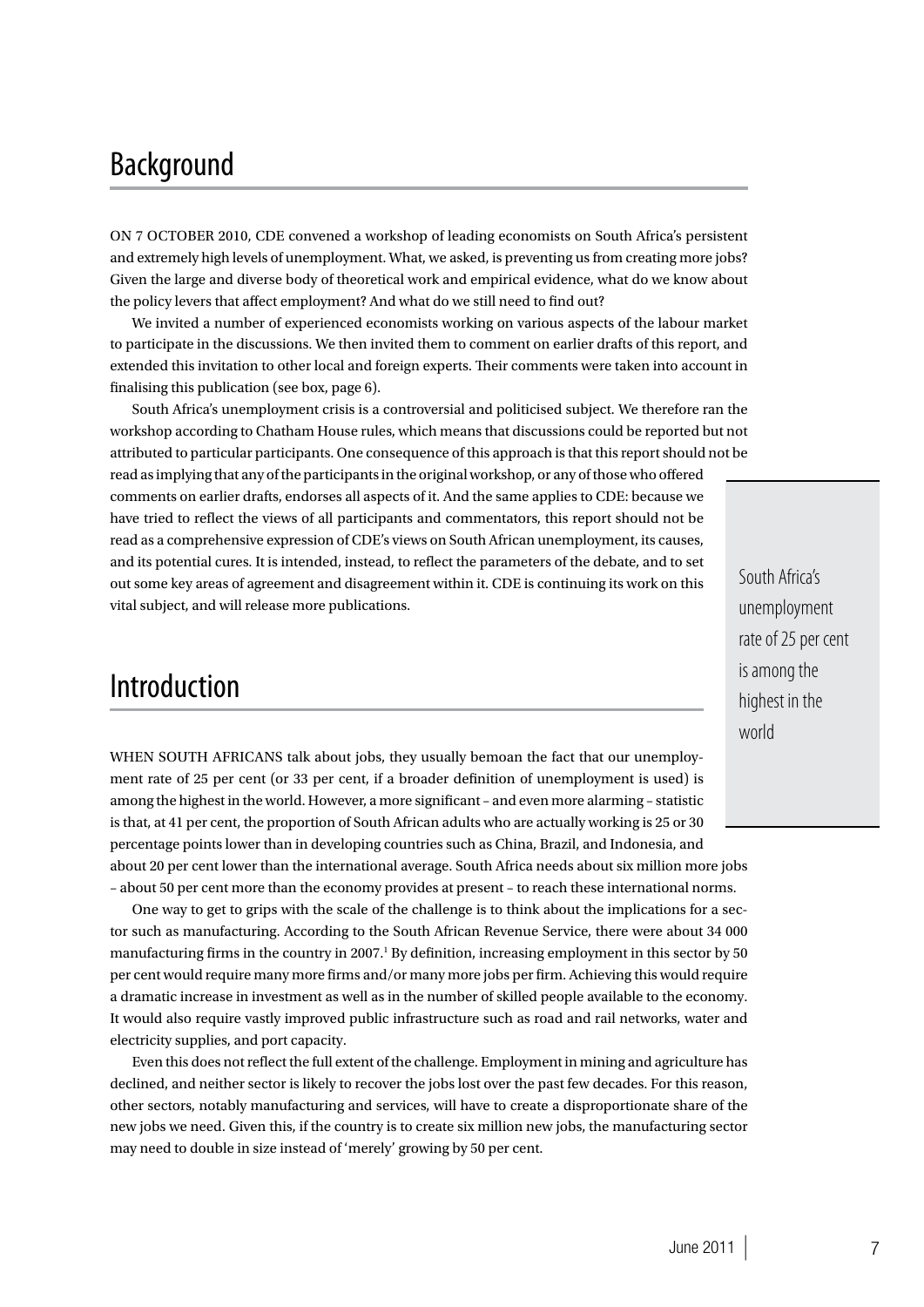But the challenge is still understated. The estimate of six million jobs is premised on a population of about 32 million working age adults. This population will continue to grow, partly as a result of organic population growth and partly because our economy will continue to attract migrants from the region and further afield. Moreover, if South Africa starts creating jobs more rapidly, it would probably attract even more cross-border migrants. Therefore, we need to create more jobs over the next few decades than the six million we need now. We need to know where these jobs could come from, and what could be done to create them.

This report provides some data and analysis which we hope will help South Africans to find answers to these questions. It deals, in turn, with the scale of the unemployment crisis, the importance of raising the employment intensity of economic growth, the role of labour market regulation in South Africa's poor job creation record, and the way in which the behaviour of participants in the labour market exacerbates the unemployment crisis. Major insights gained are drawn together in a concluding section.

## The scale of South Africa's unemployment crisis

WHILE ALL AGREE that levels of unemployment in South Africa are very high, there is room for debate about the way in which Statistics South Africa calculates the official unemployment rate (see box, page 9).

- According to the Quarterly Labour Force Survey for the third quarter of 2010:3
- Of a population of working age of  $32,1$  million people,  $14,7$  million (or  $46$  per cent) are not economically active, and therefore not part of the labour force.
- Of the 17,4 million people in the labour force, 13 million (75 per cent) are employed, and 4,4 million (25 per cent) are unemployed.
- If discouraged workers are counted as unemployed (as opposed to counting them as not economically active, as is the norm), the size of the labour force increases to 19,4 million, and the ratio between employment and unemployment shifts from 75:25 to 67:33.

### **EMPLOYMENT STATISTICS IN A NUTSHELL**

Official employment and unemployment statistics can be confusing. Herewith a short guide to the latest figures, and how StatsSA compiles them. They are taken from the Decmber 2010 issue of the Quarterly Labour Force Survey, which reports on the third quarter of 2010.<sup>2</sup>

As a first step, StatsSA defines a South African population of working age, namely everyone between the ages of 15 and 64. All employment statistics are compiled in respect of this sub-population.

Simply stated, unemployed people are people who want to work but cannot find a job. In line with this, StatsSA defines the *unemployed* as people who do not have a job, are not self-employed, and who actively looked for work in the month before the survey's reference week. On the other hand, people are *employed* if they did at least an hour's remunerated work (including self-employment) during the reference week. Together, the employed and the unemployed constitute the *labour force*, or the *economically active population*.

StatsSA then reports figures for *discouraged work-seekers*, defined as people who want to work but have given up looking for it. There are also figures for people who say they are not available to work. This category includes students, retired people and 'home-makers'. Together, these two categories make up the population of people who are *not participating in the labour market*, or who are *not economically active*.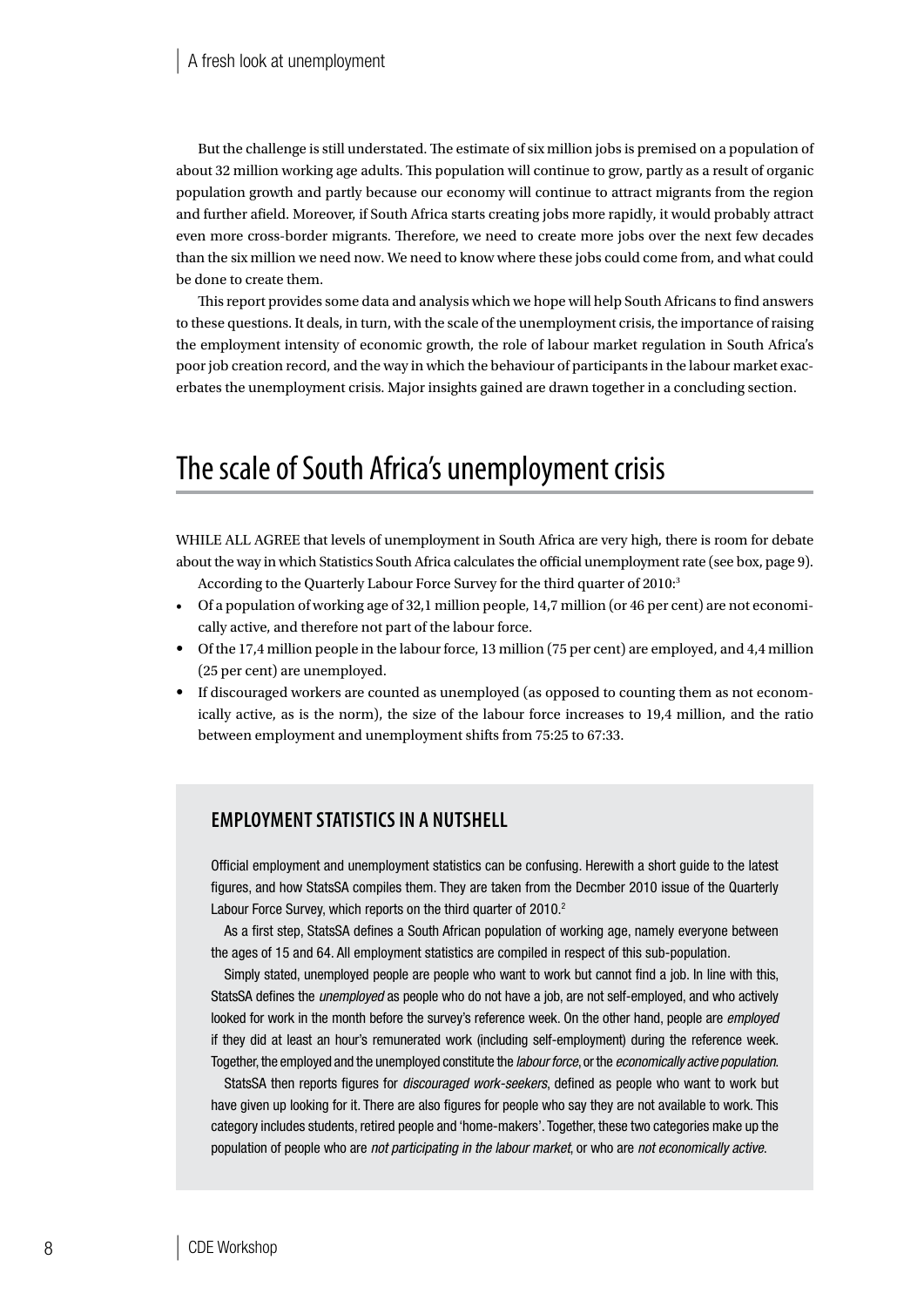According to the December 2010 figures, 13 million people are employed and 4,4 million are unemployed, yielding a labour force of 17,4 million. There are 2 million discouraged work-seekers, and 12,7 million who are not participating in the labour market, yielding an economically inactive population of 14,7 million.

These figures yield three important ratios. The *unemployment rate*, in which the number of unemployed is expressed as a percentage of the labour force. The current rate is 25 per cent. The second is the *employment rate*, in which the number of employed people is expressed as a percentage of the population of working age. The current rate is 41 per cent. The third is the *labour force participation rate*, in which the size of the labour force is expressed as a percentage of the population of working age. The current rate is 54 per cent.

These calculations conform to standard international practice. Some people argue, however, that they do not provide a realistic picture of unemployment in a developing society such as South Africa. Notably, they argue that discouraged work-seekers should not be regarded as 'economically inactive' but as 'unemployed'. Similar sorts of issues also arise about other forms of economic activity prevalent in developing societies, such as subsistence farming.

These issues affect the overall ratios. Thus, if discouraged workers were to be counted as unemployed, the labour force increases to 19,4 million, the economically inactive population shrinks to 12,7 million, and the unemployment rate rises to 33 per cent.

#### Figure 1: Population of working age, third quarter 2010



**14,7 million** people were defined as **not economically active** because they were not actively seeking work

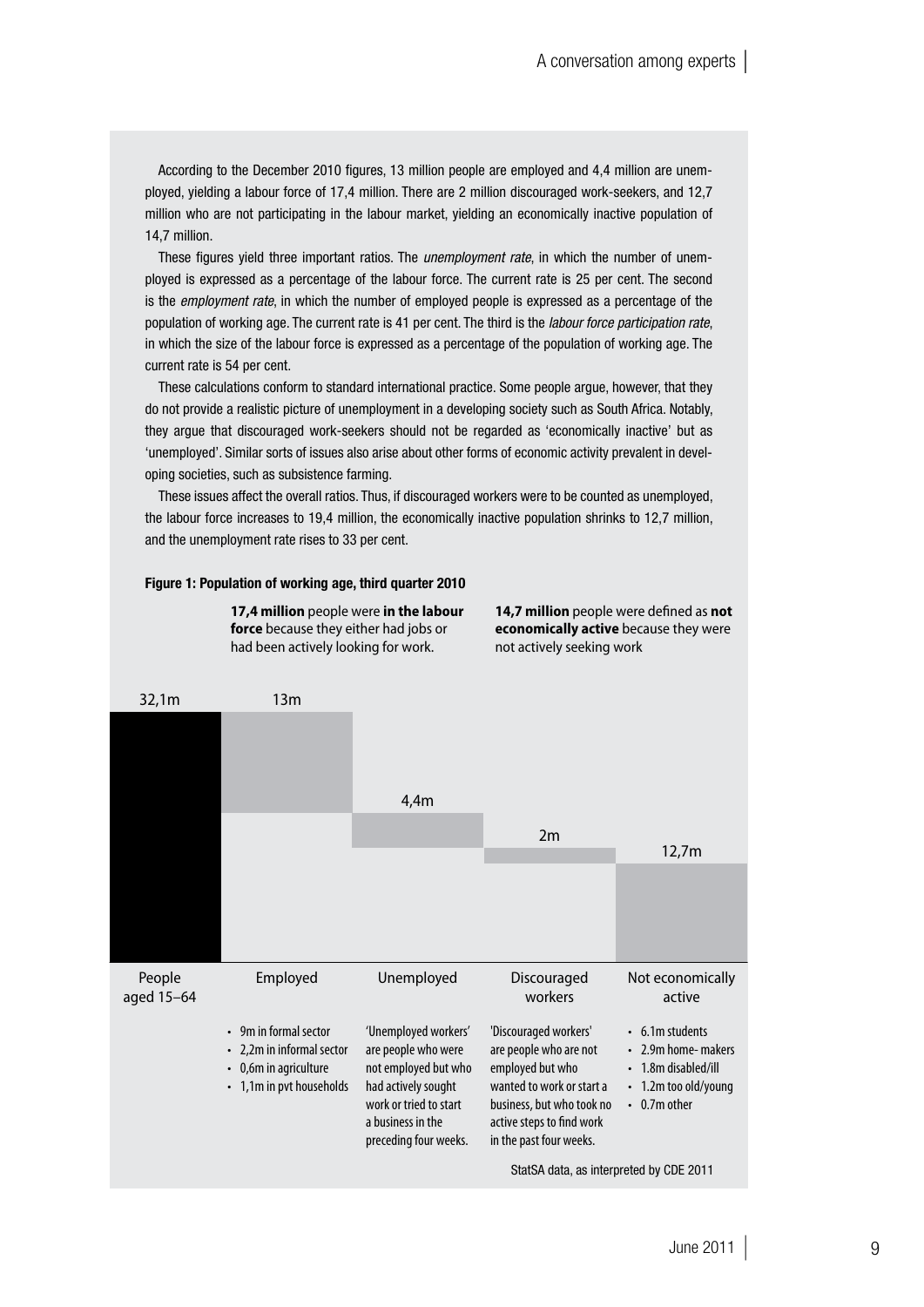A qualification is in order. StatsSA's definition of an employed person is anyone between the ages of 15 and 64 who worked for at least one hour during the reference week, or was temporarily absent from their job/business in that week. Here 'work' is defined as any activity carried out for pay, profit, or household gain (for instance, by participating in a household business). Thus, according to StatsSA, barely 41 per cent of South Africans aged between 15 and 64 did a minimum of one hour's 'work' in the reference week. This is a very low level by international standards. It is, for example, 30 percentage points lower than the comparable rate in China, and more than 15 percentage points lower than the average of a set of countries including all OECD members as well as nine developing countries (see figure 2).





For most participants and readers, the exceptionally low proportion of South Africa's adults that are in work is the most important indicator of South Africa's unemployment crisis. This is because the unemployment rate is largely defined by how many people are actively looking for work. However, it is reasonable to assume that a very large proportion of people who are not actively looking for work have stopped looking because of the dire state of the jobs market. For this reason, official measures of unemployment understate matters because they do not count as unemployed anyone who has stayed out of the labour market because they believe they have no prospect of finding work. Therefore, some proportion of people who are not economically active, and not just those formally counted as 'discouraged work-seekers', might be better thought of as unemployed.

According to one expert, to say that a 30-year-old was unemployed and had been unemployed for a long time implied one of two things. 'Given that he hasn't starved to death, either he is doing some work that is not being captured in the surveys, or he is obtaining some form of unemployment insurance.'

Since people are eligible for unemployment insurance only if they previously had a job (and then are entitled to benefits for only a short period), any unemployment insurance would probably be informal. This would include financial support received from family members, whose income might derive either from employment or from welfare grants. However, StatsSA's definitions and methods could also exclude some forms of economic activity.

One example is crime, which provides an unknown number of individuals and households with some income. There are good reasons why crime is not classified as employment. Another more

Source: OECD, Economic Survey: South Africa, 2010.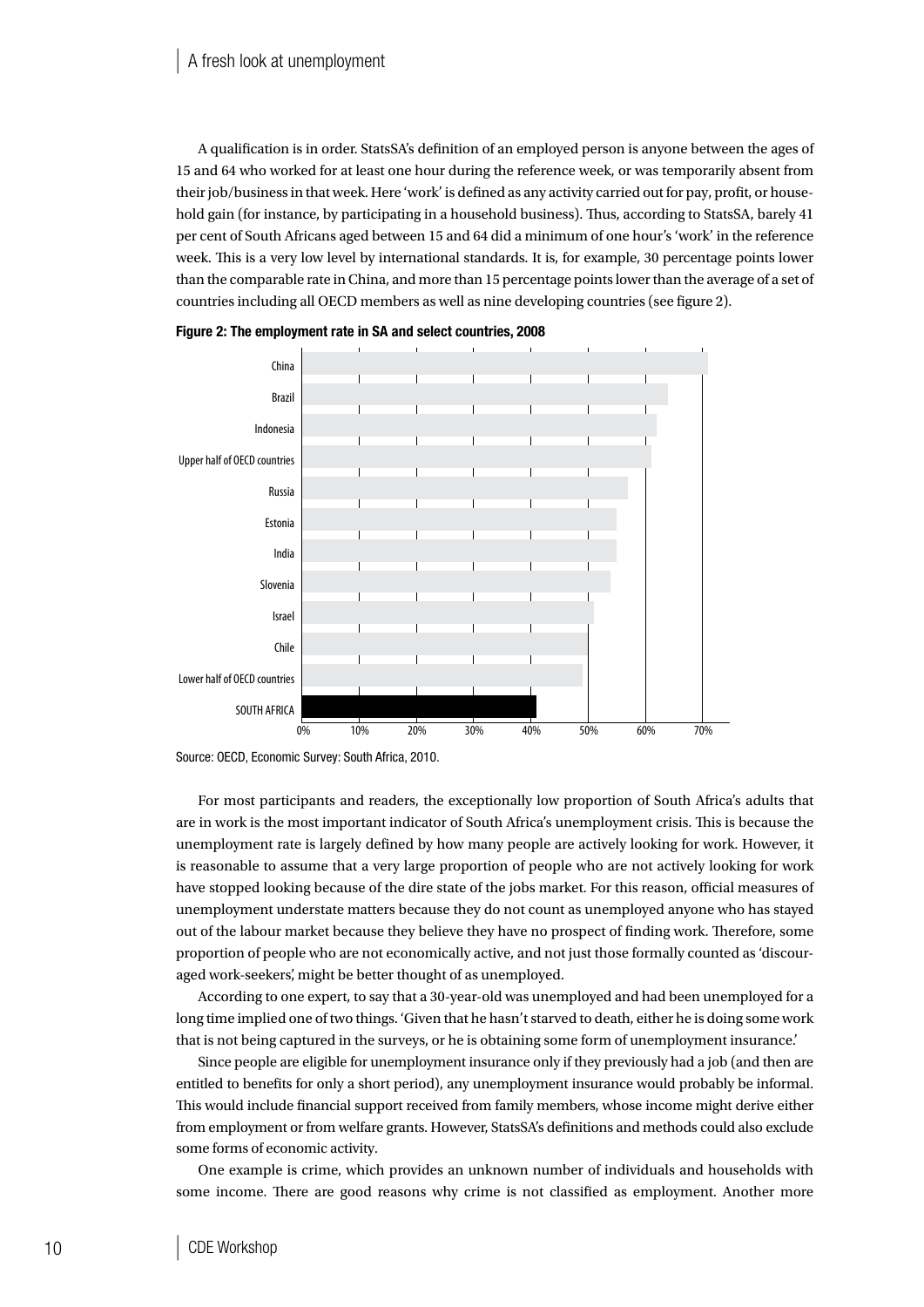debatable example of an activity that is not counted as employment, however, is subsistence agriculture, an activity in which, according to StatsSA, some 1,5 million people were engaged in mid-2010.

At present, and in contrast to previous practice, StatsSA categorises subsistence agriculture as a 'non-market activity', or an activity whose products are consumed exclusively in the household. Nonmarket activities currently recognised by StatsSA are listed in Table 1.

Table 1: Non-market activities, July-September 2009 and 2010 (000s)

| <b>Activities</b>                              | July-Sept 2009 | July-Sept 2010 |
|------------------------------------------------|----------------|----------------|
| Subsistence farming                            | 1,248          | 1,529          |
| Fetching water or collecting wood/dung         | 3,063          | 4,539          |
| Produce other goods for household use          | 54             | 220            |
| Construction or major repairs at own household | 148            | 402            |
| Hunting or fishing for household use           | 18             | 78             |
| Total                                          | 3.746          | 4.331          |
| Unemployed                                     | 553            | 665            |
| Not economically active                        | 3,193          | 3,667          |

Source: StatsSA, Quarterly Labour Force Survey, December 2010.

Note: The total number of people involved in all non-market activities is smaller than the sum of the various activities because some respondents gave multiple answers.

StatsSA classifies people engaged in these activities as either unemployed (if they are actively looking for work) or as economically inactive (if they are not actively look for work). In line with this, 15 per cent of subsistence farmers are currently deemed to be unemployed, while 85 per cent are deemed to be economically inactive. According to StatsSA, it would have classified subsistence farmers as employed if it had evidence that their activities made a 'significant contribution' to total household consumption levels, but at present they do not have the necessary data.

It could be argued that survivalist activities such as subsistence agriculture should be understood as a form of (informal) unemployment insurance rather than as employment, because this is what people fall back on when real employment opportunities are not available. However, subsistence agriculture could also be classified as self-employment. As one participant noted, subsistence agriculture has been a feature of economic activity throughout human history, making its exclusion as a form of employment from StatSA's data rather incongruous.

Whatever the merits of these contending views, it seems likely that countries such as Brazil and China could not have achieved employment rates 30 percentage points higher than South Africa's without counting their tens of millions of subsistence farmers as employed. A simple calculation shows that if we were to count 1,5 million subsistence farmers as employed, our employment rate would rise to 45 per cent, and the unemployment rate would drop to about 23 per cent. This calculation assumes that the figure of 1,5 million subsistence farmers is accurate, but at least one participant believed it was implausibly low. According to StatsSA data, it appears that about a third of all households live in the former 'homelands'.<sup>4</sup> Even if the demographic profile in those areas is skewed towards children and the elderly, a conservative estimate of the number of working age adults living in the former Bantustans would be in the order of six million people. 'Why,' he asked, 'are only a quarter of them being captured as being engaged in subsistence farming? What else are they doing?'

Vigorous discussion ensued about whether or not subsistence farming should be counted as employment. Some participants agreed that classifying subsistence farmers as unemployed or economically inactive was problematic. Others said this kind of data was sometimes cited by 'unemployment denialists'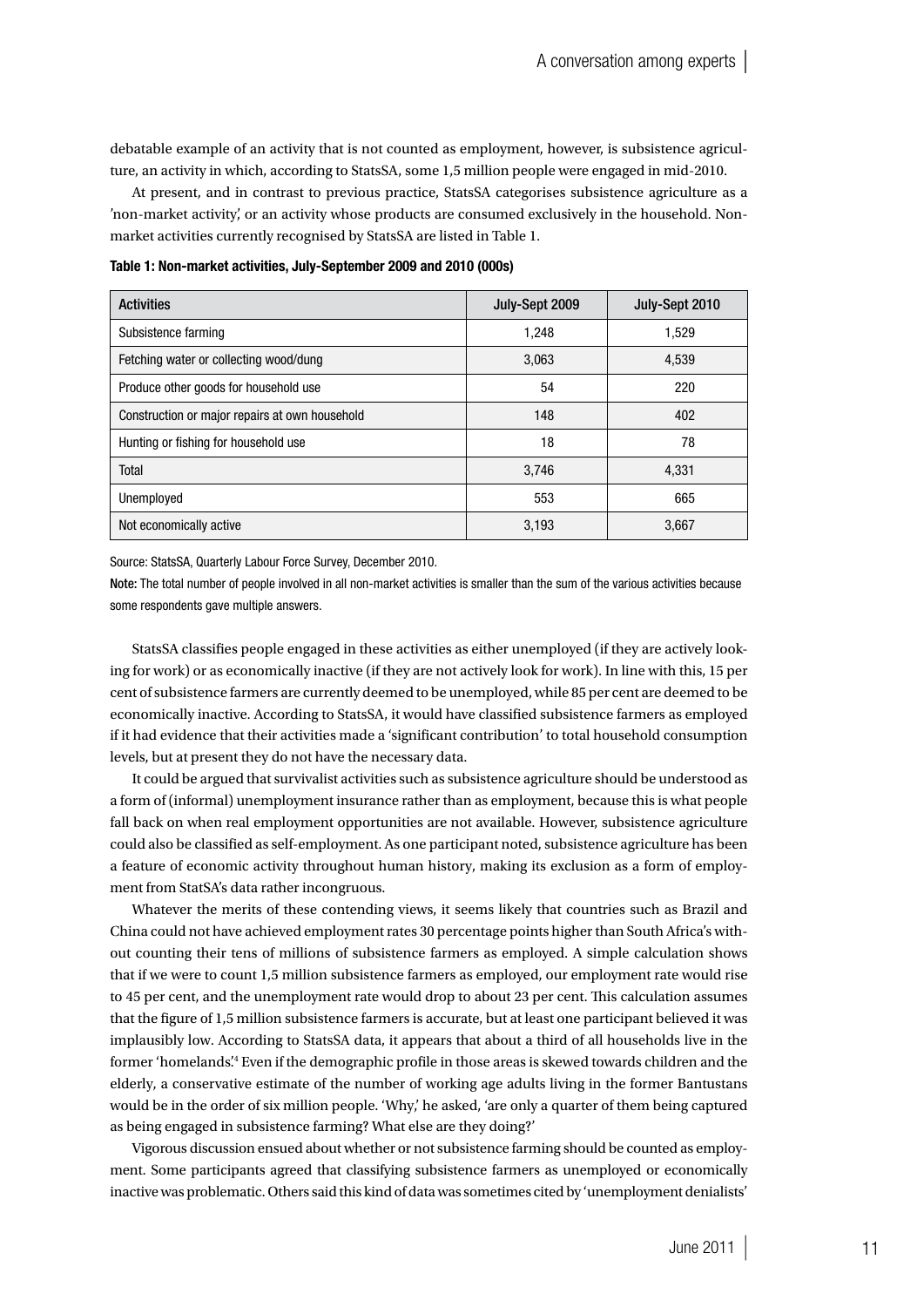in and outside government, and might be used as an excuse to approach the issue with less urgency than it warranted. Others still argued that this kind of economic activity was intrinsically undesirable, and that South Africa's job aspirations needed to be higher. In line with this, one commentator even suggested that, as a matter of principle, South Africa should not count 'survivalist' strategies as employment.

Against this, one commentator argued forcefully that it was inappropriate to designate some kinds of work as 'desirable' and others as 'undesirable'. This, she said, tended to reinforce the sometimes problematic insistence that South Africans were interested only in 'decent work'. If peasant agriculture was defined as undesirable, one could just as easily say the same about other forms of low-wage, lowproductivity work. Doing so might preclude the development of light manufacturing industries that could absorb hundreds of thousands of low-skilled and inexperienced workers.

However, other commentators insisted that there were important reasons to view formal sector wage employment as different from, and superior to, involvement in subsistence agriculture. For one, this was because formal sector employment – however badly paid – offered a route to modernity that subsistence agriculture could not. Another commentator argued that the experience of employment, as opposed to subsistence farming, generated skills and aptitudes which helped to transform human capabilities and raise the productivity of the economy. In other words, equating subsistence agriculture with low-wage employment missed the vital differences between them, particularly in relation to the life chances and income paths of individuals involved, with commensurate differences in the development trajectory of society as a whole.

Some participants raised concerns about the reliability and usefulness of the official statistics. One noted, however, that the figures for employment and unemployment were remarkably consistent over time, and moved in the expected direction when the economy grew or contracted. Even granting the difficulty of accurately enumerating part-time employees, subsistence farmers and the like, there was good reason to think that StatsSA's figures were broadly accurate. A more difficult question was whether the definition of employment – a minimum of one hour's work in the reference week – did not include many people who were grossly underemployed.

Participants agreed that more work should be done to assess StatsSA's definitions of employment, and whether or not the resultant data left gaps in our knowledge.

#### **Points to note**

The workshop and subsequent comments raised important questions about how South Africa defines and records unemployment, with participants offering contrasting ideas that could either narrow or widen the definition of employment, and either worsen or improve the figures. While this debate is partly a technical one, a vital question does arise: what kind of activity should qualify as 'work'?

As much as anything else, this is a political question that cannot be answered in purely technical terms. At the same time, it is clear that far more debate is needed about the pros and cons of present approaches to defining employment and unemployment.

One point stands out. South Africa needs to be far more concerned about the employment rate (i.e., the proportion of the population of working age with jobs) than about the unemployment rate, since the latter is defined in part by whether people without work are actively looking for it. It seems likely that many people who want to work have become discouraged by the state of the jobs market (and are classified as economically inactive as a result). They would probably be looking for jobs more actively (and changing their formal classification in the process) if more openings existed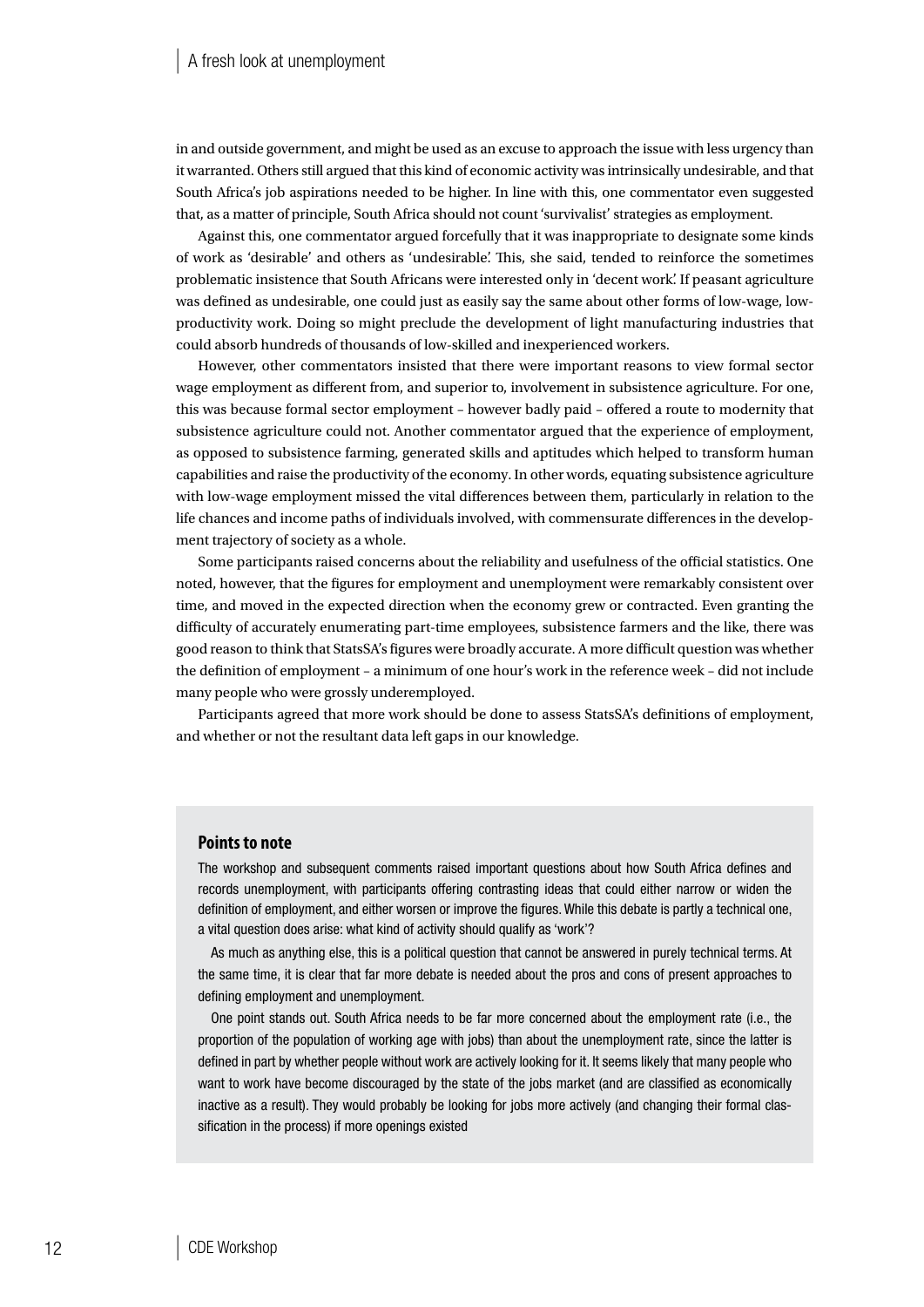## The weakening link between growth and jobs

There is no doubt that economic growth is essential for creating jobs, and that the faster the economy grows, the more jobs will be created. Identifying the most effective and sustainable drivers of economic growth must form a large part of solving the unemployment crisis. But not all growth is equally employment-intensive – in fact, the link between economic growth and job creation in South Africa has been weakening over time. Reserve Bank figures show that, in the 1960s and 1970s, GDP growth of 1 per cent created a roughly similar increase in formal sector jobs. As figure 3 shows, however, that relationship has weakened dramatically in recent decades.

This was confirmed by one participant who showed that, in two periods of relatively rapid growth since 1990 (1994–6 and 2004–8), GDP growth averaged 4,4 per cent a year, but the number of jobs grew by only 1,8 per cent a year. One study suggests that, in the period 1990 to 2009, each percentage point of economic growth generated employment growth of only 0,35 per cent. Although one commentator expressed some doubt about the extent of the fall in the employment intensity of growth, this trend was viewed as enormously significant.

One possible reason for the declining employment intensity of growth is that most growth has taken place in relatively highly skilled economic sectors such as financial services. Another is that changes in labour legislation and other factors have driven employers towards methods of production that rely more heavily on skilled workers and automation. Some of these issues are sector-specific. In agriculture, for example, capital intensification has been driven by a range of factors including the consolidation of the farming sector (which has seen the number of farming units fall from 60 000 in 1996 to 40 000 in 2009),



Figure 3: GDP growth versus job creation, 1970s—2000s

Source: South African Reserve Bank, online database, http://www.resbank.co.za/qbquery/timeseriesquery.aspx (accessed on 16 November 2010).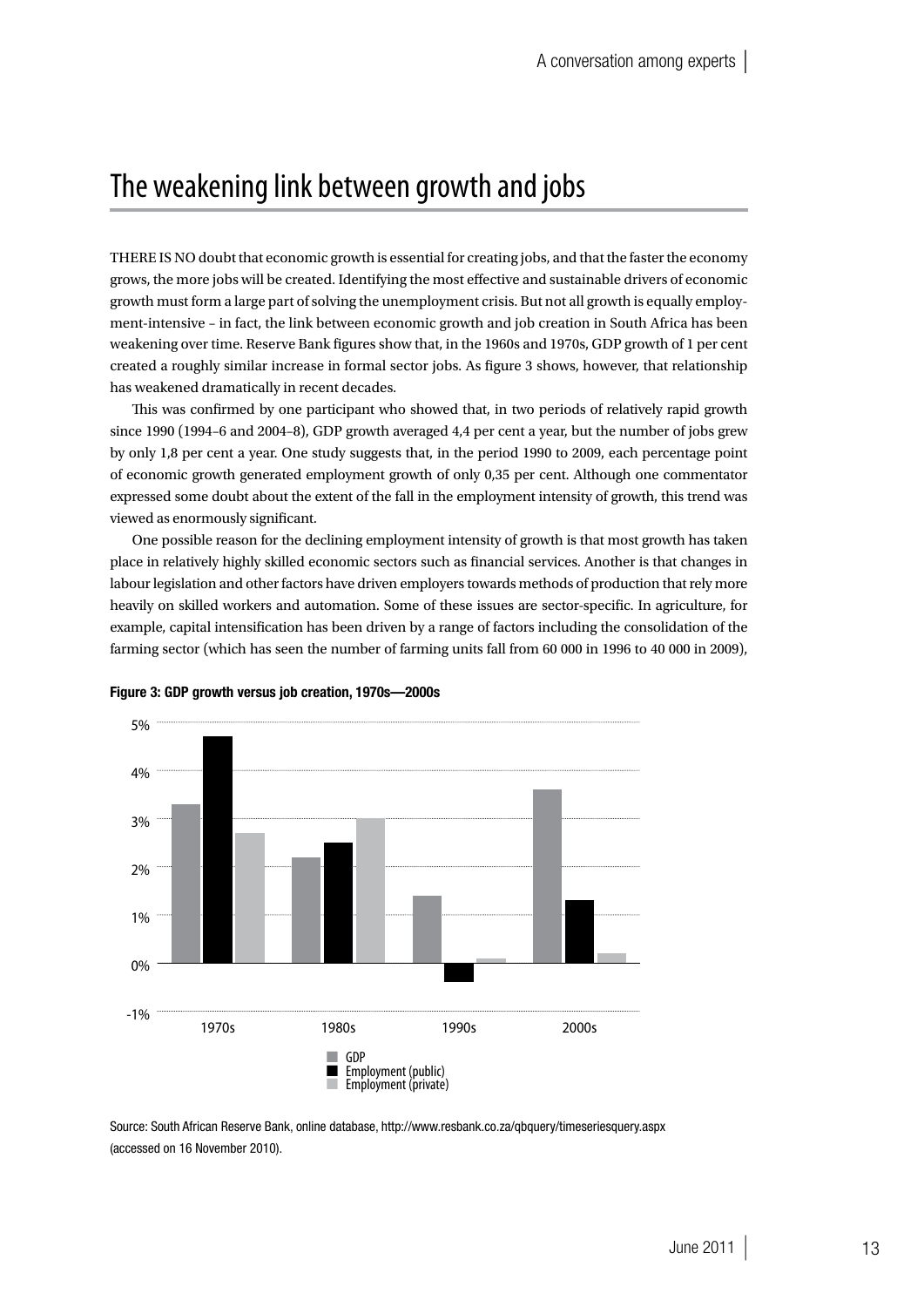heightened international competition, and technological change. In addition, a slew of legislation impacting on tenancy, land reform and other aspects of social relations in rural South Africa seems to have encouraged farmers to use less labour than they once did.

Another reason cited by a reader for the declining employment intensity of economic growth is the aggressive liberalisation of South Africa's trade regime in the mid and late 1990s. This, she noted, was not complemented by measures to make the labour market more flexible. The predictable consequence was that labour-intensive imports from low-wage countries resulted in job-shedding in industries that had previously employed large numbers of people. Thus, in the face of increased competition from abroad combined with relatively rigid labour laws, South Africa's labour force might have become increasingly uncompetitive.

Whatever the reason for the weakening relationship between economic growth and employment growth, simple mathematics shows that if economic growth of 4,4 per cent increases the number of jobs by only 1,8 per cent, it would take 22 years to create the six million jobs needed by people who are currently counted as unemployed or as 'discouraged work-seekers'. Moreover, the population of adults of working age is not static. If it continues to grow at 1,9 per cent a year (the rate between 2009 and

2010),<sup>5</sup> and the number of jobs grows at only 1,8 per cent a year, the employment rate will worsen instead of improve. If growth averages 7 per cent a year and the employment intensity of growth is not raised, it would take more than 40 years to create jobs for 60 per cent of the population of working age. Achieving this will be a challenge: the South African economy has achieved this rate of growth only four times since 1947, and never since 1967.<sup>6</sup>

The bottom line, then, is that we cannot grow our way out of the present unemployment crisis unless growth is very rapid. But growth must also be far more employment–intensive that it is at present.

### The sources of labour-intensive economic growth

The importance of GDP growth for employment raised numerous questions about the drivers of growth. Some participants argued that government spending – which currently amounts to about 28 per cent of GDP, and which has tended to be pro-cyclical – helped to accelerate economic growth in the boom years between 2000 and 2007. But this pattern is not sustainable, so if growth is to accelerate, the country will have to rely on the expansion of the private sector rather than continued growth in public spending.

Some participants said the most feasible way of accelerating private sector growth was via exports, both to Africa and to the rest of the world. One argued that a key reason why overall growth was lagging was that too many firms were not producing goods for export. But the domestic market is too small to support more rapid economic growth, the more so in the absence of pro-cyclical government spending. Therefore, South African firms needed to concentrate on producing goods for export.

While the idea of focusing on exports to speed up economic growth is not new, participants suggested that even rapid export growth would not create many more jobs unless the products concerned could be produced by relatively unskilled workers. In this regard, trends in the export sector were discouraging, with few firms being globally competitive, especially in respect of labour-intensive manufacturing. A few reasons were offered for this.

Besides the frequently noted issues of the strong rand and the risk-inducing volatility of the exchange rate, participants suggested that the current regulatory environment imposed higher costs on larger manufacturing firms. For example, both employment equity legislation (which is more onerous for firms that employ more than 50 workers) and black economic empowerment rules (which requires far more detailed auditing of firms with turnovers above certain thresholds) could discourage

In the face of increased competition from abroad combined with relatively rigid labour laws, South Africa's labour force has become increasingly uncompetitive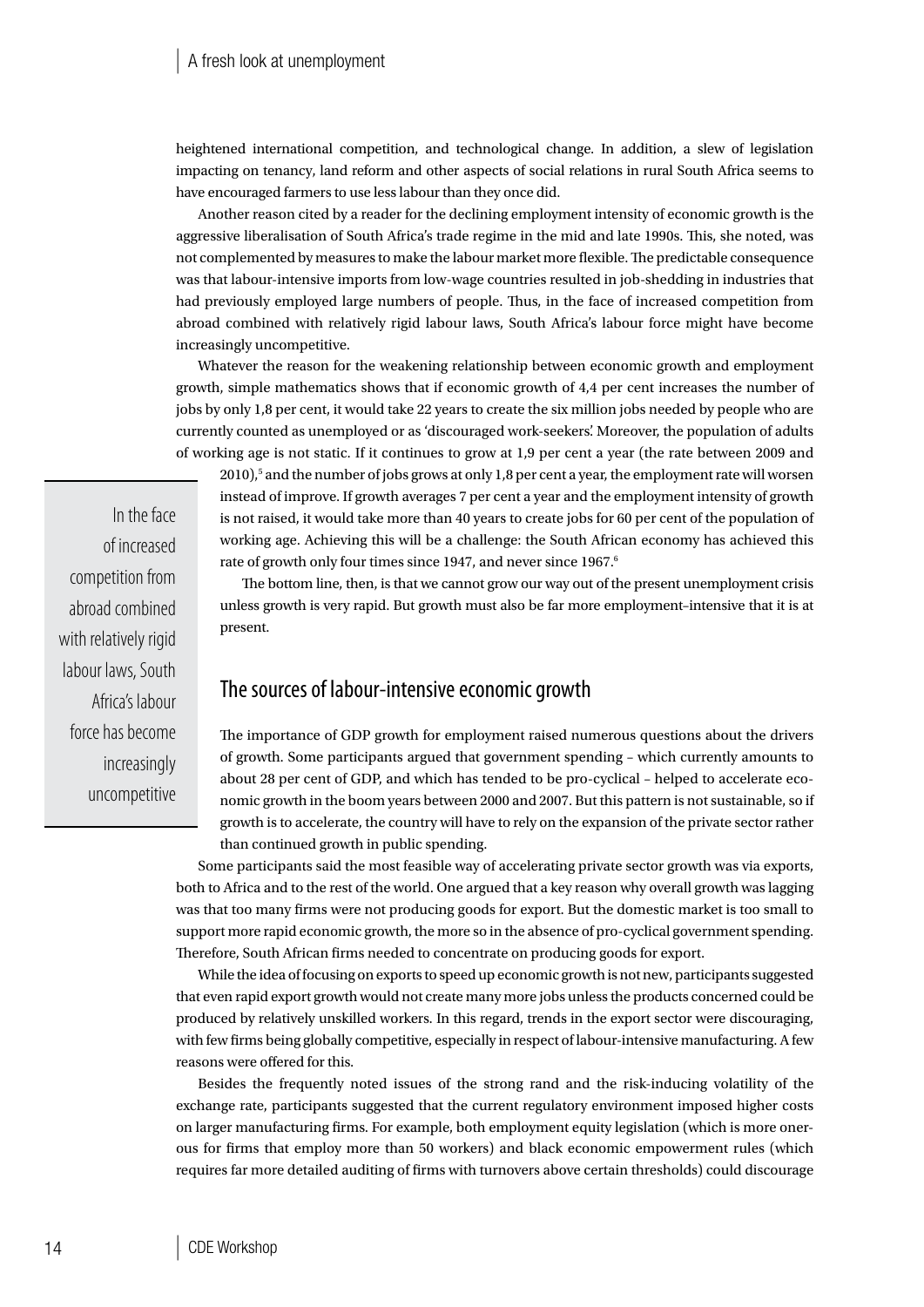firms from growing. As a result, firms remained too small to achieve the critical mass needed to export competitively.

In addition, firms that do export often produce goods and services that rely heavily on skilled labour or sophisticated production techniques. One reason for this is that transport and logistics costs are relatively high per unit of production, and producing high-value goods is the only way in which these costs can be recovered. These products typically create a smaller number of jobs for unskilled workers per unit of production than other types of goods.

The key implication is that South Africa needs to become much more competitive (by reducing transport costs to and through our ports, helping firms to raise productivity levels, and reducing other input costs). This may mean that, instead of supporting high-value, capital-intensive industries, policymakers should create the infrastructural, economic, and regulatory conditions that would help South African manufacturers move down the value chain in order to produce more labour-intensive products. A key issue to consider is the extent to which some aspects of the business environment discourage firms from employing more people, and whether this might be inhibiting their ability to compete in world markets.

Such an approach demands a range of policy interventions aimed at lowering the price of manufactured goods, an issue which needs to be examined far more closely. In this regard, however, participants mentioned some key constraints, including the shortage of electricity, which could limit economic growth to 3 or 4 per cent a year. While investing in more generating capacity would add to economic growth in the short term, the rest of the economy would be held back until additional capacity became available.

Important as these issues are in shaping the growth and employment outlook, participants all recognised that the cost of labour remained a key issue in respect of international competitiveness.

### **Points to note**

Rapid and sustained economic growth is required to address South Africa's unemployment crisis. The employment intensity of growth must also improve. If this is not achieved, even very rapid growth will have to be sustained for decades before it raises employment rates to global norms. Raising the employment-intensity of growth will require the emergence of low-skilled, labour-intensive industries that serve global markets. There are significant obstacles to the emergence of such industries, particularly the emergence of companies with very large numbers of unskilled workers. Some of these inhibiting factors are infrastructural (roads, rail, electricity), but others are regulatory. Much more needs to be done to address them.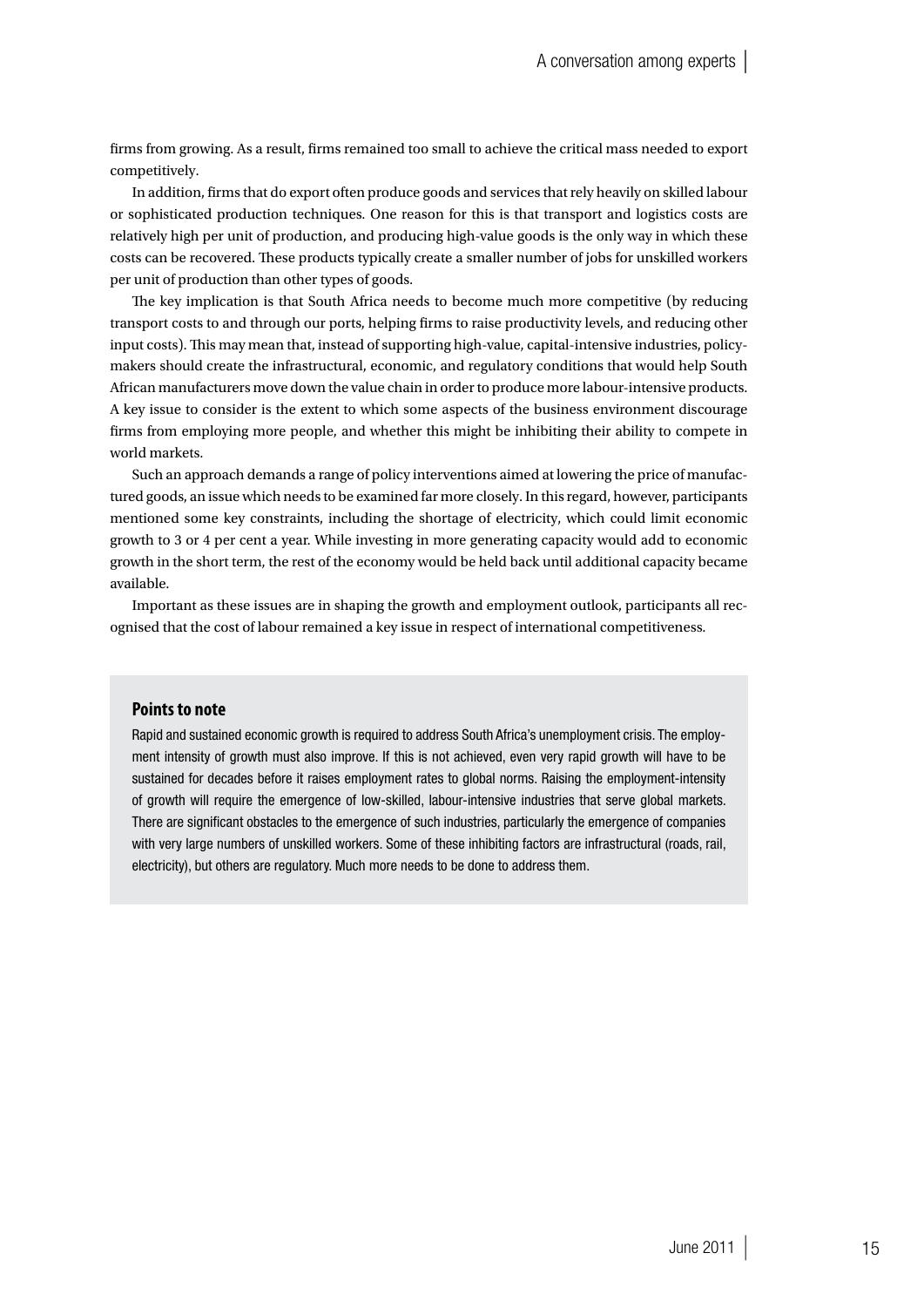## The role of labour market regulations

### Labour costs and productivity

Employment levels are determined by two things: productivity levels and the cost of labour. Labour costs comprise not only direct costs (wages and benefits) but various indirect costs (including the costs of complying with health and safety rules, training workers, and, in some cases, providing benefits such as accommodation and transport). In addition, because there are costs associated with dismissing and replacing workers, a firm's decision to employ someone is also based on the risk that it will incur additional costs if it must replace him.

All of these costs help to determine the extent of employment: if the sum of these costs is high and/ or rising, fewer jobs will be offered than if it is low and/or falling. In the face of rising employment costs, employers will tend to move towards products and production techniques that emphasise skilled labour and mechanisation.

If labour costs are not matched by productivity, employers will retrench those workers with the lowest productivity

Some labour costs are more easily quantified than others. Remuneration and the value of some benefits can be accurately priced. It is more difficult to calculate the costs of health and safety regulations, compliance with labour laws, employment equity, and so on. Imposing some or all of these costs on businesses may be appropriate in order to achieve certain social policy objectives. Health and safety regulations, for example, which impose costs on business, may be justified because they keep workers safe. However, to the extent that these and other kinds of regulations raise the costs of employment, they also work to reduce the number of jobs.

Over time, the impact of labour costs on employment will depend fundamentally on how they relate to workers' productivity. If rising labour costs are not offset by increased productivity, employers will retrench those workers whose productivity does not justify the costs of their employment.

Participants expressed concern about the relationship between remuneration trends and productivity trends in recent years. Because labour costs have risen faster than employment, it was argued, the relationship between the cost of capital and the cost of labour has changed. As one

participant put it, labour was 'pricing itself out of the market'. This is evident in SA Reserve Bank data which shows that, since 2000, pay levels have risen far more than productivity, which, on average, has actually declined (see figure 4). It is also evident from a global remuneration survey conducted by a Swiss bank in 2010 which showed that, in dollar terms, Johannesburg's workers earned far more than workers in other cities in the developing world.

The fact that remuneration levels have risen more quickly than productivity in recent years has significant employment implications. One reader suggested that upward pressure on remuneration levels was appropriate and, to some extent, the consequence of deliberate social policy. Rising wages, especially for black workers, helped redress the inequalities in pay and remuneration inherited from apartheid, and should therefore be actively pursued. Whether or not this argument is correct – and it is widely held in government circles – understanding the sources and consequences of the divergence between remuneration and productivity over the past decade is vital if South Africa is to increase the demand for labour.

Some participants also noted that South African workers' take-home pay was affected by their having to absorb some costs associated with supplying their labour. A frequently cited example of this is the costs of getting to work which is said to be high because of inefficient spatial planning and poor public transport. While some participants doubted whether South African workers spent more on transport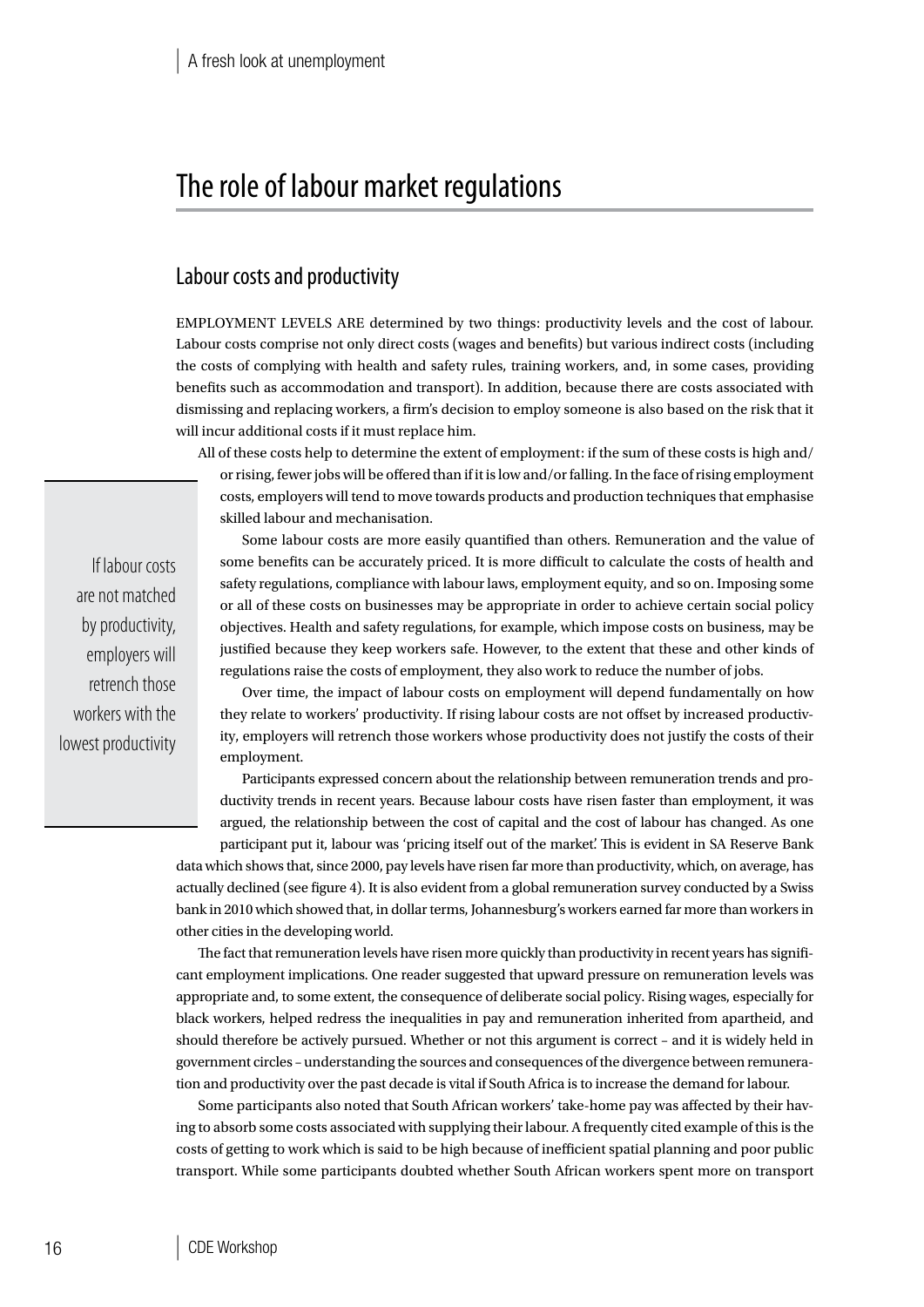

Figure 4: Average changes in productivity and real wages (non-agricultural sectors) per decade, 1970–2009

Source: SARB on-line database, accessed on 16 November 2010.

than those in other countries, others argued that the spatial legacy of apartheid created a large gap between what firms paid their workers and workers' take-home pay. These kinds of costs could set limits to the salaries that workers would accept. What is clear is that the issue of safe and efficient public transport should be higher on the list of priority reforms.

### Unions and collective bargaining

It is widely believed that South African wages are kept artificially high by trade unions, the system of collective bargaining, and other aspects of labour legislation. There is evidence that South Africa's unionised workers command a premium on wages relative to non-unionised workers. However, at about 10 to 20 per cent, this premium is not as large as many people believe. These premia exist even though unionised workers are often in relatively capital-intensive industries (mining and steel) or in skills-intensive professions (nursing and teaching). They exist, in other words, even if one takes into account the fact that unionised workers tend to be in industries and sectors where productivity levels and wages are relatively high. Even among unskilled workers, however, there is some evidence that the premium associated with unionisation is rising. One participant referred to a paper prepared for the National Treasury which showed that the union wage premium for skilled workers was falling, while the premium for unionised unskilled workers was rising.<sup>7</sup>

Participants referred to other features of labour market regulation which they regarded as problematic. One of these is that decisions made in wage negotiations are extended across industries even when not all employers (and employees) are formally represented at the talks, and can do little to obtain exemption from these decisions. Empirical research has found that firms covered by bargaining councils pay wages that are 10 to 21 per cent higher than those paid by similar firms in magisterial districts in which firms are not covered by bargaining councils. They also employ between 8 to 13 per cent fewer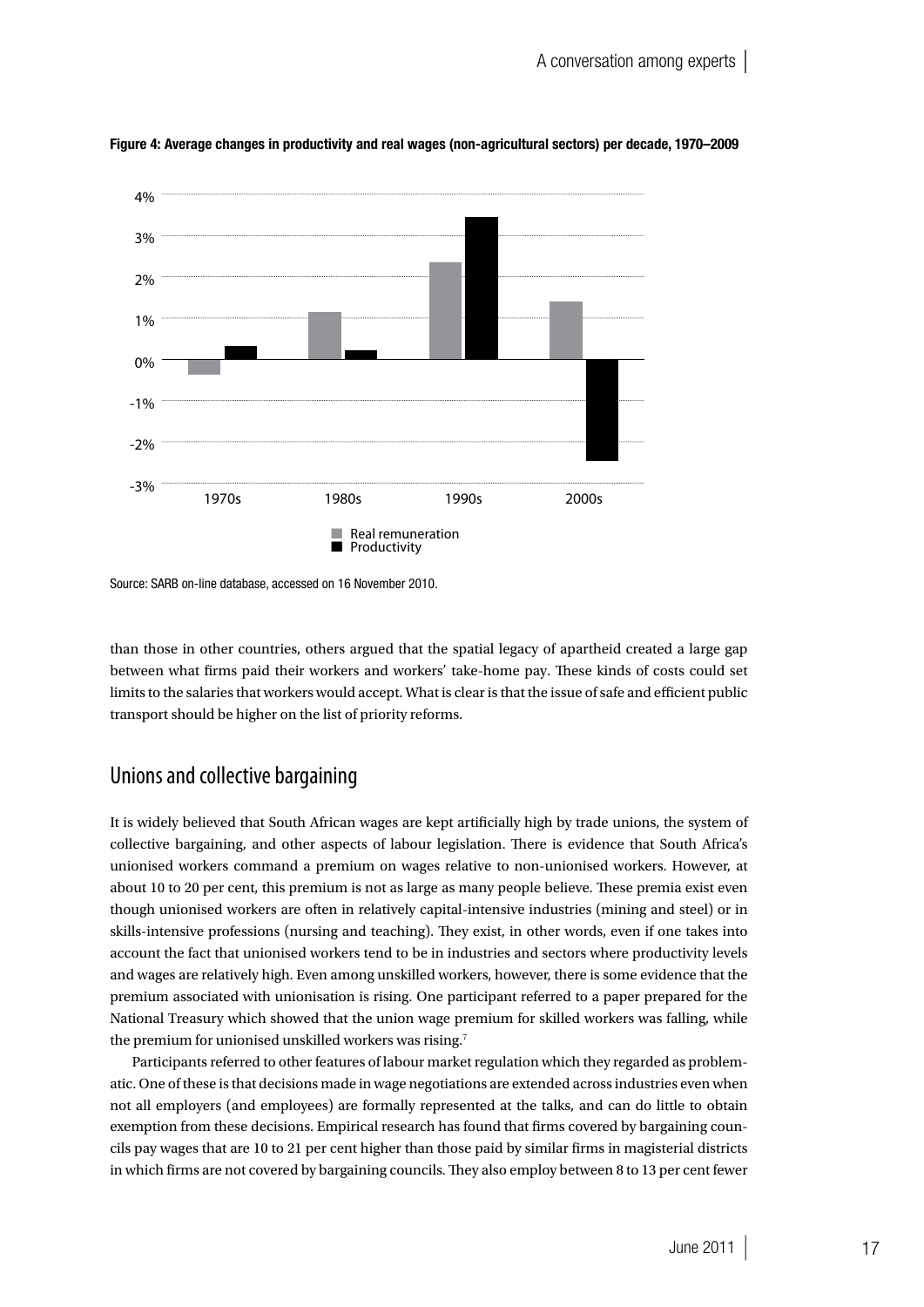people. Those industrial sectors also tend to be more dominated by larger firms and to comprise fewer small firms and entrepreneurs.<sup>8</sup>





Source: UBS, Prices and earnings: A comparison of purchasing power around the globe, 2009.

Another participant noted that, while only a third of the formal economy was covered by centralised bargaining, the sectors concerned (including the public service) were among the most important. For that reason, they tended to provide a benchmark for increases in other sectors – in other words, they had knock-on effects on the rest of the economy. One reader disputed this, citing the fact that, while the public sector bargaining council had agreed to a 7,6 per cent pay rise in 2010, other sectors had agreed to significantly larger increases. Using a sample of 56 agreements reached by Cosatu affiliates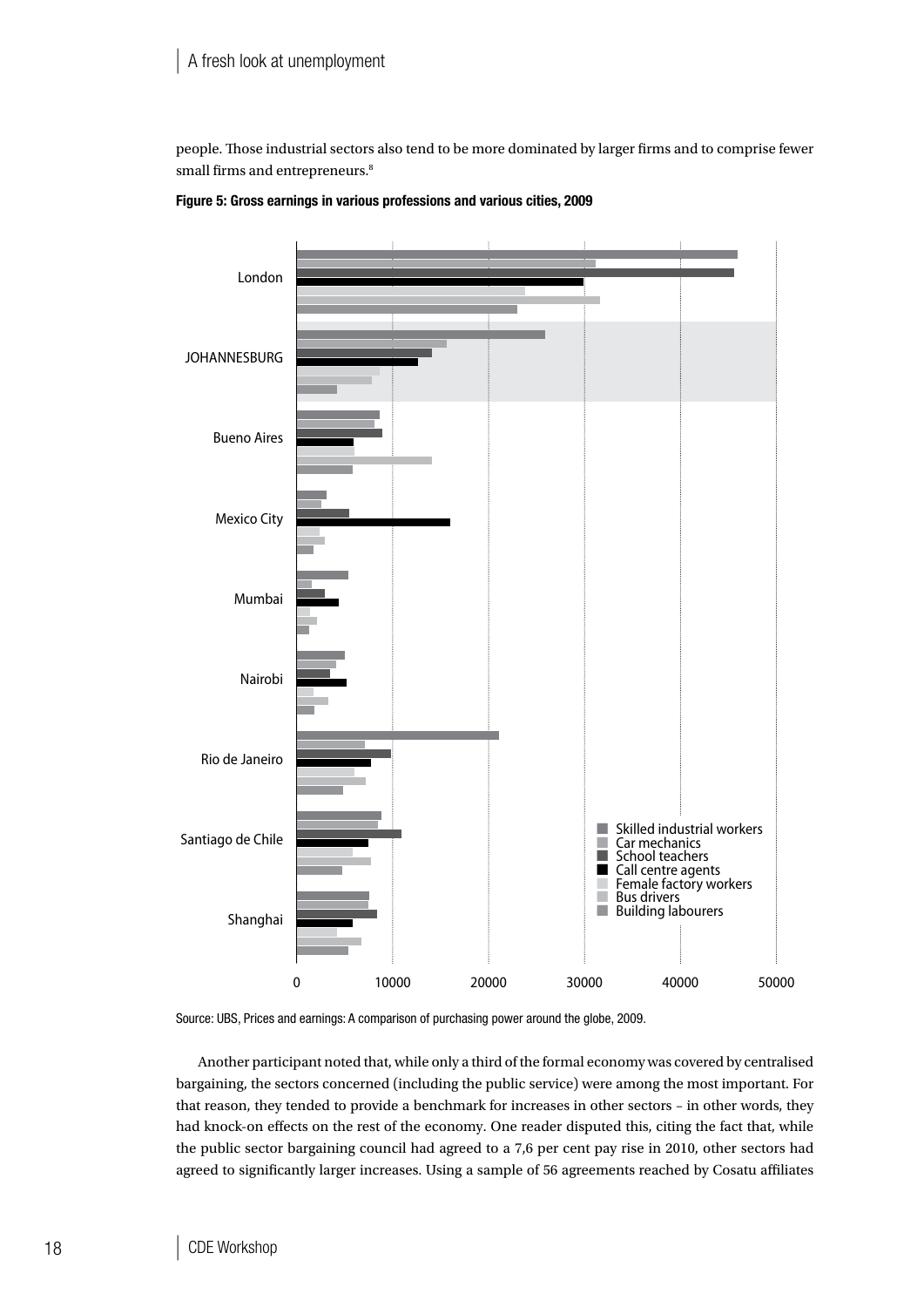in 2010, he noted that the construction, transport, manufacturing, and retail sectors had all agreed to wage increases greater than 9 per cent. Their decisions, in other words, were not being guided by what happened in the public service. A question that could not be answered in full, however, was the extent to which these kinds of agreements impacted on sectors and employers that are not covered by centralised bargaining. To the extent that the premium associated with unionisation seems low, it may reflect the fact that wages in these sectors are pulled up by decisions taken elsewhere in the economy.

One participant argued that the bargaining council system 'severed the link between productivity and wages' as centralised bargaining could not accommodate the specific negotiations needed to improve productivity, which usually have to happen at the level of individual firms and plants. For this reason, increased wages tended to be negotiated without considering whether corresponding productivity increases could be secured. The result was that new costs were imposed on firms which might not be able to secure the improvements in productivity needed to offset them. If they were unable to increase productivity, employers would have to eliminate the least productive workers from their payrolls.

In response, a reader argued that, to the extent that bargaining councils did increase wages faster than productivity gains, the problem lay less with the structure of the negotiations than with the substance of the wage agreements. Some employers had already put productivity and job retention on the collective bargaining agenda, and unions found it difficult to reject proposals that linked smaller wage increases with commitments to employ more people. Accepting that the structure of bargaining could make such holistic negotiations more difficult, he added that agreement on benefits such as provident funds or pensions, medical benefits, leave and training could often be more effectively negotiated centrally than at firm level. While the circumstances of individual firms, subsectors and geographic regions often merited differentiated wages, 'smart councils' could accommodate these differences. The big exception to this was the public service bargaining council which covered so many diverse sectors – policing, health, teachers, general workers – that it was far less capable of accommodating any kind of productivity-related negotiations.

## The bargaining council system severs the link between productivity and wages

### The costs of dismissal

Another important effect of centralised wage bargaining, it was argued, is that it prevented entrylevel workers, especially young workers with neither skills nor experience, from offering their labour to employers at a discount. Given that young, inexperienced workers were less productive than others, preventing them from offering their labour more cheaply meant that employers would be more reluctant to take them on. This was made worse by the non-wage costs and risks associated with their employment. Participants cited empirical studies which found that the procedural costs of dismissals had a significant inhibiting effect on employment growth. One study found that employees had taken two out of three firms in the survey sample to the Commission for Conciliation, Mediation and Arbitration (CCMA). On average, firms lost a week of a manager's time as a result. The prospect of incurring costs of this kind implied that employers would require either exemption from the relevant labour legislation or a 'wage discount' to persuade them to hire riskier groups of potential employees. This applied particularly to young and inexperienced people: since they were more likely to turn out to be unsuitable, they were also more likely to be the source of costly dismissal procedures. In the absence of a wage discount or statutory exemptions, it was hard to see why firms would appoint them in the first place.

Some participants also felt that the system of regulating the labour market had become more onerous than justified by the legislation. This, it was argued, was partly due to the jurisprudence that had evolved around the legislation, and partly due to the roles of consultants, experts and labour lawyers in defining what was expected by the law. A reader, for example, noted a proposal which would have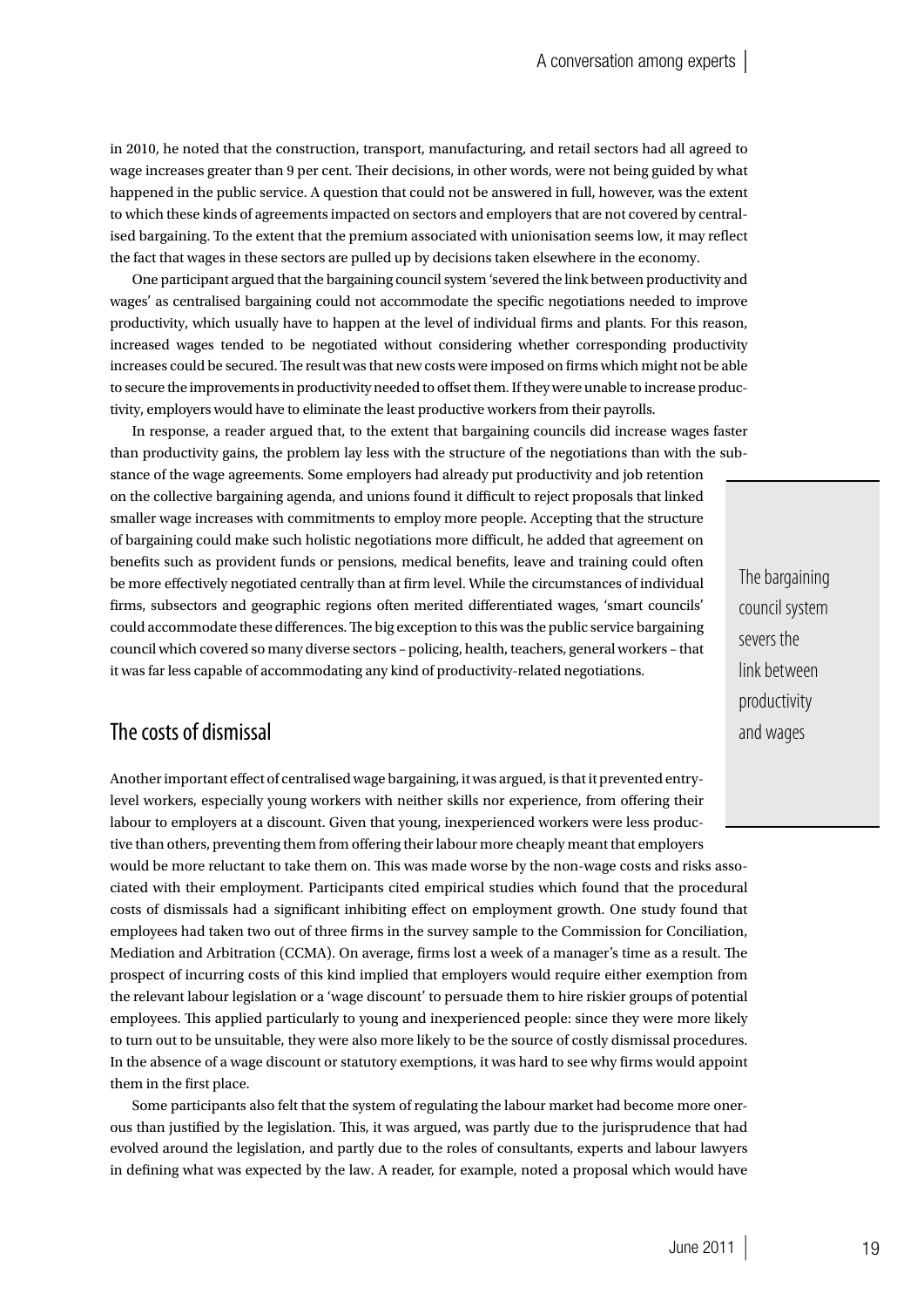instituted a wage cap on those who were entitled to use the CCMA, with people earning more than a certain level being denied access. In terms of this proposal, senior managers and other well-paid employees would be expected to secure their rights through contract law rather than labour law. These points aside, participants generally believed the regulatory system as a whole was discouraging employers from creating more jobs, and particularly from employing young people with limited formal qualifications and no prior work experience.

While participants generally viewed labour market rigidities arising from bargaining arrangements as a disincentive to greater employment, they also noted that factors other than labour law impeded the functioning of the labour market. One such factor is the 'militancy' of South African trade unions.





Source: *The Economist*, Striking facts: working days lost due to labour disputes, 6 September 2010, http://www.economist.com/node/16976532.

### The costs of strikes

An expert interviewed after the workshop noted that employment was not necessarily more strictly regulated in South Africa than elsewhere, especially in developed countries. The big difference in South Africa was greater trade union militancy, which made negotiations much more difficult and costly (see figure 6). While this might be the consequence of the historical role played by trade unions in the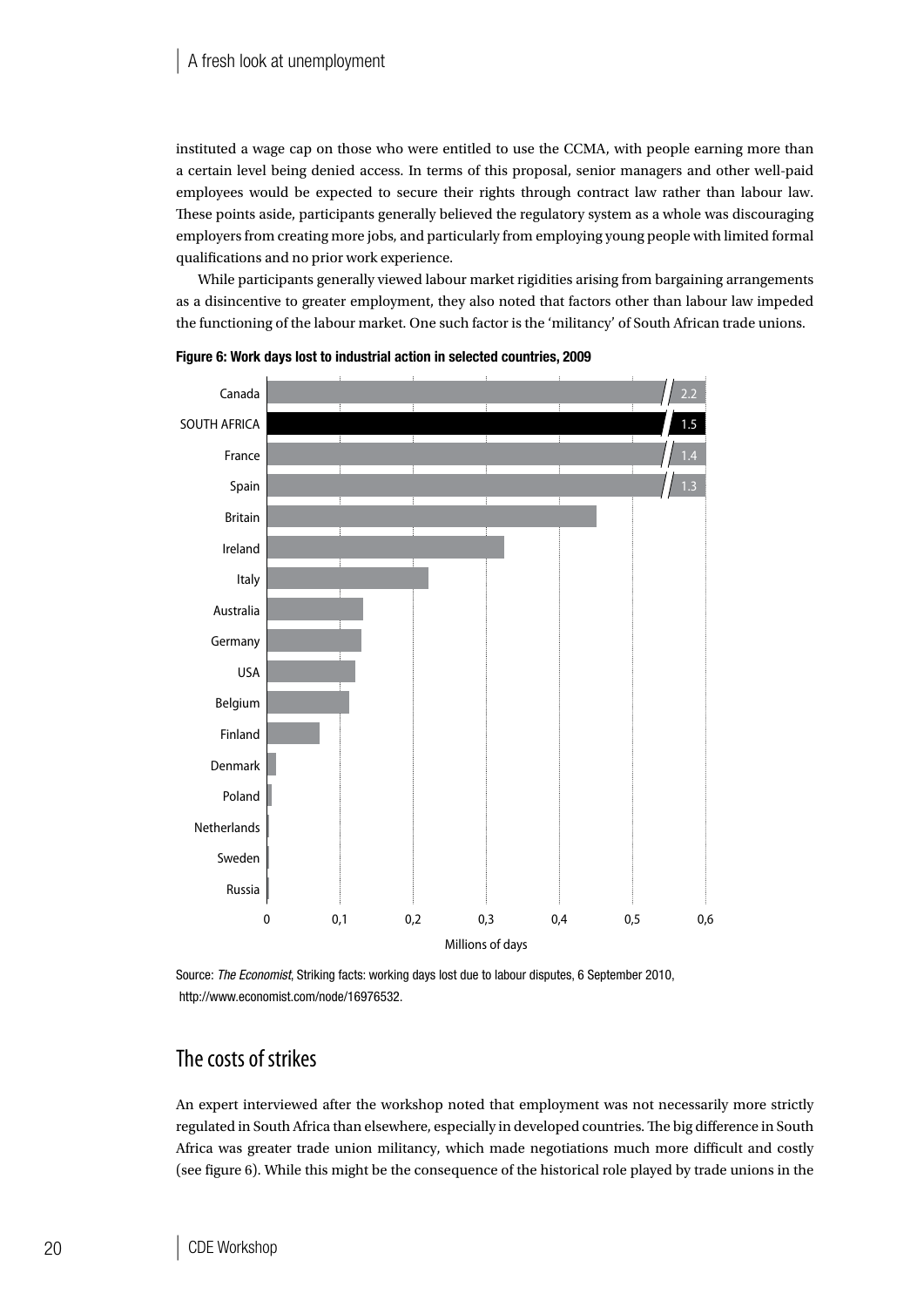struggle against apartheid, and struggles over collective bargaining, the effect was increased risks and costs to employers. Responding to this, one reader suggested that South Africa's unions had become less militant over time, and that, in terms of days lost to strikes, industrial action was in a long-term secular decline. However, recent data from the Department of Labour does not support this view. Given the strong likelihood that the public service strike of 2010 will result in a significant rise in the number of man-days lost to industrial action relative to 2009, the data actually suggests that spikes in the number of days lost to industrial action are relatively frequent (see figure 7).

It is worth noting that more strike days are lost in the public sector than in the private sector, so this data may not reflect accurately what has happened in negotiations between unions and businesses. But Department of Labour statistics also suggest that the private sector is sometimes affected by strikes and other protest action that is not directly related to employer/worker negotiations. One example of this are the stay-aways called by Cosatu to protest against food price inflation and other non-workplace concerns.

### The role of labour market reform

While participants agreed that labour market institutions raised the risk-adjusted wage and non-wage costs of employment, they differed about the desirability, feasibility, and impact of labour market reforms. Some saw wholesale reform as a precondition for creating more jobs and as an essential signal to potential investors that government (and its constituencies) accepted the need to create a more business-friendly environment.

Others argued that this was not required. While no one suggested that the present legal regime was perfect, some argued that wholesale labour market reform was not politically feasible. Some also argued that reforms were unlikely to elicit the kind of response from employers that advocates of reform suggested. One reader noted that, irrespective of the feasibility or desirability of doing so, introducing reforms that would significantly lower the incomes of large numbers of workers would also result in a collapse in consumer demand and, therefore, a recession.





Source: Department of Labour, Annual Report, 2009-10.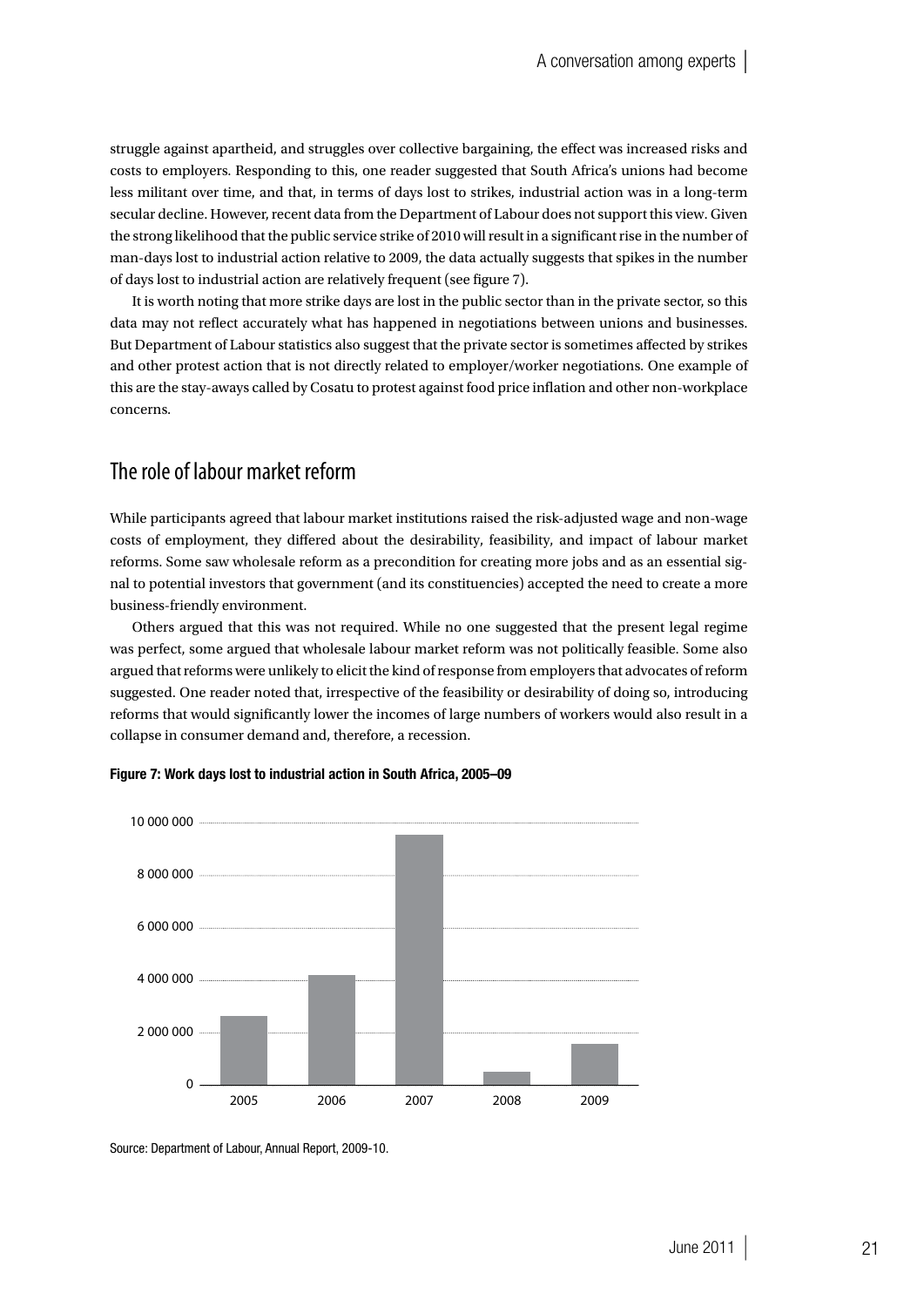Another participant argued for caution about labour market reform on the grounds that this was unlikely to increase employment. The price elasticity of demand for labour was so low, she argued, that creating millions of jobs would require a very dramatic reduction in wages. Apart from the negative macroeconomic consequences, equity considerations also militated against policies that would have these sorts of effects. 'Would it be fair,' one participant asked, 'to expect people currently earning R3 000 or R4 000 a month to shoulder the full burden of policy reform?'

Other participants saw this argument as a significant misrepresentation of the likely effects of labour market reform, and, for that reason, as seriously misleading. This point was made strongly by a reader who suggested that labour market reform – even very aggressive reform – would not threaten the incomes of current workers, because their relatively high wages were matched and justified by relatively high productivity. Moreover, wages of existing workers almost never fell because of the likely impact on morale and productivity. Therefore, it was hard to conceive of plausible reforms that would reduce the wages of existing workers. Even implying that it might happen would make it politically far more difficult to reform the labour market. The key challenge, she argued, was to identify the reforms needed to stimulate the establishment of labour-intensive firms and industries. Reform, in other words,

had to set its sights on creating a situation in which South African industry no longer consisted exclusively of high-wage, high-productivity firms. Those firms were profitable today and would remain in business because the wages they paid reflected the capital and skills-intensity of their products and production techniques. However, South Africa needed far more medium and lowproductivity firms where wages and non-wage costs of employment would also be lower. 'Our manufacturing firms only create high-end products because labour costs are high,' she noted. 'If we allow lower-wage work to come into existence, our range of products will expand.'

A foreign expert concurred. He said an analysis of the distribution of productivity levels of South African firms revealed that there was a large gap – a 'missing middle' – between a group of firms (many of them informal) with very low levels of productivity and another group whose productivity levels were quite high. For obvious reasons, wages and incomes tended to be very low in the former, and relatively high in the latter. What was missing were firms with intermediate levels of productivity and wages. South Africa urgently needed to understand why this was the case, and what would be needed to make those firms grow. Addressing this gap, he felt, was the 'single most important policy question facing South Africa in the medium term'.

Though this expert was more sanguine than others about the extent to which existing workers' wages would be protected if the labour market were reformed, he agreed that stimulating

a low-wage sector need not affect existing workers as long as the firms for which they worked were able to find a profitable balance between (relatively high) wages and (relatively high) productivity levels. New firms, even if they were paying lower wages, would produce different products or use different production techniques which would require lower productivity from their workers. Thus it could be argued that if one removed the extension of collective bargaining agreements to non-parties and lowered minimum wages, existing wages need not fall. However, average wages would come down as low-wage jobs came on stream.

Precisely how many jobs could be created in this way is uncertain. One way of estimating this, it was argued, was through authoritative studies of the wage elasticity of demand for labour. Historically, these studies have generated mixed results, with differences emerging between different industries and between workers of different skills levels. However, as one reader noted, studies of existing industries and firms were biased towards results which showed that demand for labour in South Africa was relatively inelastic precisely because of the low labour-intensity of the existing mix of products and production methods. Studies of the impact of lower wages on the demand for labour could therefore say very little about whether large numbers of workers might be employed in low-productivity, low-wage industries if such industries were allowed to develop.

South Africa needs far more medium and low-productivity firms where employment costs would also be lower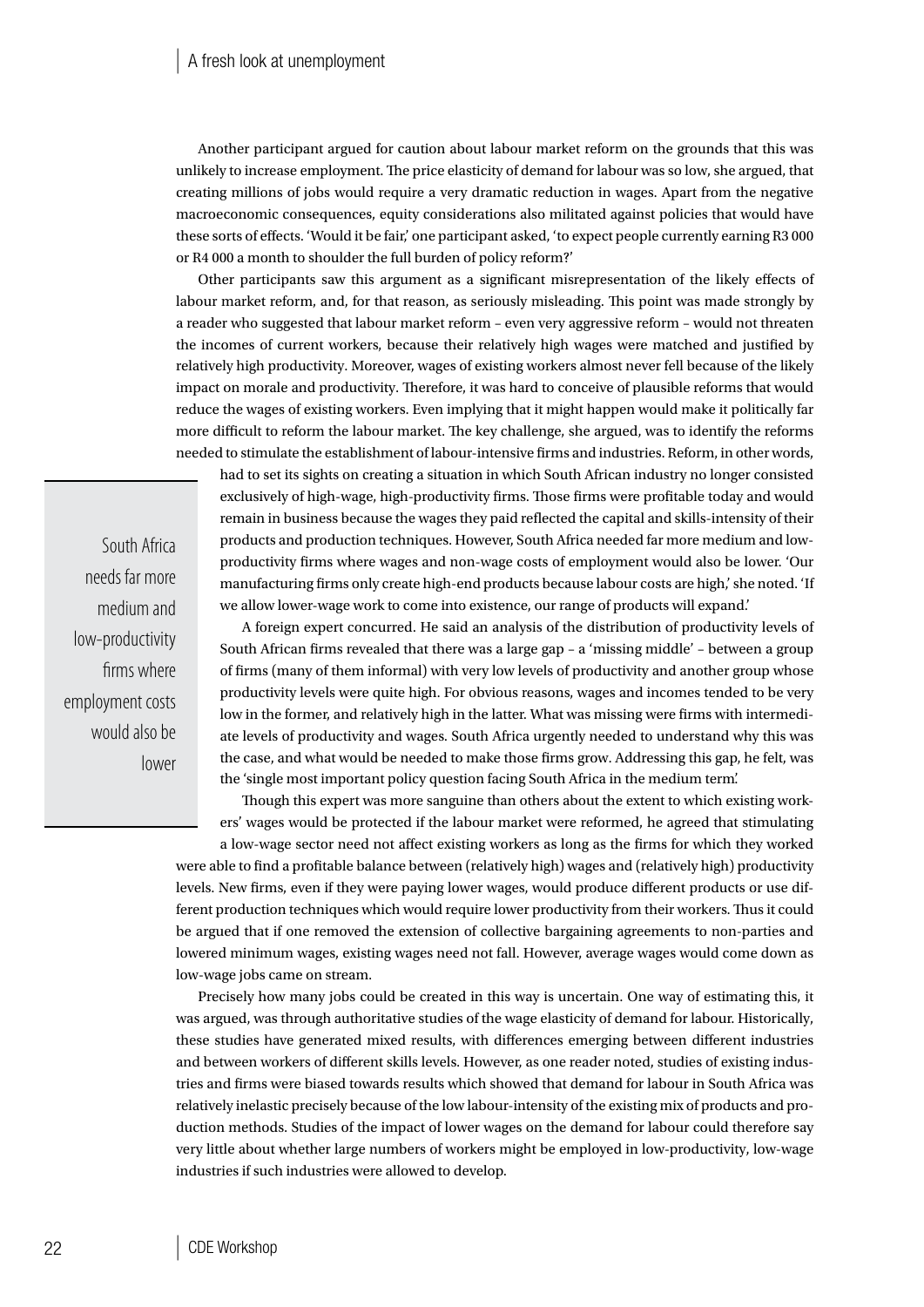The relative ease with which the Expanded Public Works Programme attracted participants at low wages suggested that it might be possible to expand employment dramatically while paying relatively low wages. More important, the same is true of the clothing industry, where a significant proportion of registered employers pay less than the established minimum wages and easily attract workers. In the case of non-compliant clothing factories at Newcastle (recently targeted by the bargaining council and the Department of Labour), recipients of sub-minimum wages are working with employers to try to stave off government interventions that may lead to the closure of the firms.

Some experts said events in Newcastle also showed it might become politically possible to introduce major labour market reforms. These developments could change the political balance of forces simply because workers themselves had begun to resist the threatened closure of non-compliant firms. The result was an impasse which was making visible the high costs of the present system, and which might result in the creation of new, more extensive, exemptions to the labour market regime. However, recent proposals to amend labour laws might discourage employment even further (see box, page 24).

### **Points to note**

Employment levels are affected by the cost of labour, including wage and non-wage costs, all of which must be adjusted to the risk an employer runs in hiring an unsuitable person and incurring the consequent costs of dismissing and replacing him. The higher these costs, the fewer the jobs employers will create. While this point is not as widely recognised as it should be, a subsidiary point is even less well appreciated. In the face of high labour costs, employers have one of two options: (i) they can pass on the high costs of employment to consumers (which is increasingly difficult in globalised markets); or (ii) they can move to industries or adopt production techniques that rely on skills and technology. These are the only options, and South African firms have responded to the relatively high costs of labour in this country with a mix of these strategies.

What South Africa needs to develop is a mix of industries and production techniques that include the relatively high-productivity/high-wage sectors and firms we have now, as well as firms with low and intermediate levels of productivity and wages. Our existing labour market regime makes it difficult for these kinds of firms to emerge.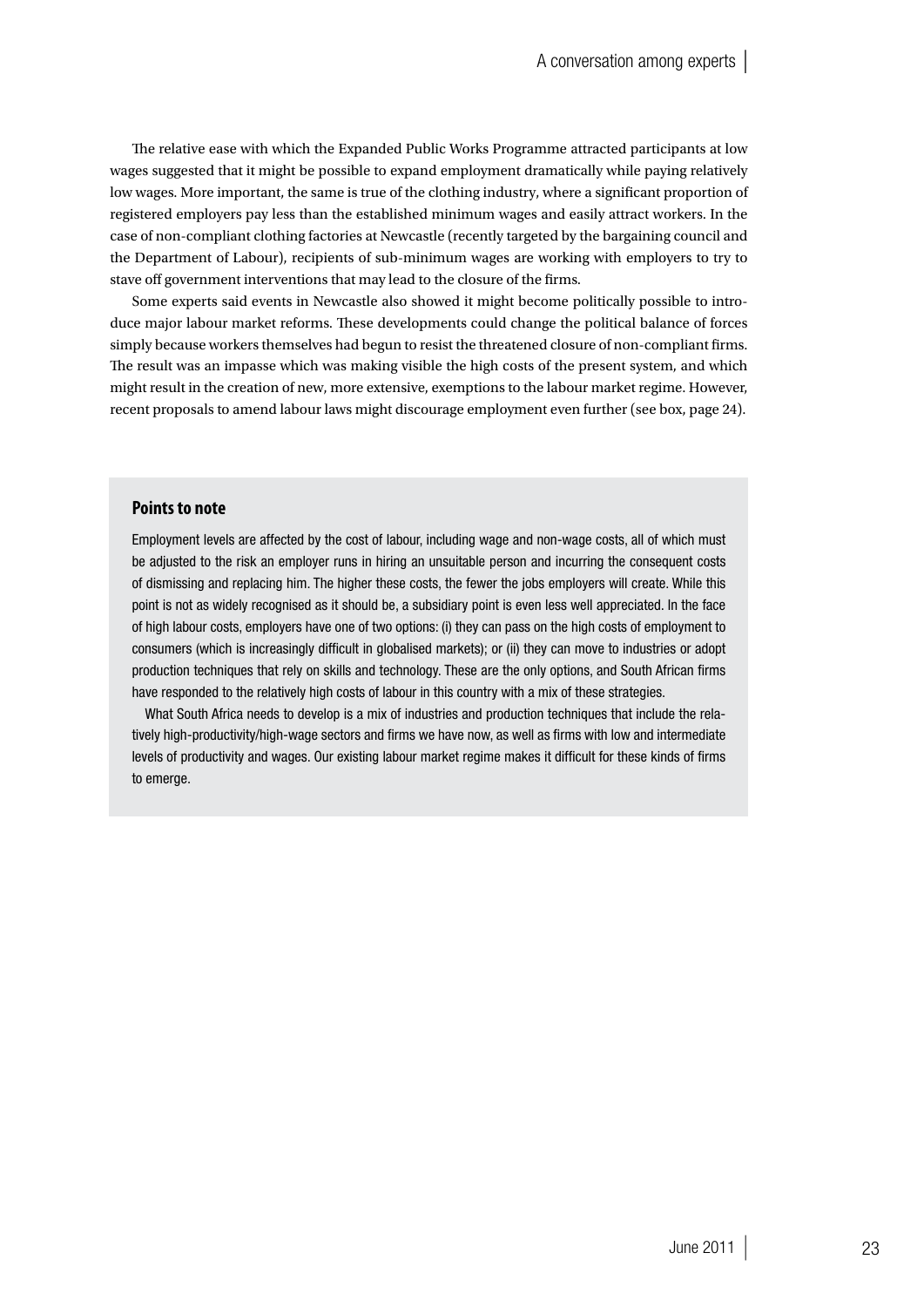### **FOUR DRAFT BILLS WHICH COULD IMPACT ON EMPLOYMENT**

On 17 December 2010 government gazetted proposed amendments to the three principal laws governing South Africa's labour market: the Basic Conditions of Employment Act (BCEA), the Employment Equity Act (EEA), and the Labour Relations Act (LRA). It also gazetted an Employment Services Bill (ESB).

These four bills propose a vast array of changes to the regime regulating the labour market. What follows is a brief summary of some of the far-reaching consequences if they were to be enacted.

#### *The amendments to the BCEA would:*

- Require that part-time and contract staff receive benefits of 'similar or equal value' to those received by permanent staff;
- Allow the minister to regulate not just minimum wages when sectoral determinations are made, but set minimum increases in remuneration as well; and
- Allow the minister to 'prohibit or regulate' the use of temporary employment services firms and of sub-contracting.

#### *The amendments to the EEA would:*

- Define and prohibit, as a form of 'unfair discrimination' analogous to policies that discriminate on the basis of race, gender, language, etc., the differential remuneration of two employees who do 'the same work', 'substantially the same work' or 'work of equal value';
- Require employers with more than 50 employees or generating significant turnover to ensure their workforces are representative of the 'profile of the economically active population', a change from the previous requirement which was to be representative of the 'profile of the national and regional economically active population';
- Remove a variety of defences that employers who fail to achieve representivity can currently use, including that the relevant skills are not available among designated groups, that the business cannot afford to make such changes, and that similar employers are also struggling to achieve this goal; and
- Significantly increase the potential penalties that companies will pay for failing to comply with the law.

#### *The amendments to the LRA would:*

- Introduce a wide range of technical changes that would affect institutions currently involved in regulating the labour market;
- Change the definition of 'employee' and 'employer' in ways that would have potentially far-reaching implications for workplace relationships and legal disputes;
- Make the client of a sub-contracting firm liable for unfair labour practices in sub-contracted firms; and
- Undercut the temporary employment services industry by defining all employees earning less that a threshold amount to be permanent employees, unless the employer can show a reasonable justification for using fixed term contracts.

### *The ESB would:*

- Create public employment services institutions to which employers would be obliged to provide information about any vacancies that arose, and about the filling of those vacancies;
- Create new obligations on employers seeking to employ foreign nationals to explain why they cannot employ South Africans and to create skills-transfer programmes; and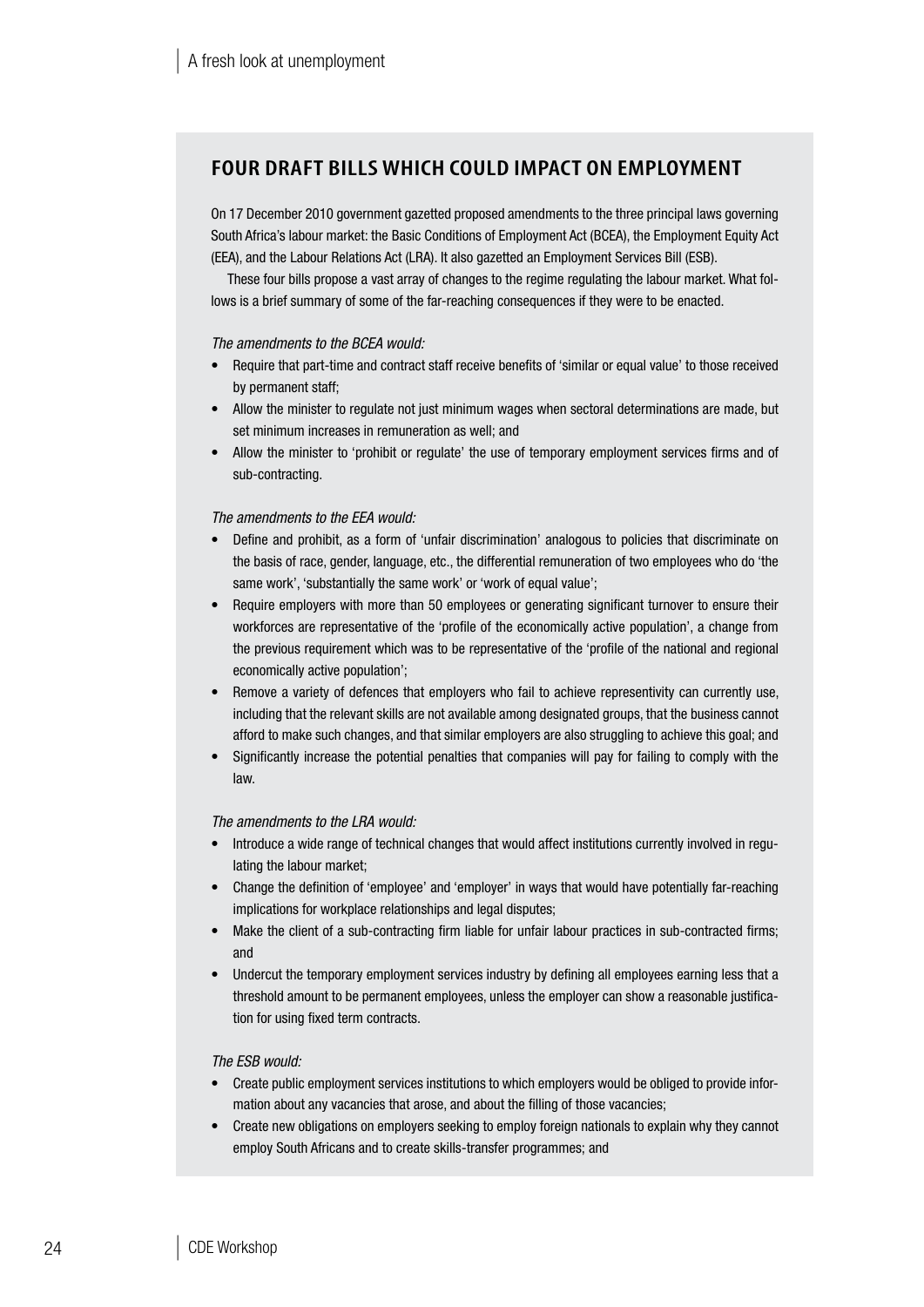• Require the licensing of temporary employment services firms, prohibit them from charging workseekers for any services rendered, and prohibit them from offering a variety of value-adding services such as training work-seekers or taking on any aspect of their clients' human resource management function.

All these changes would disrupt existing patterns of employment, and raise the costs and administrative burdens of employment. Unsurprisingly, business has sharply criticised the proposals.

Business Unity South Africa (BUSA), which represents 58 business organisations, has stated that the enactment of these proposals would result in increased costs of doing business, a more complex legal environment, more complex and expensive legal claims, and heightened uncertainty in conducting business. The changes would also 'result in employers pursuing alternative production and service options, technology, off-shoring, automation and mechanisation'. Moreover, the criminalisation of many aspects of employment law would make South Africa a more risky place to do business.<sup>9</sup>

According to Business Leadership South Africa (BLSA), which represents 80 of South Africa's largest companies, the Bills are 'legally wanting, potentially unconstitutional and dismissive of businesses' requirements for labour flexibility in order to compete in a globally competitive environment'. The results of the proposed amendments could already be felt, with some businesses choosing not to employ additional workers, choosing to automate and mechanise where the opportunity presented itself, and opting not to invest in new capacity until the proposals had been clarified.10

Both BUSA and BLSA have based their submissions on the contents of a regulatory impact assessment commissioned by the Department of Labour in 2010.11 This independent assessment found that the Bills were likely to 'have seriously destabilising effects on the South African labour market', raise the cost of labour and of doing business, and put companies at risk of incurring penalties so great they would 'contribute to company contraction and retrenchments, and even company closure, resulting in job losses and negative impacts for economic growth'.

While some of the provisions might increase the number of permanent employees, a significant proportion of temporary jobs would not be converted into full-time jobs. This would result in higher levels of unemployment.

The Bills, coupled with the fact that the Department of Labour ignored the regulatory impact assessment it commissioned, is puzzling especially in light of the stated commitment by the President and the Minister of Finance to create far more jobs. It suggests that commitments made to organised labour may well trump promises to pursue a more job-intensive growth path.

Update: It was agreed in April 2011 that Nedlac would not debate the four bills as they had been gazetted. Instead, government agreed with organised business and labour to set up a process to review problematic aspects of labour market regulation, and to bring new legislation to Parliament. Precisely what will emerge from this process is unclear but reports suggest that revised amendment bills may go to parliament in 2012. It appears that some participants in this process remain committed to the substance of the bills.

CDE 2011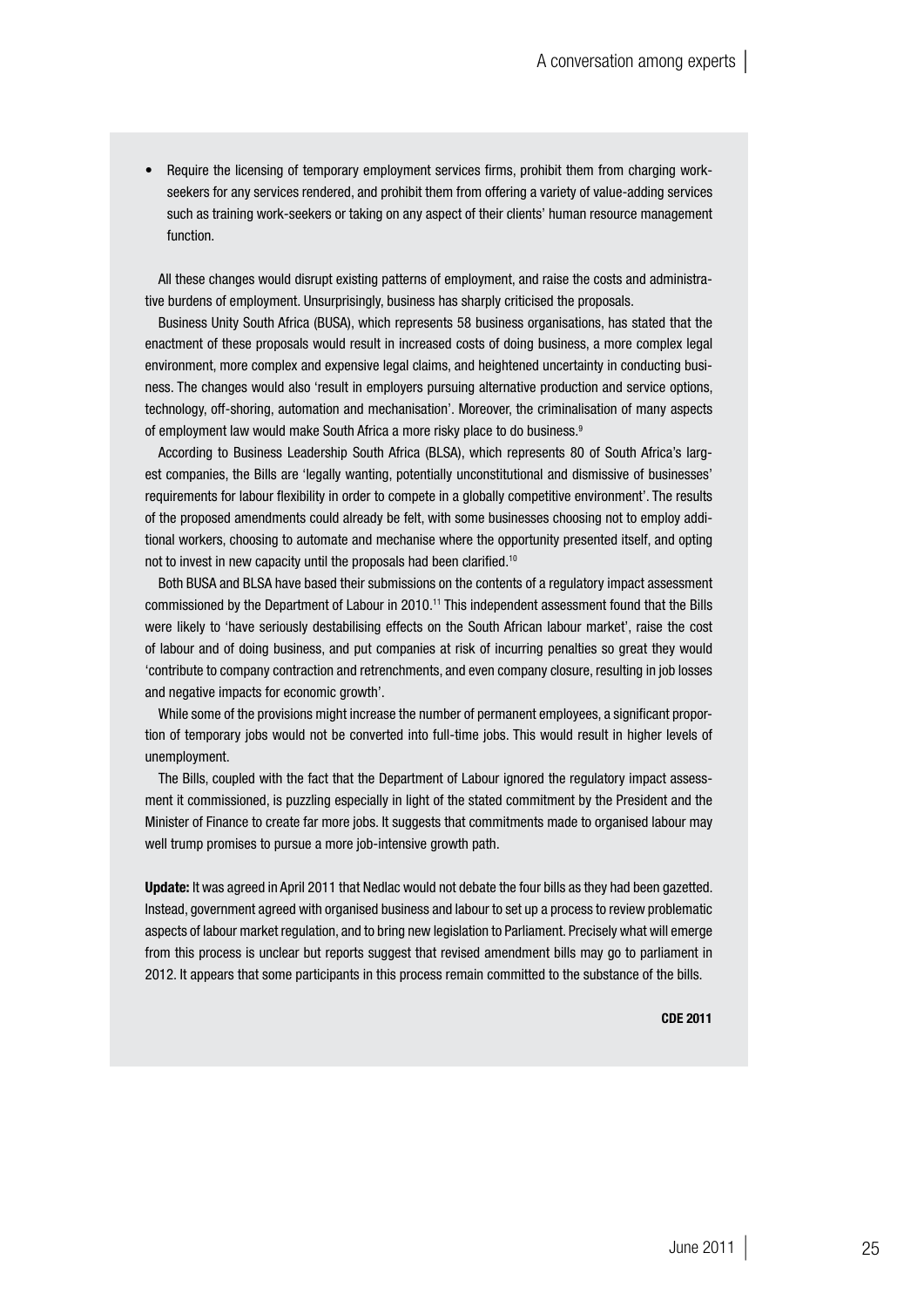## Matching labour supply and demand

WHILE MUCH OF the discussion centred on cost-related factors affecting the demand for labour, supply-side constraints were also discussed. Two broad issues fell in this category. One was whether some unemployed people are choosing not to work. The other was the skills set of the unemployed, and the suggestion that the skills they have do not match employers' needs, resulting in low levels of employability.

### Do social grants keep people out of the labour market?

One of the most striking features of South Africa's labour market is the very low participation rate, i.e., the number of people who either have jobs or are looking for jobs expressed as a percentage of the population of working age. The current rate of about 54 per cent (which is down from 57 per cent in 2008) is significantly lower than in most developed and developing countries.<sup>12</sup> As figure 8 shows, countries with similar levels of participation to South Africa are ones in which social, cultural and religious norms keep large numbers of women out of the labour market.<sup>13</sup>



### Figure 8: Rates of labour market participation in 25 countries, 2008

Source: OECD, Country Survey: South Africa and the OECD, 2010; Economic Policy Reforms 2010: Going for growth.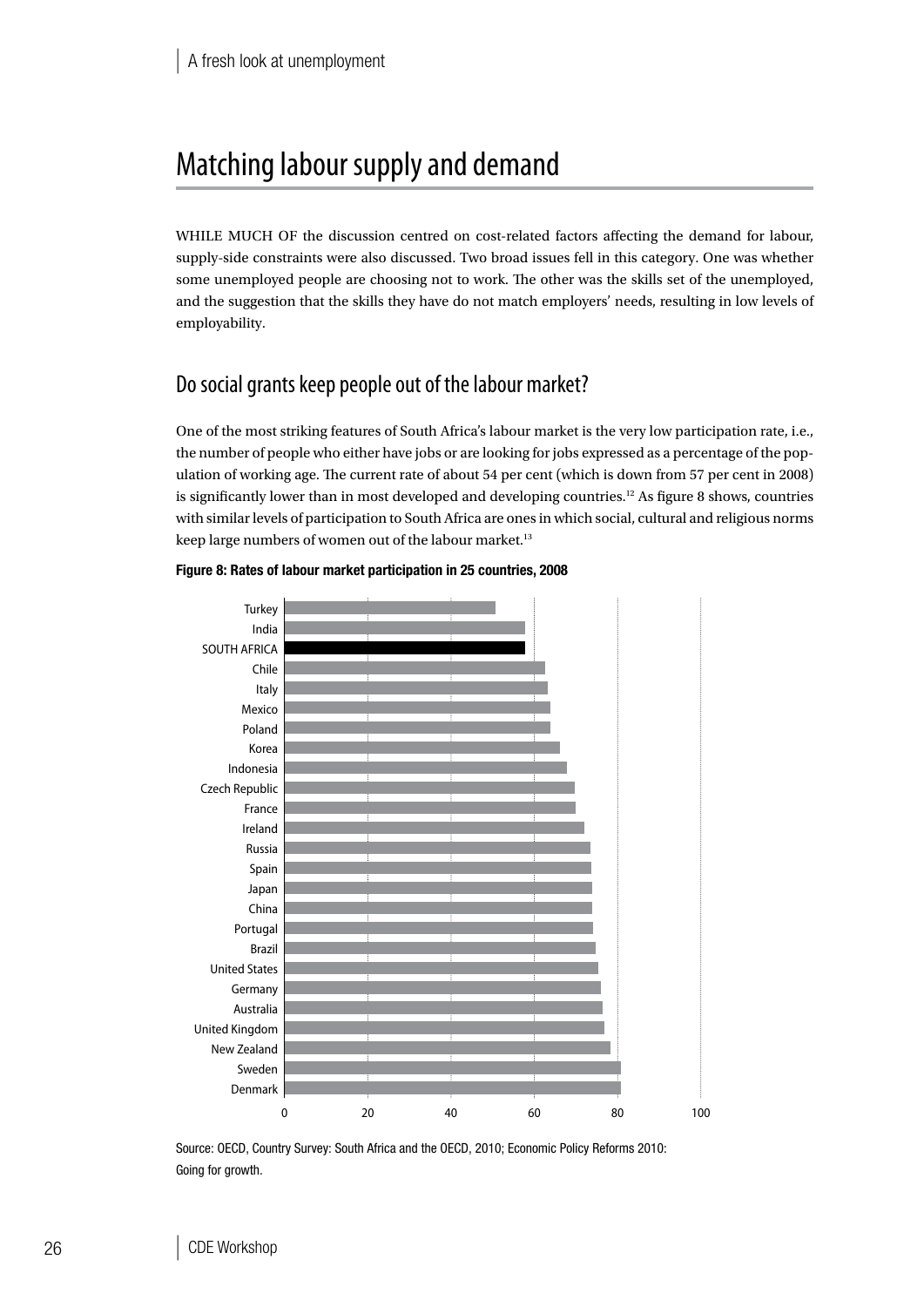Some analysts believe South Africa's participation rate is so low because the social welfare net discourages people from seeking work. One participant noted empirical research which showed that the participation rates of adult men in households in which someone received an old age pension were lower than in households in which no one received a pension. More anecdotally, one participant noted that foreigners working in South Africa had told researchers that they worked harder and made more money because they could not rely on grant income received by their families, and that welfare had made South Africans 'lazy'.

While international literature on welfare dependency suggests that our welfare net may explain a portion of the low level of participation in the labour market, the discussion at the workshop showed that the relationship between labour force participation and South Africa's social safety net is quite complex.

Empirical work conducted by a participant showed that, for women, the expansion of social grants might actually have increased labour force participation rates. This, it was suggested, was because access to cash income in the household allowed women to leave their children with relatives more easily, freeing them up to look for work. Similarly, a reader noted that the finding cited earlier on labour

participation rates in households which received or did not receive pensions might simply reflect the fact that income from pensions attracted dependents back to households. By this reading, households which include pensioners may have more dependants than those which do not, which would lower their participation rates. One participant made the point that housing grants – which are scored as a form of welfare in the national accounts – have helped to accelerate changes in household size, and may even have helped to raise participation rates. 'If people are living in their own houses rather than their parents' homes,' he said, 'perhaps they are forced to seek work.'

Finally, it was pointed out that labour force participation rates were significantly higher today than in the mid-1990s (see figure 9). This suggests that the increase in access to, and the value of, social grants has coincided with rising participation rates. This makes it harder to sustain the argument that social welfare has kept people out of the labour force. In addition, because most welfare payments are not made to people likely to participate in the labour market – 58 per cent of the value of the grants is paid to the elderly and the disabled, while 35 per cent is paid to parents of poor children (see box) – the welfare net in South Africa is unlikely to have the same effect as universal unemployment insurance in the developed world.

One possible explanation of South Africa's low participation rates is that, prior to 1994, apartheid kept labour force participation rates exceptionally low. To some extent, this changed after 1994, when expectations rose because apartheid ended and average wages rose. This encouraged more people, many of them women, to look for work. Often they migrated to cities to do so. This was reflected in a rapid rise in the participation rate (from about 45 per cent in the mid-1990s to nearly 60 per cent in 2000). The failure of these new entrants to find work explains why the official measure of unemployment rose at the same time. This failure may also explain why participation rates did not continue to climb, and actually began to fall: had people moving to the cities to look for work been more successful, many more might have left the former 'homelands' (where employment rates can be below 20 per cent, and labour force participation rates below 30 per cent).

By this argument, the fact that so many people did not move to the cities and are today overwhelmingly measured as 'not economically active' does not reflect their dependence on welfare, and their choice to remain unemployed, but rather an appreciation that their chances of finding work in the urban areas are very slight. Under these circumstances, it is not surprising that people are less likely to give up access to land for subsistence agriculture and incur the costs associated with moving to cities where they face the unattractive prospect of living among strangers in crime-ridden informal settlements.

Some analysts believe South Africa's participation rate is so low because the social welfare net discourages people from looking for work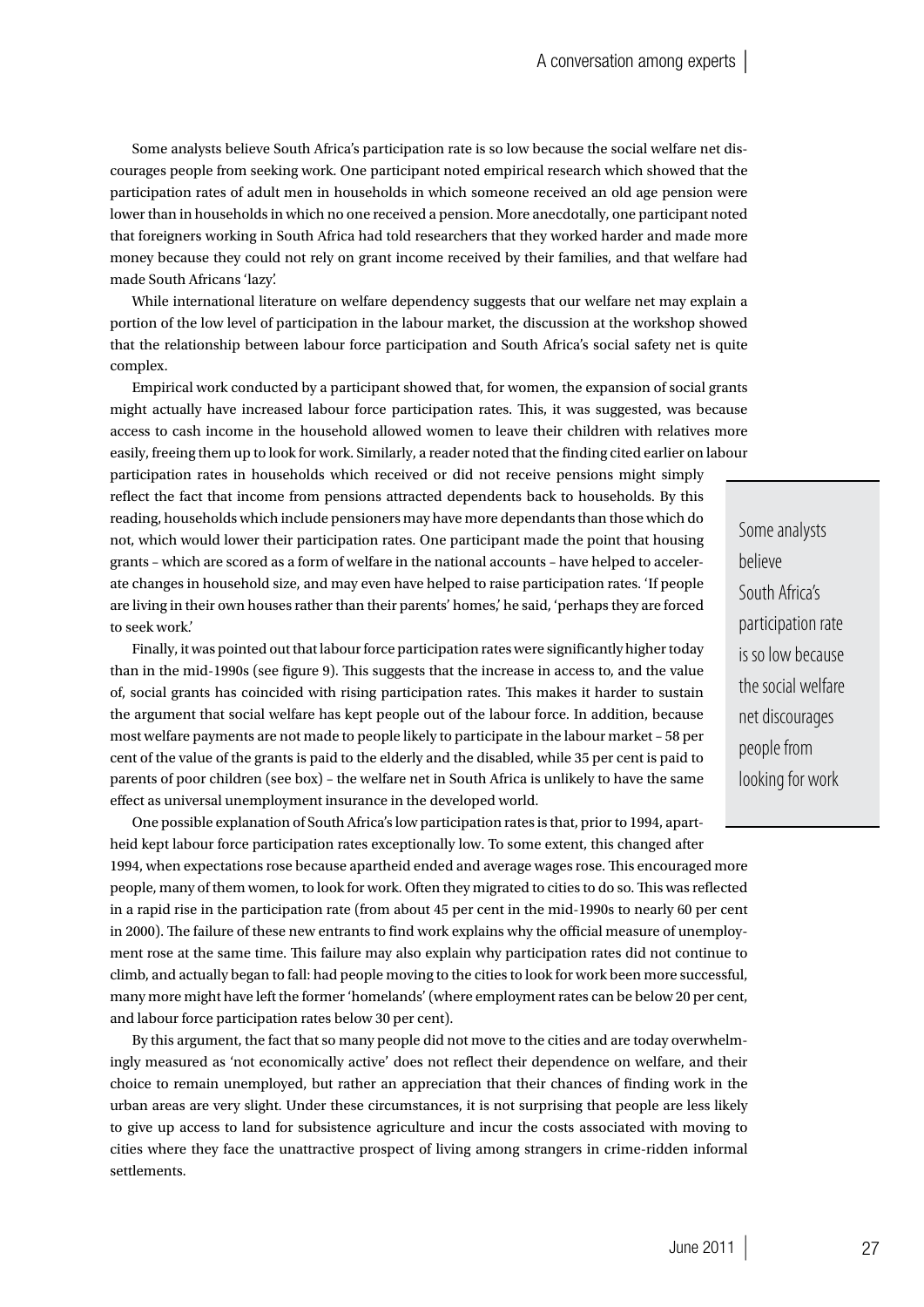### **South Africa's social welfare net**

Public expenditure in South Africa is extremely progressive by developing country standards, with government providing free or highly subsidised education and health care. The price of bus and train tickets are also subsidised. For the most part, however, when people refer to the social welfare net, they have in mind a variety of payments made directly to individuals and households. The principal components of this are the grants managed by the South African Social Services Agency on behalf of the Department of Social development. These include:

- The old age pension, valued at R1 080 a month in 2010, are paid to 2,6 million recipients, accounting for 40 per cent of all grant expenditure and 18 per cent of all recipients.
- Child support grants, valued at R250 a month in 2010, are paid to the caregivers of 10 million children under the age of 16. It accounted for 69 per cent of all grant beneficiaries, and 35 per cent of all grant expenditure.
- Disability grants, valued at R1 080 a month in 2010, are paid to 1,2 million recipients (8 per cent of all beneficiaries) and accounted for 18 per cent of expenditure on welfare grants.
- A variety of other grants, including grants for war veterans, foster child grants, etc, valued between R250 and R1 100 a month, accounted for the balance of all recipients and spending.15

Besides these grants, government also provides housing subsidies for people earning less than R3 500 a month. These are used to develop and purchase low-cost, 40 square metre houses. These are once-off grants valued, in 2010, at about R55 000 per household, and have been used to finance the building of nearly 3 million RDP houses.16

Poor households also qualify for free basic services such as electricity, sanitation and refuse removal. These subsidies are paid to municipalities which provide free basic services to poor households. Accurate data on the value of these grants and the number of recipients does not exist, but National Treasury estimates of the likely numbers and associated benefits are:17

|             | <b>Serviced households</b> |                                        | <b>Unserviced households</b> |                                                                                |
|-------------|----------------------------|----------------------------------------|------------------------------|--------------------------------------------------------------------------------|
|             | Qualifying<br>households   | Value of monthly<br>subsidy in 2011/12 | Qualifying<br>households     | Value of monthly<br>subsidy in 2011/12<br>(used for alterna-<br>tive services) |
| Electricity | 3 079 340                  | R <sub>188</sub>                       | 2 456 443                    | R85                                                                            |
| Water       | 3 3 2 2 2 9 5              | R <sub>125</sub>                       | 2 213 488                    | R56                                                                            |
| Sanitation  | 3 260 814                  | R <sub>125</sub>                       | 3 274 969                    | <b>R56</b>                                                                     |
| Refuse      | 2 176 923                  | R <sub>125</sub>                       | 3 358 860                    | R56                                                                            |

Depending on which services a qualifying household receives, the value of the basic services provided could range up to about R563 a month.

CDE 2011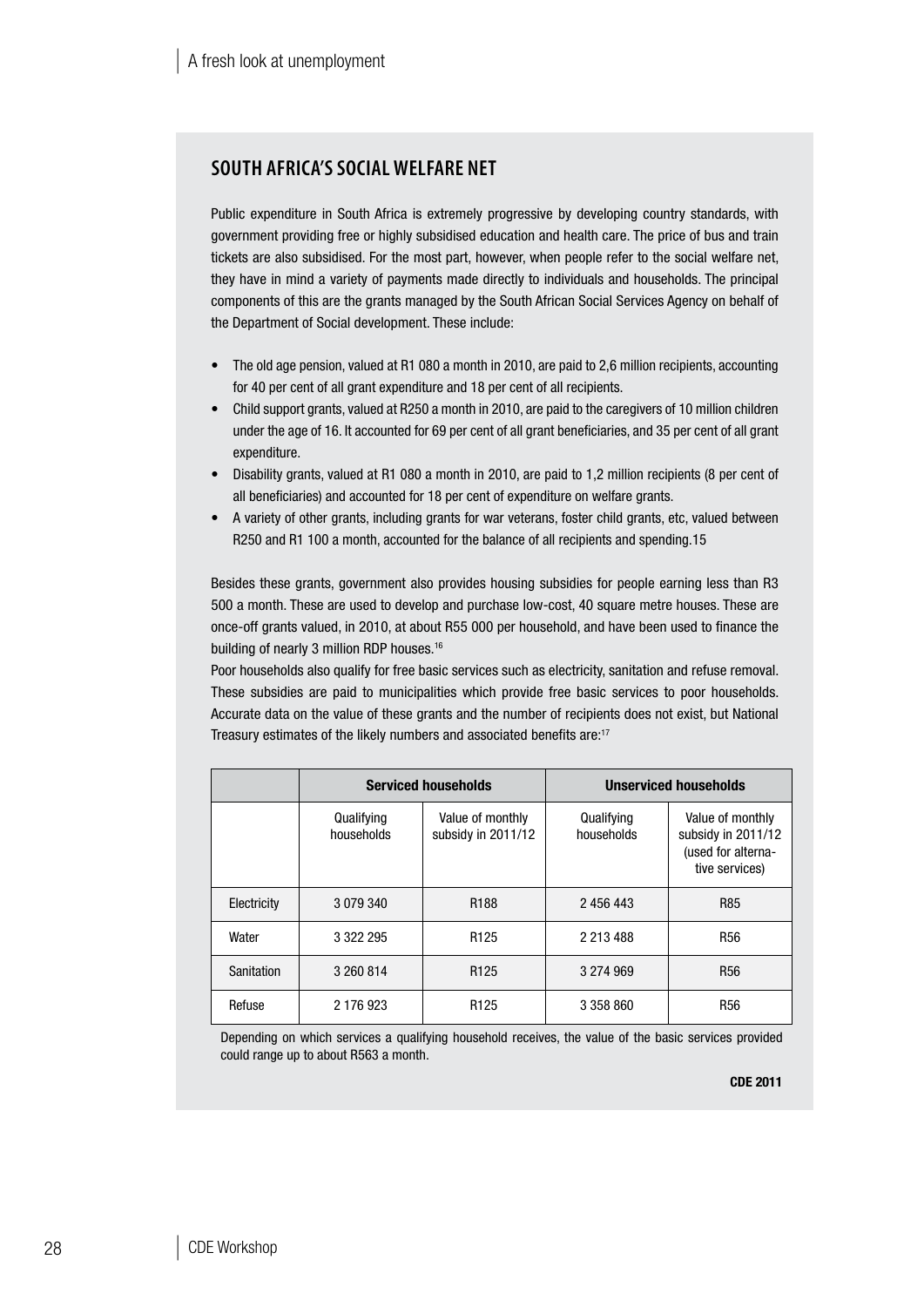

Figure 9: Social grants versus labour force participation rates, 1995–2009

Sources: OECD, Country survey: South Africa, 2010, The Presidency, Development indicators,: Mid-term review, 2008; SASSA, Statistical report on social grants, 31 October 2010.

One important implication of this is that, if job creation accelerates, many people who are currently not actively seeking work would join the labour market. If that happens, employment rates will rise, but unemployment rates may not fall.

It is not completely clear how the welfare net is affecting labour market participation or whether different components of the net are having different kinds of effect. More research is needed, as well as a greater willingness to question long-entrenched views.

### Reservation wages and wage cliffs

A key issue for policy is whether unemployed people have high 'reservation wages'– i.e., wage expectations below which they are reluctant to accept low-wage work or engage in low-income self-employment activities. Put differently: do people choose not to work when their expected earnings fall below a particular threshold? And if so, why?

Empirical work on these issues has generated contradictory findings. For example, a 2005 study in Khayelitsha and Mitchells Plain found that the wage expectations of unemployed people were 15 per cent *lower* than those generally earned by people with the same skills and demographic profile as the respondents.18

The fact that so many people queue for jobs outside factory gates also seems to disprove that the unemployed remain unemployed because their wage expectations are too high. Given the length of these queues, the more likely reason for unemployment is not that jobless people are unwilling to accept the wages they may realistically be offered, but the fact that too few jobs are available at those wages. This is confirmed by the fact that, despite its low daily wages, the Expanded Public Works Programme sources labour relatively easily. However, a participant pointed out that this might be partly because those jobs 'came to the workers', whose transport costs were lower than they would otherwise be. If transport costs were higher, the programme might not attract participants as easily.

In addition, survey data tends to show that most people are out of work because they had not been offered any, not because they had turned down work at wages they regarded as being too low. Thus, in the 2007 Labour Force Survey, 85 per cent of unemployed respondents said they were unemployed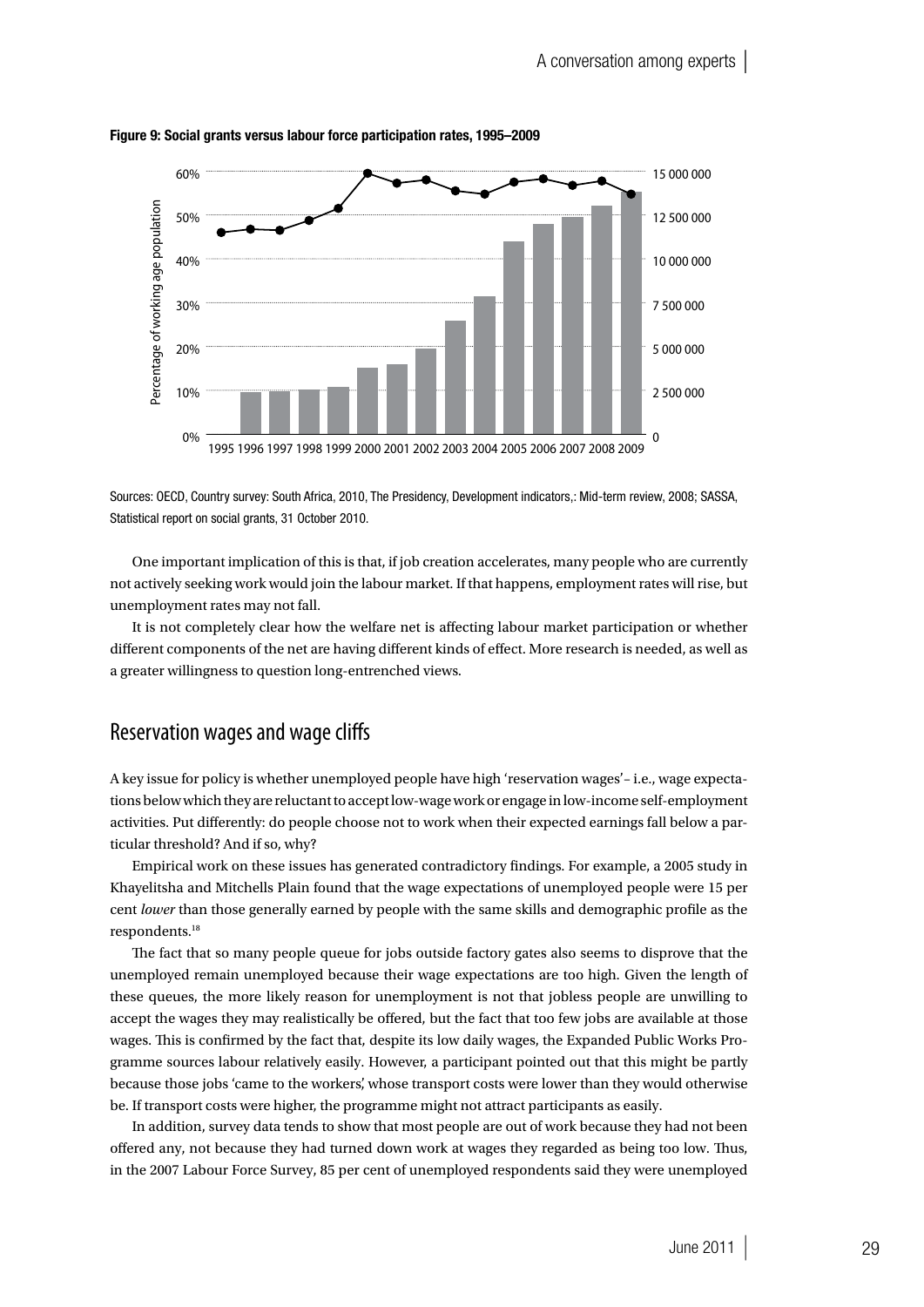because they had not been able to find any work at all, while less than 2 per cent said they were unemployed because they could not find 'suitable work' – a phrase explicitly defined to include jobs in which wages were deemed to be too low.

On the other hand, another study has found that many younger people base their wage expectations on the higher rates paid by larger firms rather than the lower wages paid by smaller ones.<sup>19</sup> Thus, if young people expect to earn the kinds of salaries paid to workers in large firms, or even the average of the wages paid by large and small firms, their expectations may exceed the wages actually paid by smaller firms. If that is the case, they may turn down work offered by small firms. More frequently, the divergence in potential earnings between different kinds of firms might result in unemployed people choosing to look for openings only at larger firms where wages are relatively high. This might help to explain why migrants appeared more likely to secure certain kinds of jobs: if they were not looking only for better-paying jobs at larger firms, they might be more likely to secure jobs at lower wages in smaller businesses. They may also be much more amenable to engaging in informal work, where returns might be low and volatile.

While participants differed on whether or not undue wage expectations were preventing workers from taking jobs, none felt that mass unemployment was caused by millions of people turning down job offers because the wages on offer were too low.

Despite this, some felt that reservation wages, their causes, and the resultant job search practices and strategies should be researched in greater depth. More specifically, it may be valuable to examine whether job search strategies are affected by 'wage cliffs': is it possible that unemployed people are only looking for jobs at employers known to pay relatively high wages?

### Wage cliffs

A 'wage cliff' is said to exist when two workers with similar skills levels receive different salaries because they work in different industries, different firms, firms of different sizes, or firms located in different parts of the country. Significant wage differentials may encourage unemployed people to look for work with firms paying higher wages rather than looking for (or accepting) lower-paying work in other economic sectors. Thus, the fact that larger South African firms typically pay far higher wages than smaller ones may be encouraging some young people to spurn low-paying jobs in the hope of finding betterpaying ones. One participant pointed out that the differences in wages paid by small and large firms meant that workers at large firms enjoyed far higher lifetime earnings than employees of smaller firms. These differences were so large that it could be regarded as economically rational to wait as long as 2,5 years for a job in a larger firm than to take a job in a small one.<sup>20</sup>

Gaps between wages paid by small and large firms were not the only cliffs identified. Using data from the September 2006 Labour Force Survey, a participant pointed to large variations in wages among 'elementary workers' (i.e., the least skilled workers), depending on the sectors in which they worked. Thus the expected monthly salary of an elementary worker in the mining sector (a category that did not include miners themselves, since they were relatively skilled) was about R3 400. This was almost three times the R1 260 an elementary worker might earn on a farm. Expected wages were R2 170 in the manufacturing sector, and about R1 430 in the trade and domestic service sectors. Given these differences, it would hardly be surprising if many unskilled farm workers looked for jobs in other sectors.

Another participant pointed out that people's career earnings tended to solidify by age 30. For that reason, accepting wages in a low-paying sector or firm in one's early or mid-20s might have considerable implications for one's lifetime's earnings. Empirical evidence showed that there was little or no correlation between wage levels and workers' age, and that older workers only earned more than younger ones if they were more skilled and assumed greater responsibilities. Seen in this light, it is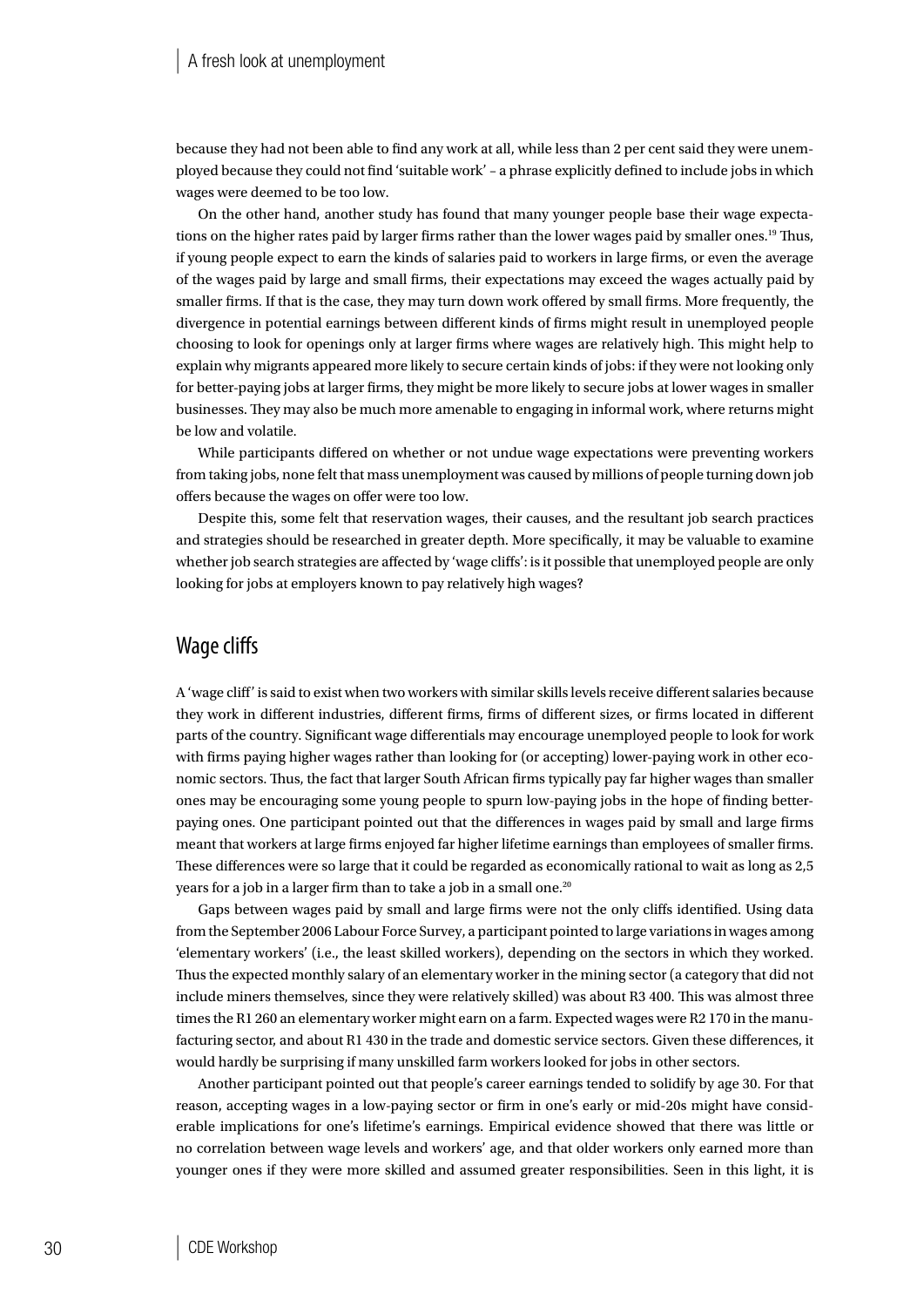economically rational for workers to try to be in the best possible job at age 25 or 30, which may be encouraging younger people to search for jobs in higher-paying firms and economic sectors rather than lower-paying ones. This, in turn, means that significant wage cliffs will help ensure that unemployment persists even as the economy grows, and that significant numbers of people will continue to look for relatively high-paying jobs and avoid the low-paying informal sector.

If this analysis is correct, the existence of significant wage cliffs may explain a part of the unemployment problem: because the unemployed are looking for certain kinds of work, they are, to some extent at least, also choosing to remain unemployed. Since this appears to be economically rational, it is worth asking whether it is possible (and desirable) to find ways to moderate the wide differences in potential income among industries, firms, and areas. This may make it easier for people in poorly paid jobs to move to better-paying sectors, regions or firms. By changing the incentives for the unemployed, policy measures of this kind could change job search strategies and encourage individuals to look for (and accept) those jobs that are actually on offer. It may be, however, that little can be done to smooth out South Africa's wage cliffs, and that attention should rather be paid to facilitating the emergence of firms employing large numbers of inexperienced and unskilled workers.

### Recruitment practices

If job search patterns can affect unemployment levels, firms' recruitment practices can affect the distribution of employment between individuals and households.

When firms hire new people, they rely on signals about a worker's suitability such as previous work experience, references, or school-leaving certificates. Much of government policy is also premised on the idea that raising skills levels and formalising qualifications will help to persuade employers to hire more people. In practice, however, firms faced with an abundance of candidates for low-skill and entry-level jobs may use other selection methods. One of these is to prefer applicants with previous work experience. Another is to rely on existing staff to recruit new employees.

This kind of response by employers has several implications, one of them being that firms may not advertise jobs. Instead, because of the perceived risks of hiring strangers, they may rely on the social networks of existing employees for recruitment. While this may not affect the number of jobs on offer, it makes access to employment more exclusive and restrictive than it might be, perpetuating and reinforcing the division between insiders and outsiders.

Participants suggested that employers might do all of this for various reasons. One is that firms may believe existing employees are most likely to identify good new ones. Apart from helping to select new workers more efficiently, this approach also has the benefit of using existing employees to 'police' and 'discipline' new workers. It also provides non-wage incentives to existing employees who might want to be first in the queue to suggest new recruits. This helps to explain why, in terms of research cited by a participant, an individual is far more likely to have a job if someone else in his or her family already has one.

A reader noted that the fear of crime, and the resulting increase in security, might also be making it more difficult for people to present themselves to potential employers. Suspicious of strangers, employers might seek to minimise their exposure to them, in the process further locking 'outsiders' out of the formal economy.

Getting a better grasp on reservation wages, as well as on job search and recruitment patterns, would help those concerned about unemployment to distinguish between structural unemployment, frictional unemployment and voluntary unemployment. It would also help the country to reach a better understanding of what employers are looking for, and whether existing policies address the deficiencies

Firms faced with an abundance of candidates for low-skill and entry-level jobs prefer applicants with previous work experience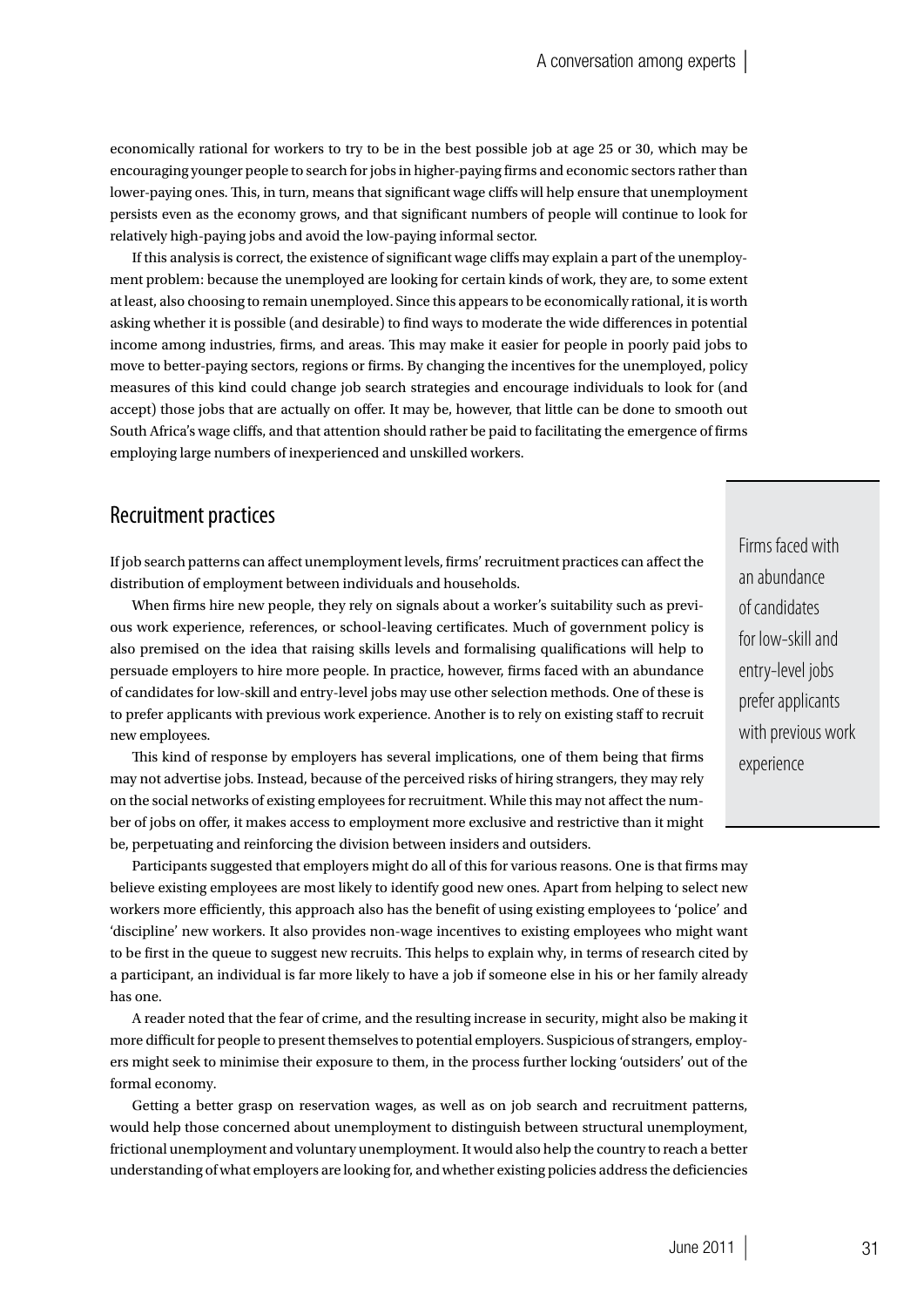employers see in the pool of potential recruits. In the meantime, however, we need to understand what the risk mitigation strategies used by employers in recruiting new employees imply about the riskadjusted costs of employment.

### Why doesn't the informal sector create more jobs?

When labour demand in the formal sector is low, some economies compensate with large and growing informal sectors. In South Africa this has not been the case. Compared to other developing countries, it has very high levels of unemployment as well as a relatively small informal sector, as shown in figure 10.

Figure 10: Share of working age adults employed in the informal sector in SA and selected developing countries, latest data



Source: OECD, Going for growth, 2010.

Understanding the constraints to entering the informal sector was identified as an important area for further work. A participant cited a study which had found that entry into self-employment in the Western Cape was constrained by insufficient start-up capital and the threat of crime.21 On the other hand, some participants argued that the absence of a strong informal sector might simply reflect the overall lack of competition in the South African economy, in which most industrial sectors are dominated by relatively few firms, and incumbents felt little competition from new–comers. One manifestation of this is the decline of corner cafés in suburban areas, and the corresponding emergence of franchised outlets and chain stores as a consequence of the difficulties facing small entrepreneurs. Probable causes included the regulatory burden on small businesses, and their lack of economies of scale.

The uneven spatial distribution of spending power across the economy may also help explain the paucity of informal businesses in poor areas.

Many areas in which unemployed people live have very low economic densities in that individuals are poor and the areas have low population densities. Research for the Business Trust had shown, for example, that it was far more viable to open a street stall in Alexandra than in Motherwell simply because there were more people in the streets of the former.22 Low economic densities in poor areas also helps to explain why incomes from informal trade are very low. And this, in turn, might explain why so few unemployed South Africans engage in informal economic activities, and continue to seek formal jobs instead. This, it was suggested by one participant, increased the value of and return on developing and implementing policies that encourage urbanisation and effective urban management.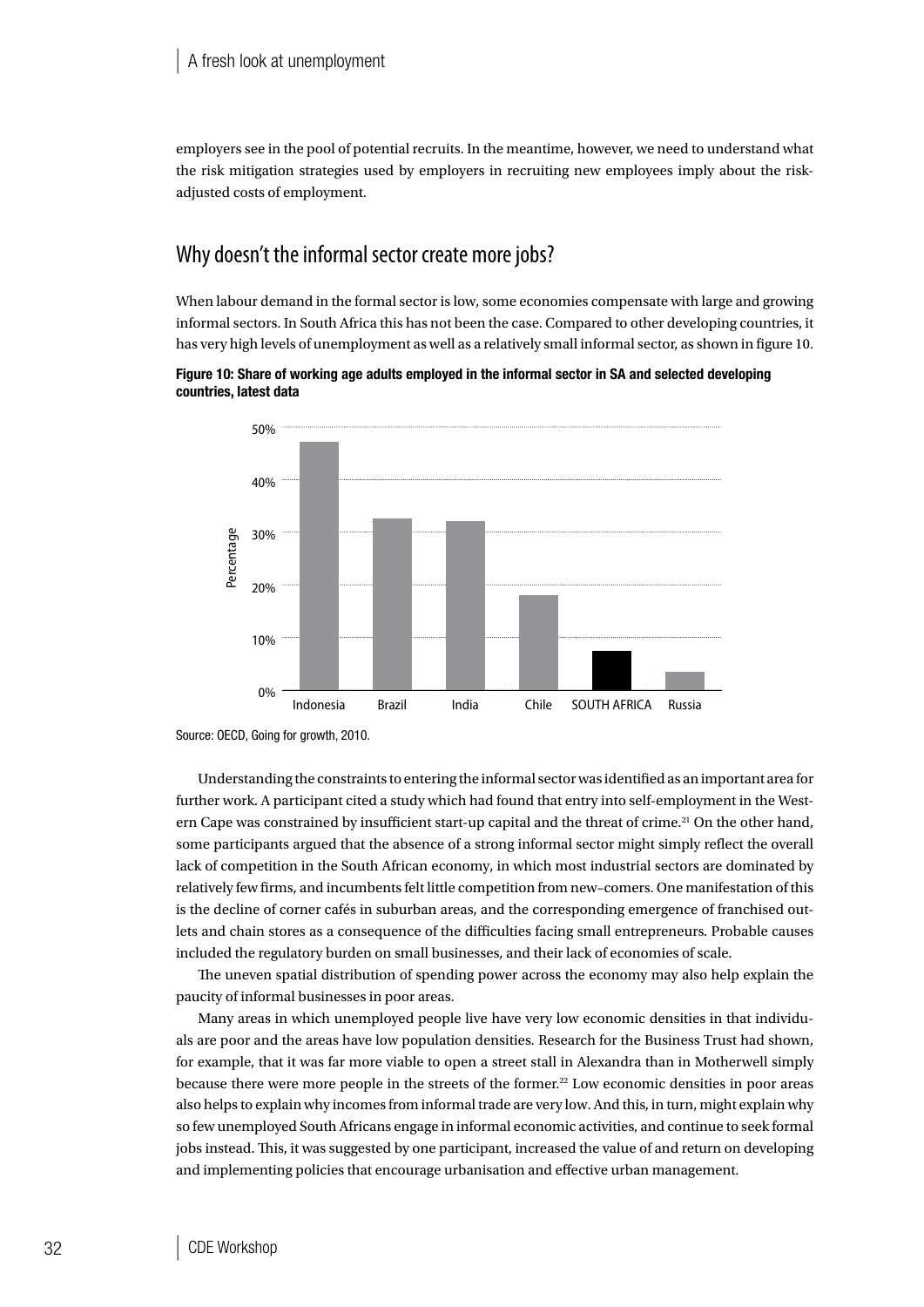However, participants warned that because cross border migrants (often irregular) engaging in informal activities were not well captured by surveys, the economy might be creating more informal jobs than was generally believed. CDE research, as well as that of other organisations, suggests this, but more empirical work is required.

### Do poor skills explain unemployment?

One explanation frequently offered for South Africa's high levels of unemployment is the shortage of skills. It is argued that employers are reluctant to expand their operations because they doubt whether they will find suitable employees.

In order to test this assertion, a participant examined the data about the relationship between skills and employment growth. Analysing total wage employment in South Africa from 2000 to 2007 by skills levels, she argued that most jobs were medium-skilled. However, wage employment in high-skilled jobs increased by the largest number in absolute terms (about 480 000 jobs), or 53 per cent. Over the same period, low-skilled jobs increased by only 340 000, or 12 per cent. So, although there was clearly a 'skills bias' in employment growth, the difference in the number of jobs created for low-skilled

Given the large numbers of unskilled people who are unemployed, a new growth path that creates work for which they are suited is highly desirable. This is particularly so because 59 per cent of the unemployed have never worked<sup>23</sup> and have not had the opportunity to acquire the kinds of skill that can only be learnt on the job, and which might have offset their poor schooling. Thus many participants agreed that the vital factor the unemployed lacked were the skills and aptitudes acquired in actual employment. Certainly, survey evidence shows that employers prefer to employ people who have been employed before.

and high-skilled workers was not as large as was sometimes believed.

A number of implications flow from this. First, employers' preference for people with work experience negates some of the downward pressure on wages that high levels of unemployment may otherwise be expected to exert. If unskilled workers with jobs (or who have lost their jobs only recently) are more sought after than those who have never worked, they can command higher salaries. The point is that unskilled workers are not all alike, and employers prefer recruiting in the (relatively small) pool of workers with previous experience rather than the (much larger) pool of all unemployed people. This reduces competition for jobs by those who have never worked, and helps prevent the unemployed undercutting the wages of the employed.

The relative desirability of people with previous experience must exist in all economies. The result may be particularly pernicious in South Africa, however, because our labour laws make it harder for inexperienced workers to offer their labour at a discount to more experienced workers. This raises the risks and costs of hiring the wrong person. If this is so, it means that a vicious circle may have been created in which (i) our labour legislation and economic polices drive the economy towards high-productivity, high-wage industries; (ii) high wages and the high costs of retrenchment mean that employers prefer to employ less risky groups, and use previous employment as a key signal of an individual's potential productivity; and (iii) having work experience protects would-be employees from competition from those who do not have that experience. It is the definition of a division between insiders and outsiders.

Flowing from this, a participant argued that 'the skills shortage is really nothing more than a jobs shortage'. This, he said, was because employers really wanted people with skills acquired from job experience. It also implied that what the country really lacked was more jobs rather than more people with formal qualifications. In fact, he argued, the prominence given to the 'skills shortage' detracted from the real problems in the labour market such as trade union militancy, the effect of collective bargaining on remuneration, and the unintended consequences of government regulations.

Some 59 per cent of the unemployed have never worked and have not had the opportunity to acquire the skills that can only be learnt on the job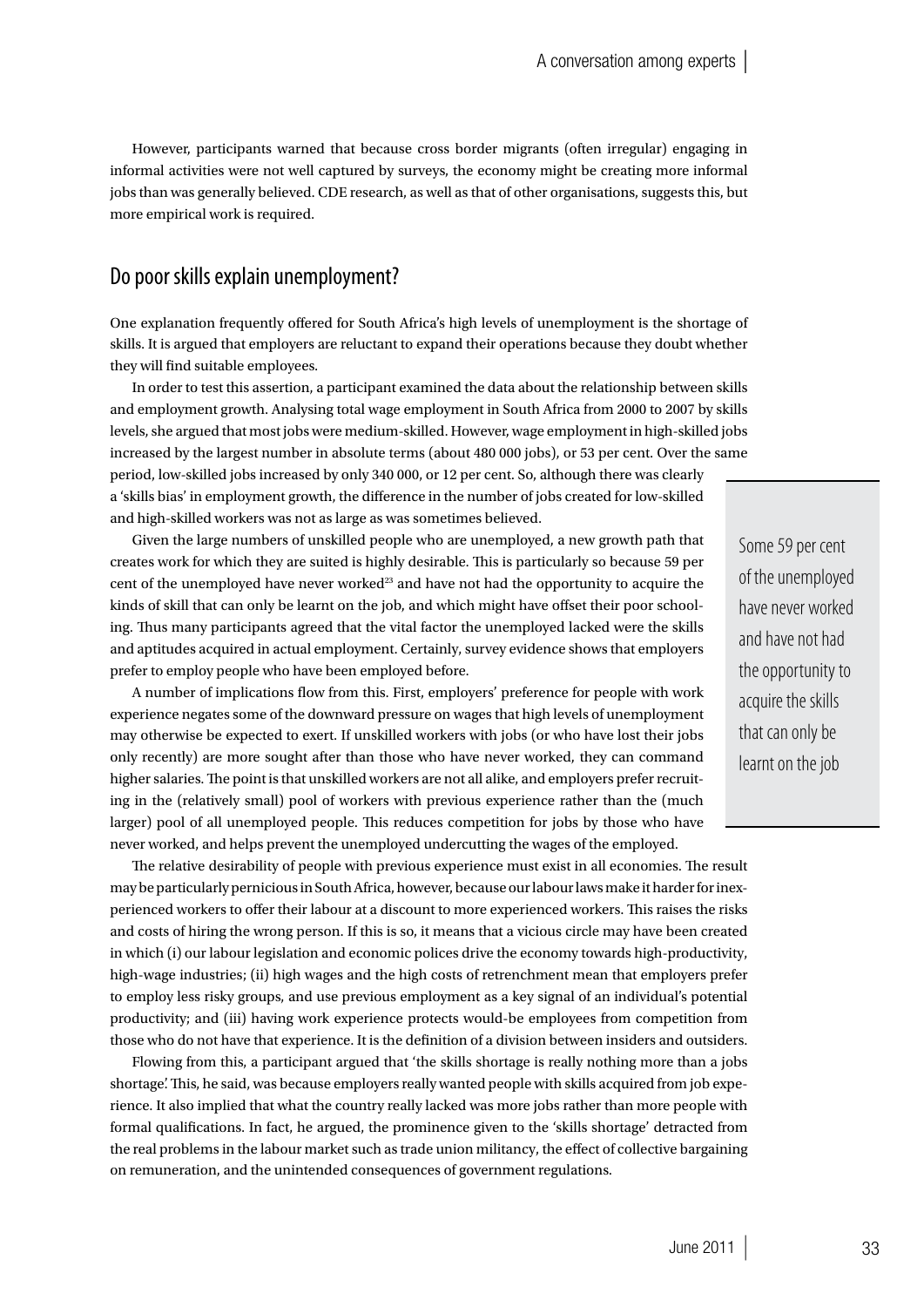Some commentators thought this argument went too far, if only because addressing the crisis of unemployment would be easier if our schools were producing larger numbers of well-qualified matriculants. At the same time, most agreed the main problem was that our labour market regime, along with our trade and industrial policies, forced employers to adopt high-wage, high-productivity production methods, and that South Africa simply did not have enough skilled people to make such a strategy work. If the country produced hundreds of thousands of well-taught learners with credible certification, it could deal with unemployment in very different ways.

However, the absence of skills impacts on unemployment in another way: the scarcity of people with managerial and other high-value skills sets. This issue receives less attention in the discussion about unemployment than it should. It is highly likely that South Africa's shortage of skills - accentuated by its restrictive migration regime – is inhibiting the expansion of existing companies, and holding back new investment. Thus, while it is important to address the very low levels of skills among the unemployed, it is equally important to greatly increase the supply of skilled people.

### **Points to note**

This section has examined whether the unemployed are choosing to stay out of the labour market, and if so, why. Questions raised include whether welfare dependency is contributing towards the low labour force participation rate, and whether significant wage cliffs are preventing some unemployed people from looking for low-wage work (or engaging in poorly paying informal trade). These are thorny and controversial issues which need to be more intensively researched and debated. If more people are to be employed, the country needs to reach a far better understanding of why so many people who do not have work are also not seeking work.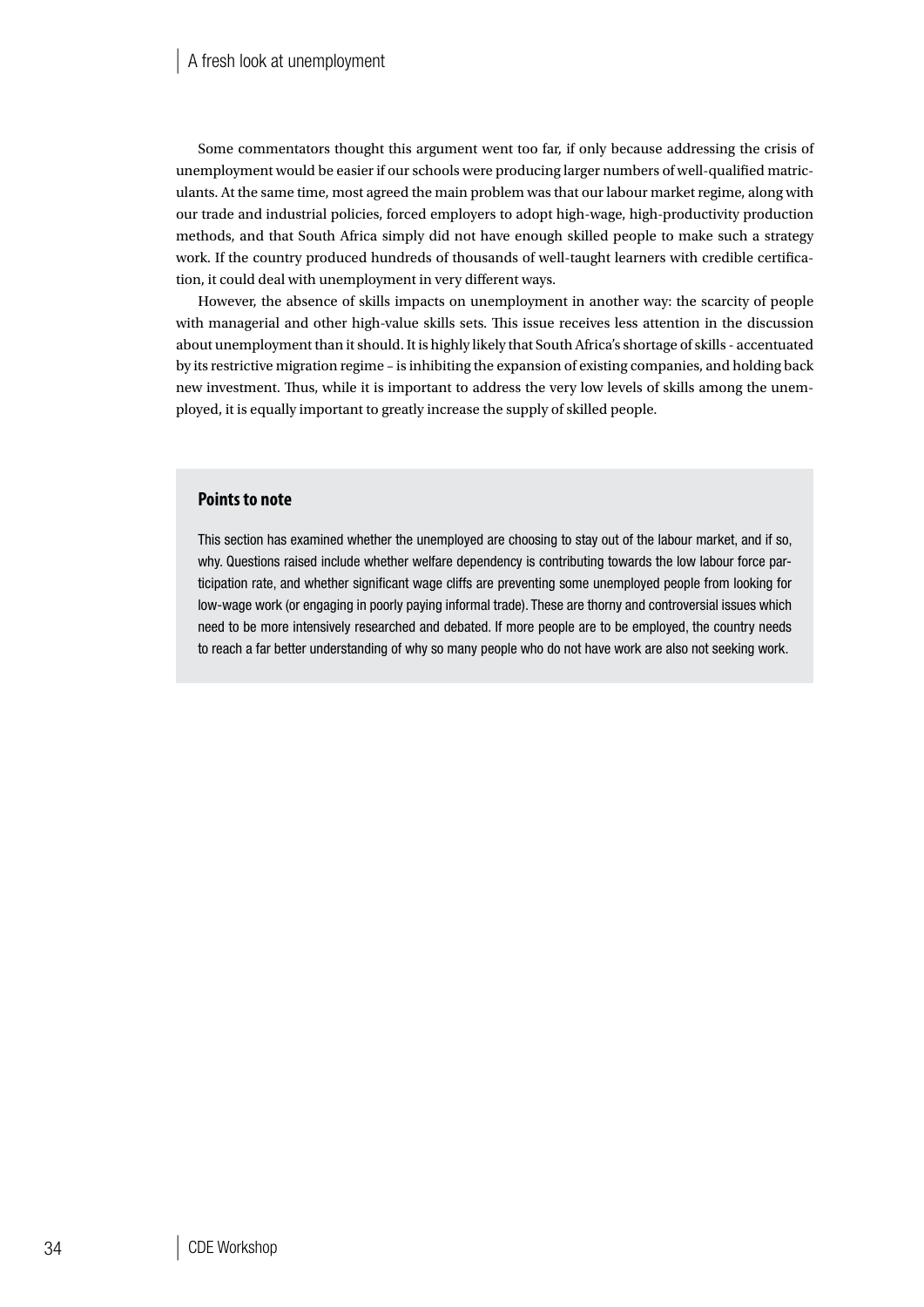## Concluding remarks

Given the large body of literature and empirical research on South Africa's unemployment crisis, the workshop covered some familiar territory. It also broke new ground.

The single most important point to emerge was the need to accelerate the growth of labour-intensive industries. At current rates of employment intensity, it would take more than 40 years of growth at 7 per cent a year to raise the employment rate from the current 40 per cent to the global norm of 60 per cent. Since the South African economy has only achieved this level of growth in four years since 1947, doing so will be an enormous challenge. It will require a new approach to shaping the business environment, as well as significant labour market reform. It is essential for South Africa to raise the employment intensity of economic growth so that each additional percentage point of economic activity generates more jobs than is currently the case.

If South Africa is to build a more employment-intensive growth path, we need to rethink some key assumptions. Many people in and around government argue that the country should move

progressively up the value chain, producing export goods with skilled labour and advanced technology. Given the low skills and inexperience of most unemployed people, this approach will never create enough jobs for the millions of South Africans who have few skills.

Instead, South Africa should seek to create and/or fill niches in the global supply chain for goods produced with larger numbers of lesser skilled workers, and utilising basic technologies. To achieve this requires addressing the gap between the low productivity of young, unskilled and inexperienced workers and the costs of their employment.

South Africa's regulatory regime has pushed the costs of South African labour higher than in other developing countries. This, together with a variety of other labour-related costs (including the relatively high incidence of strikes) has encouraged firms to produce goods that rely on skilled workers or automated production systems rather than on unskilled labour.

In order to absorb more unskilled and inexperienced workers, South Africa needs to create industries and businesses that would fill the current 'missing middle' between low productivity informal sector companies and high productivity firms in the formal sector. To do this, we must craft a new social compact that permits much greater flexibility at the bottom end of the formal employment spectrum, thus allowing the creation of low-wage jobs that use technology that is not skill or capital intensive. We need to create the kind of lower-wage industries and businesses that have enabled other countries to employ very large numbers of people and drive high and sustained rates of economic growth.

Doing this need not necessarily impact negatively on existing workers, as their higher wages are matched by higher levels of productivity. However, it would create opportunities for people who are unlikely to find jobs in existing (high-wage/high-productivity) industries and firms. However severe the political constraints on reforming the labour market may be, reforms must be introduced that will enable the employment of unskilled and inexperienced people at costs commensurate with their low levels of productivity.

This is the most important lesson to be learnt from developments in Newcastle, a town with unemployment levels of nearly 60 per cent, but whose relatively large garment industry can be explained by the willingness of large numbers of workers to accept wages below the minimum established by the industry's bargaining council. Having recognised that compliance with the bargaining council's minimum wages would probably result in the closure of companies and the loss of jobs, they are working with their employers to try to obtain exemptions. By allowing firms to offer these sorts of wages, and workers to accept them, South Africa could create new enterprises and industries with low and

South Africa's regulatory regime has pushed the costs of South African labour higher than in other developing countries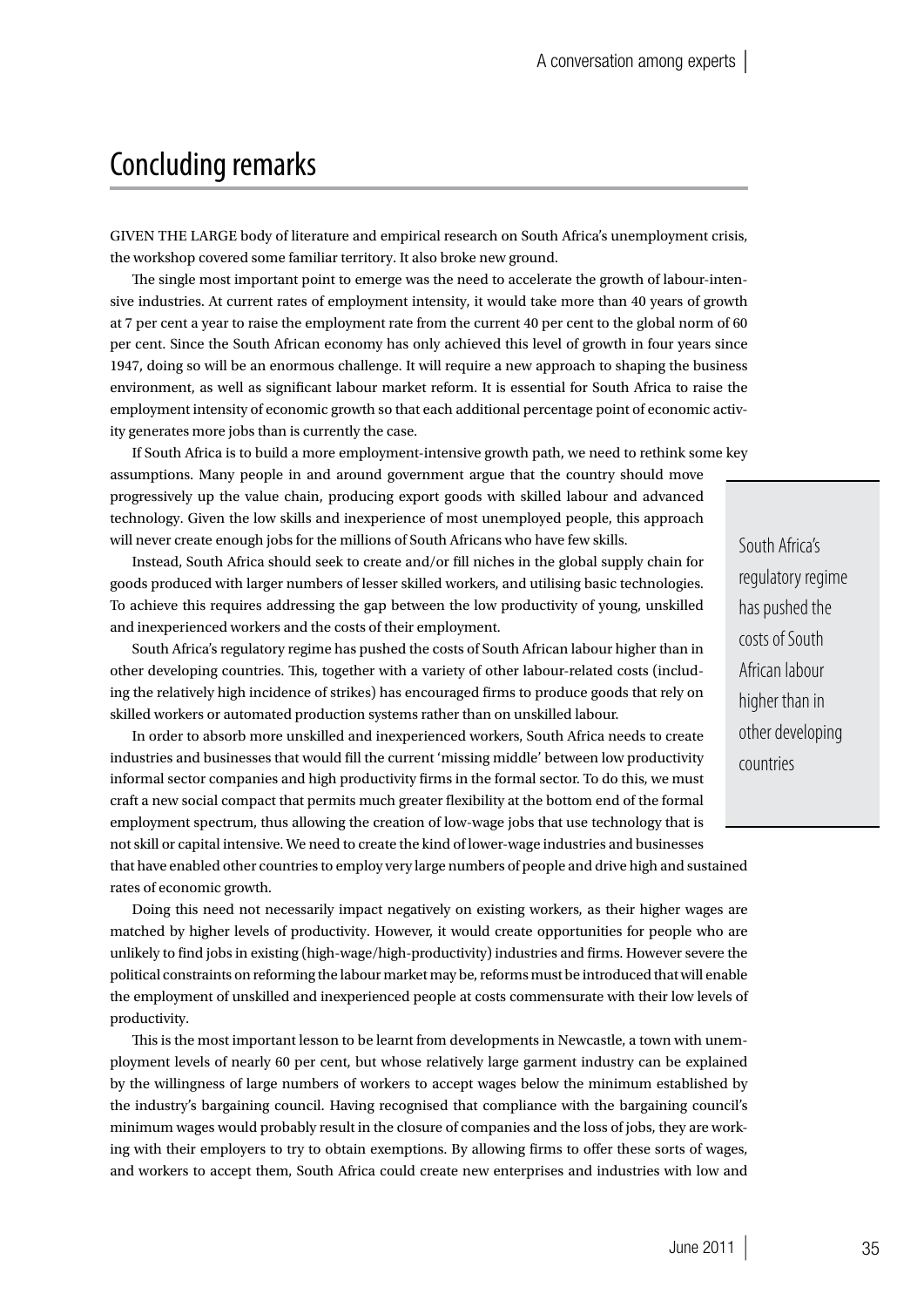intermediate levels of wages and productivity. This should be seen as a model for an emerging industrial structure appropriate to the country's needs and realities, rather than an affront to South Africa's image of itself as a producer of high-value goods.

## **Endnotes**

- 1. SARS, 2009 Tax Statistics, 2010, p 8.
- 2. Statistics South Africa, Quarterly Labour Force Survey: Quarter 3 (July to September), 2010.
- 3. Ibid.
- 4. CDE calculations based on municipal-level data.
- 5. StatsSA, Mid–Year population estimates, 2009 and 2010.
- 6. SARB on-line database, accessed on 16 November 2010.
- 7. A Banerjee, S Galiani, J Levinsohn and I Woolard, Why has unemployment risen in the New South Africa?, 2006, www.treasury.gov.za.
- 8. J Magruder, High unemployment yet few small firms: the role of centralised bargaining in South Africa, Economic Research Africa, Policy Paper no 16, 2010.
- 9. Business Unity South Africa, BUSA submission on the Labour Relations Amendment Bill, Basic Conditions of Employment Amendment Bill, Employment Equity Amendment Bill, and Employment Services Bill, 2011.
- 10. Business Leadership South Africa, Submission of comments to the Department of Labour regarding the proposed amendment bills, 2011.
- 11. H Bhorat, P Benjamin, SBP, Regulatory Impact assessment of selected provisions of the Labour Relations Amendment Bill, Basic Conditions of Employment Amendment Bill, Employment Equity Amendment Bill, and Employment Services Bill, September 2010.
- 12. If a greater proportion of subsistence farmers were counted as economically active, the labour force participation rate would rise.
- 13. Because these figure were drawn from two different sources, some data are not entirely comparable. In particular, the data for India, China and Indonesia understate labour force participation rates because they include everyone over the age of 64. For the other countries, it is assumed that people above this age are not in the labour force.
- 14. The Presidency, 2008, Development indicators: Mid-term review.
- 15. SASRA, Statistical report on social grants, 31 October 2010.
- 16. Public Service Commission, Consolidated monitoring and evaluation report on departments of housing, July 2010.
- 17. National Treasury, Explanatory Memorandum accompanying the Division of Revenue Bill, 2011, pp 90—91.
- 18. N Nattrass and R Walker, Unemployment and reservation wages in working class Cape Town, *SA Journal of Economics*, 73 (3), 2005.
- 19. N Rankin and G Roberts, Youth unemployment, reservation wages and firm size in South Africa, African Micro-Economic Research Umbrella, 2010.
- 20. N Rankin, Firm growth, job switching and wages in South Africa, paper presented at the Biennial Conference of the Economics Society of South Africa, 2010.
- 21. P Chicello, C Almeleh, L Ncube and M Oosthuizen, Perceived barriers to entry into self-employment in Khayelitsha, South Africa: crime, risk and start-up capital dominate profit concerns, Paper presented at DPRU/Tips Conference, 18–20 October 2006.
- 22. Business Trust, Nodal economic profiling project, 2007, wwww.btrust.org.za.
- 23. StatsSA, Labour Force Survey, September 2007.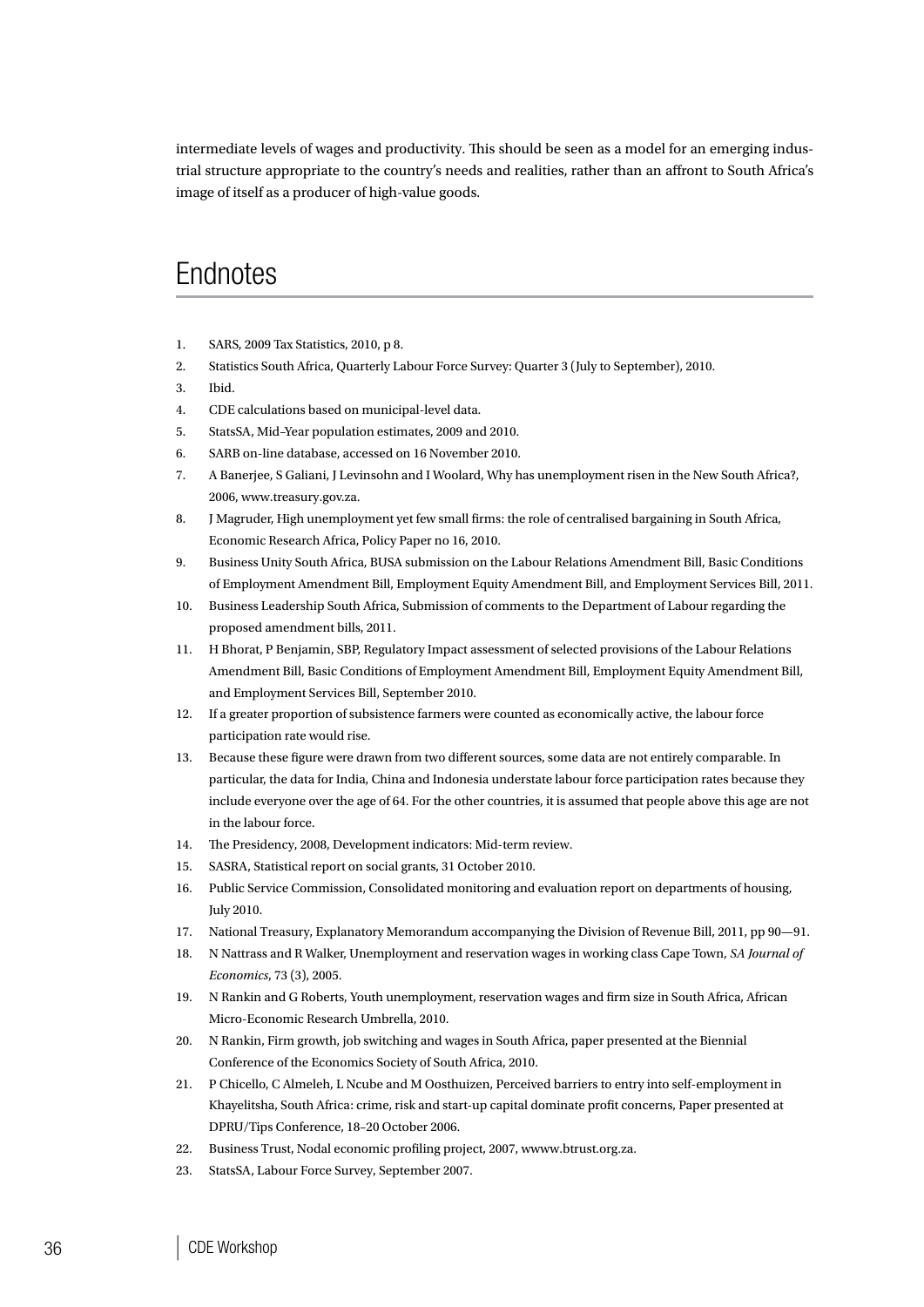Published in June 2011 by

The Centre for Development and Enterprise 5 Eton Road, Parktown, Johannesburg 2193, South Africa PO Box 1936, Johannesburg 2000, South Africa Tel +2711 482 5140 • Fax +2711 482 5089 info@cde.org.za • www.cde.org.za

© The Centre for Development and Enterprise

All rights reserved. This publication may not be reproduced, stored, or transmitted without the express permission of the copyright holder. It may be quoted, and short extracts used, provided the source is fully acknowledged.

Produced by Acumen Publishing Solutions, Johannesburg and Cape Town Printed by Lawprint, Johannesburg